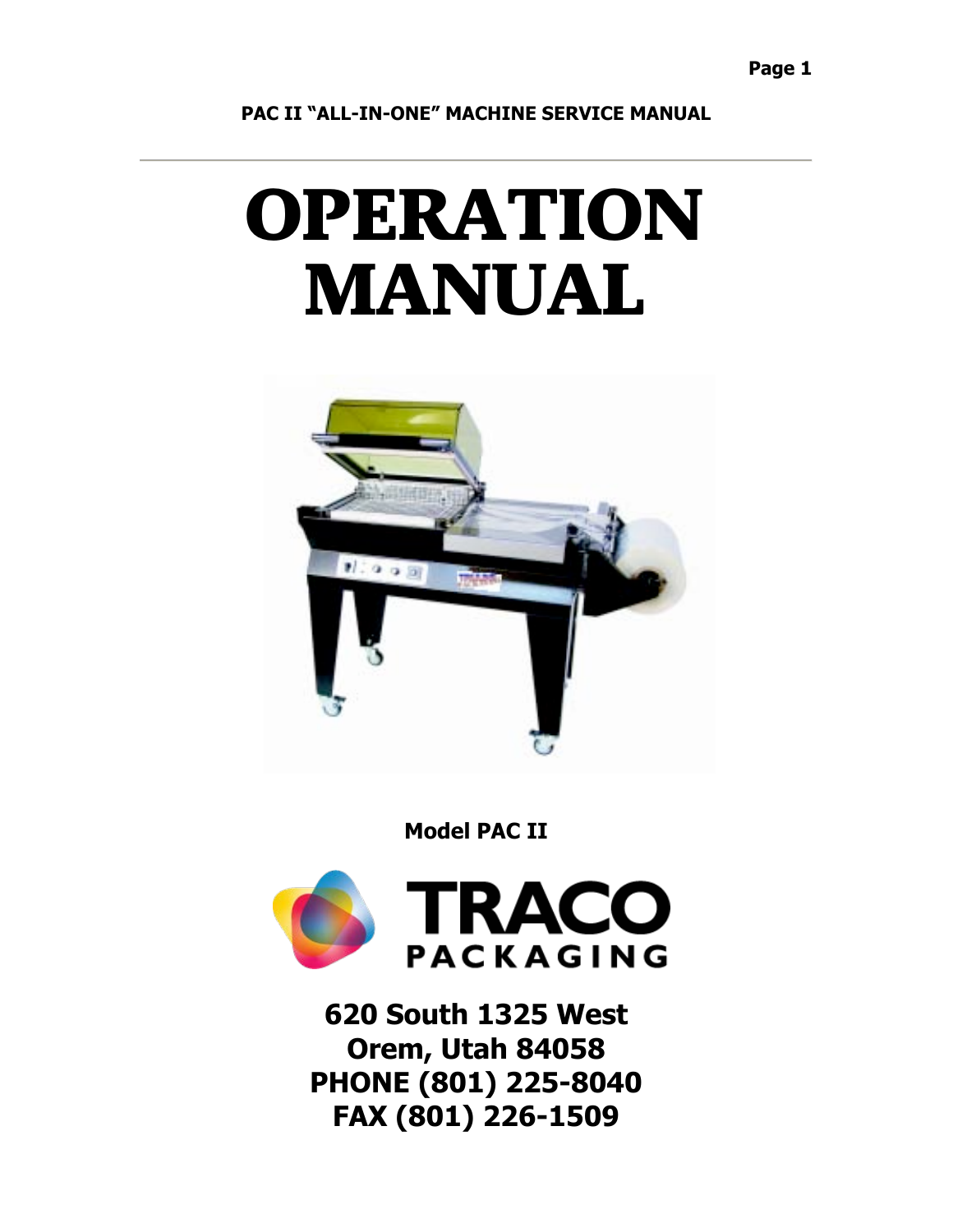### **IMPORTANT - PLEASE READ THIS CAREFULLY**

 $\mathcal{L}_\text{max}$  , and the contract of the contract of the contract of the contract of the contract of the contract of the contract of the contract of the contract of the contract of the contract of the contract of the contr

The development of a good safety program, that is rigidly enforced, is absolutely imperative when involved in the operation of industrial equipment. Our machinery is well designed and includes extremely important safety features. The part you the user play through proper installation and maintenance procedures is of far greater significance than our designs. Only properly trained individuals following rigidly enforced safety rules, as recommended by A.N.S.I. and O.S.H.A., should be allowed to operate these machines.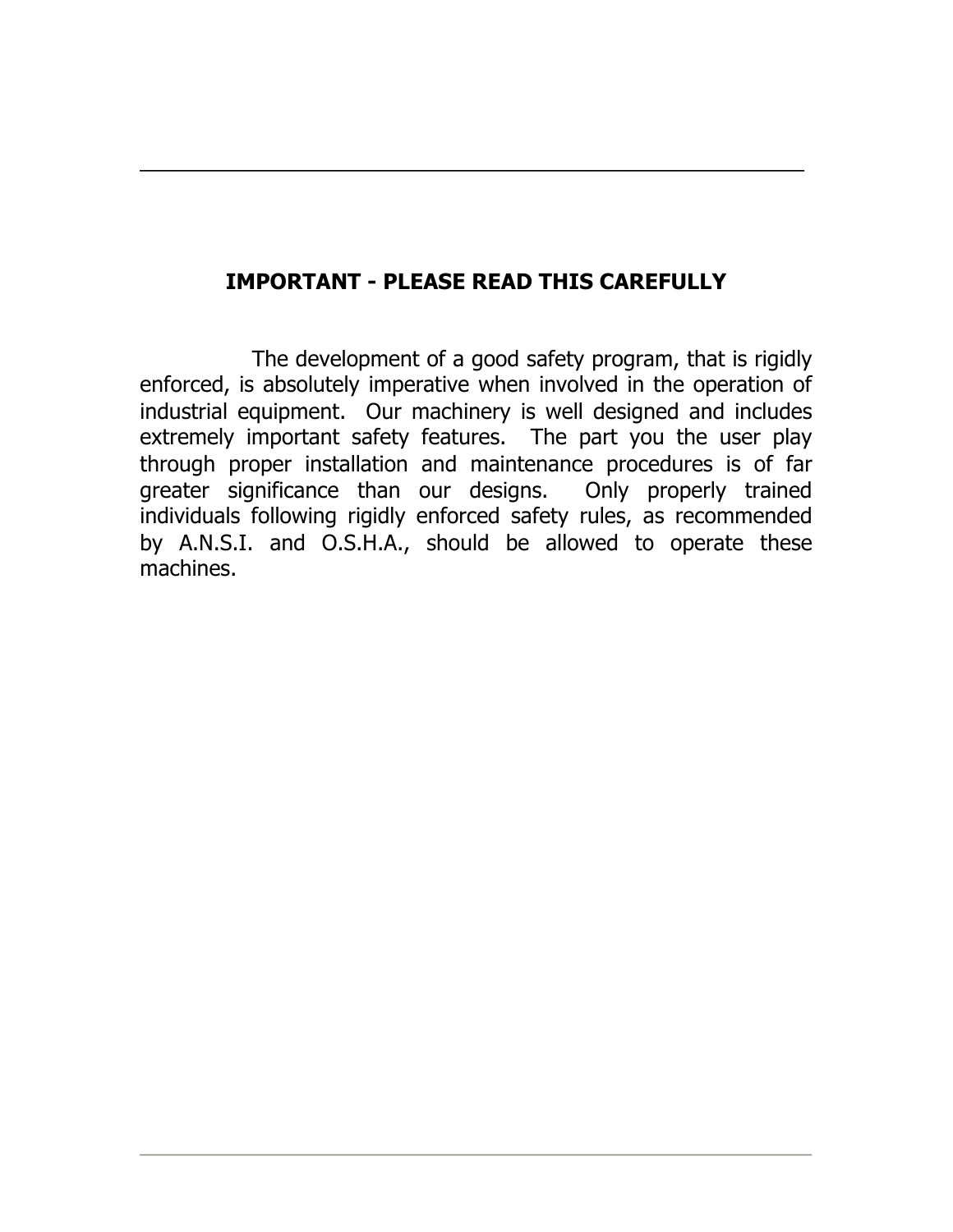### **SAFETY PRECAUTIONS**

- 1. To avoid damage to the machine and injury to the operator, **DO NOT** use liquids of any kind: flammable materials, explosive materials, materials under extreme pressure, pressurized gases, volatile powders, or bulk materials that could fall through holes in grate, or any materials and/or products not listed but which could cause harm to operator.
- 2. **Do not touch** the band ribbon soon after sealing due to residual heat that may burn.
- 3. **Do not touch** the heater cover plate while machine is on.
- 4. **Do not touch** the fan while in operation or use machine without grate in place.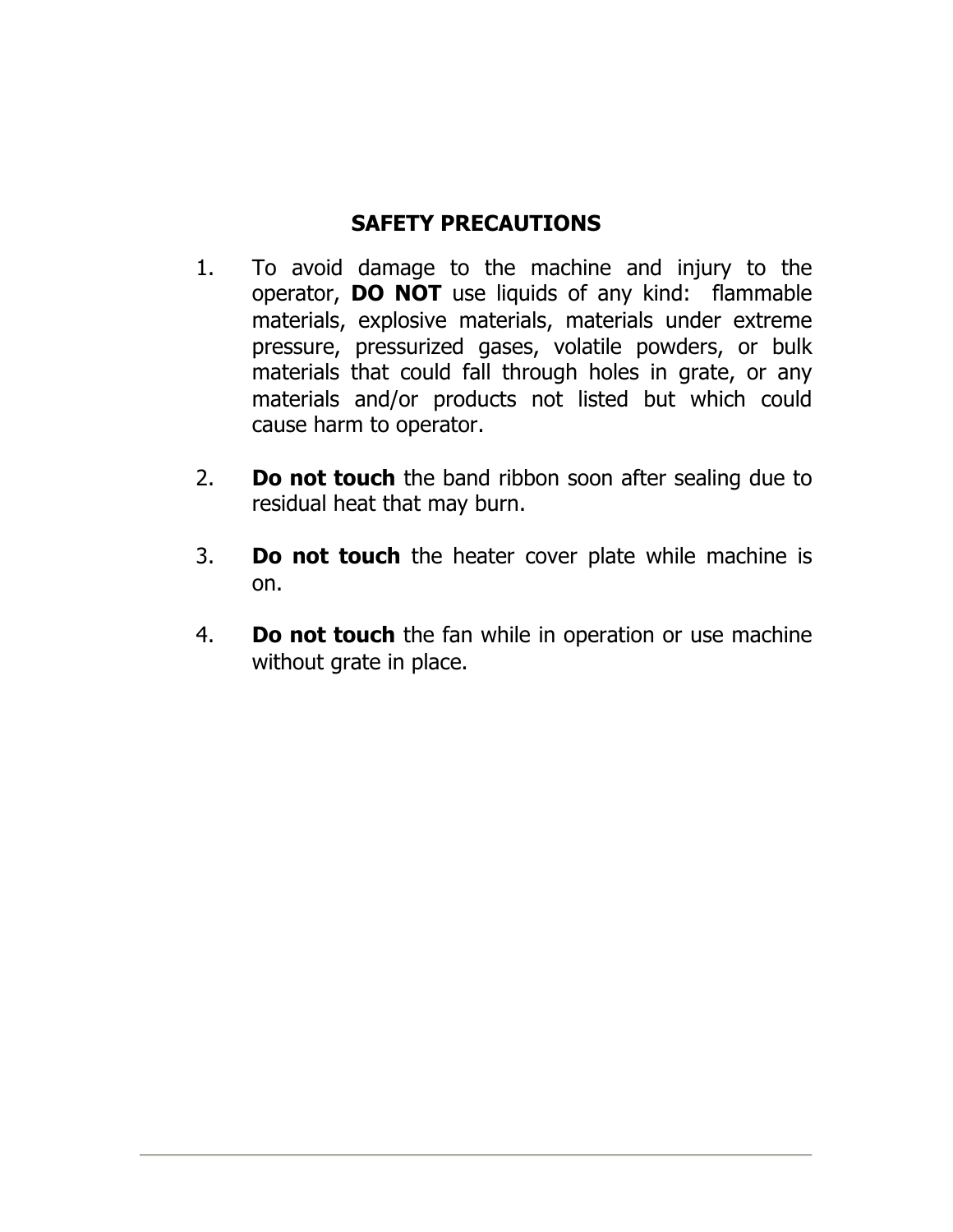### **TABLE OF CONTENTS**

| <b>Preface</b>                         |           |
|----------------------------------------|-----------|
| Unpacking                              | 6-9       |
| <b>Warranty Notice</b>                 | 10        |
| Warranty                               | $11 - 12$ |
| <b>Warranty Exceptions</b>             | 13        |
| Warnings                               | $14 - 16$ |
| <b>PAC II Instructions</b>             |           |
| Description and Specifications         | 17        |
| <b>Installation and Basic Set-Up</b>   | 18-19     |
| <b>Installation of Film Rack</b>       | 20        |
| <b>Installation of Plexiglass Hood</b> | $21 - 22$ |
| <b>Mounting Film</b>                   | 23        |
| Pin Perforator                         | 24        |
| <b>Product Tray</b>                    | 25        |
| Film Threading Diagram                 | 26        |
| <b>Front Panel</b>                     | $27 - 29$ |
| Sequence of Operation                  | $30 - 35$ |
| Adjusting product grate                | $35 - 36$ |
| <b>Troubleshooting</b>                 | $37 - 50$ |
| No Heat to Band Ribbon                 | $37 - 42$ |
| Weak Seals/Poor Cut Off                | 43-44     |
| Magnet Won't Hold on Chamber           | 45-46     |
| No Air Flow                            | 47-48     |
| <b>Maintenance</b>                     | 49        |
| Band ribbon replacement                | $50 - 52$ |
| Tape replacement                       | 53        |
| Silicone seal pad replacement          | 54        |
| Adjust height of hooded chamber        | 55        |
| Pulse switch adjustment                | 56        |
| Magnets adjustment                     | 57        |
| Replace transite bars                  | 58        |
| <b>Electrical Panel Diagram</b>        | 59        |
| Electrical Schematic - PP43ST          | 60        |
| <b>Parts Nomenclature</b>              | 61        |
| Replacement Parts List                 | 62-71     |
| <b>Spare Parts List</b>                | 72        |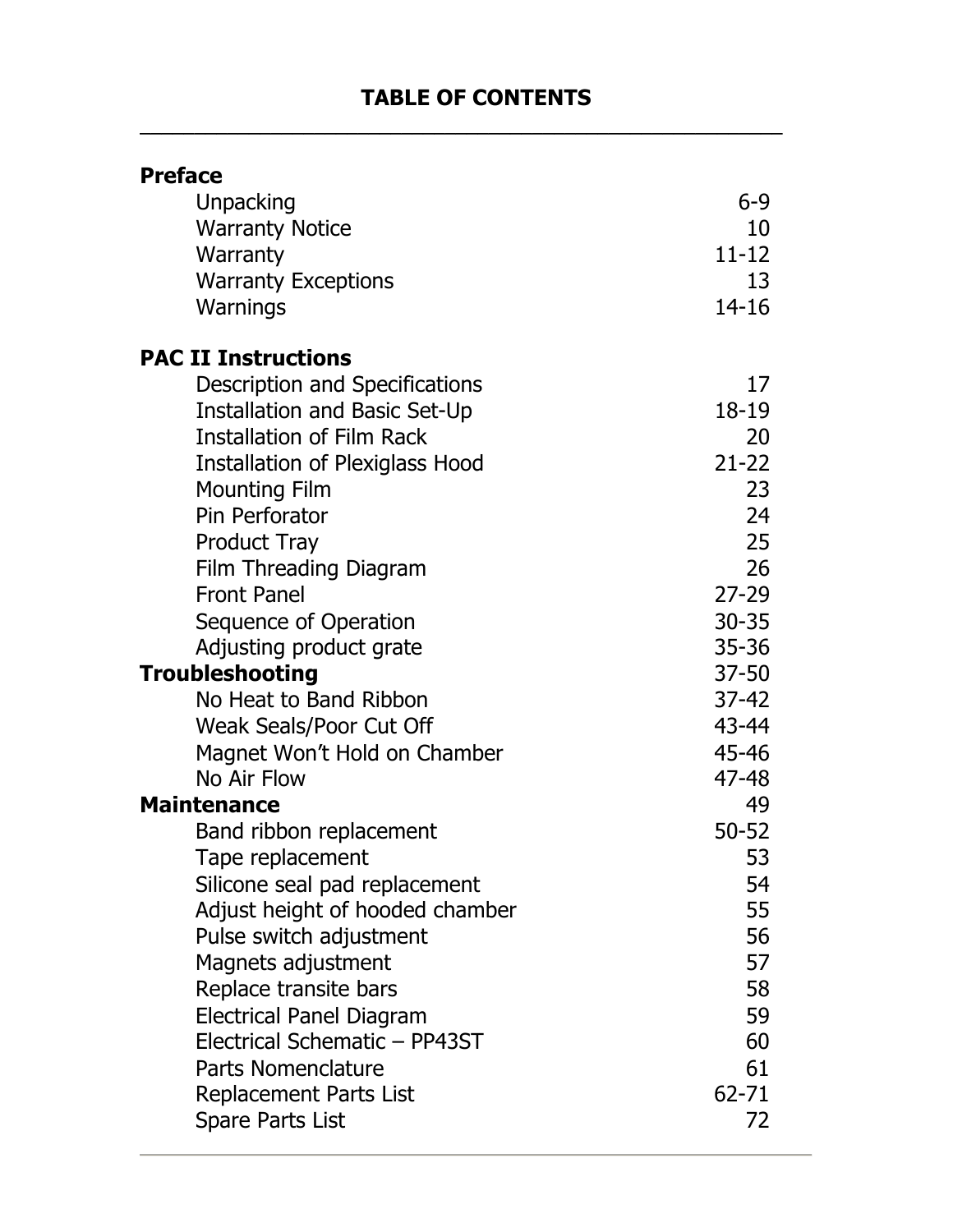### **UNPACKING**

### **THOROUGHLY INSPECT EQUIPMENT UPON ARRIVAL.**

If goods are received short or in a damaged condition, it is important that you notify the carrier's driver **before he leaves your company** and **insist** on a notation of the loss or damage across the face of the freight bill. Unless this is done, no claim can be enforced against the transportation company.

If concealed loss or damage is discovered, notify the carrier at once and **insist** on an inspection. This is absolutely necessary! A concealed damage report must be made no later than ten (10) days from the date the shipment was delivered. Unless you do this, the carrier will not consider any claim for loss or damage. The carrier's agent will then make an inspection and grant a concealed damage notation. If you give the transportation company a clear receipt for the goods that have been damaged or lost in transit, you do so at your own risk and expense.

All claims must be filed within six (6) months of delivery date or carrier will not accept them.

Traco Manufacturing is willing to assist in every possible manner to collect claims for loss or damage; however, this does not hold Traco Manufacturing responsible for collection on claims or replacement of material.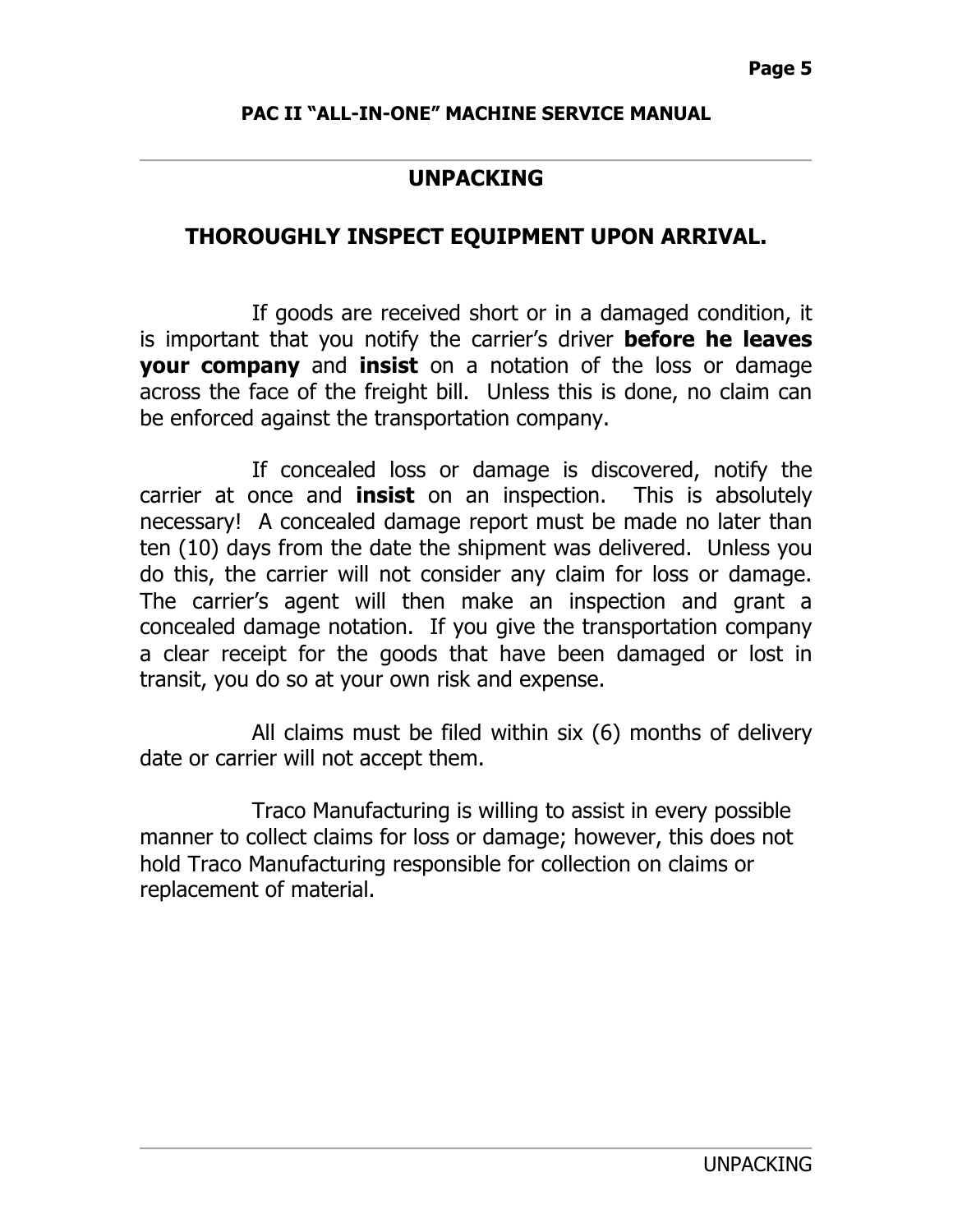Your new Model PAC II comes bolted to a pallet and has a triwalled corrugated box strapped to the pallet to protect it. Cut steel straps and remove corrugated box.



1. If your machine does not arrive in this condition, write on shipping paperwork that outside of box is damaged. **(Concealed damage may have occurred. Before you sign off on delivery paperwork, open box and inspect for damage.)**



2. Remove protective plastic covering from machine.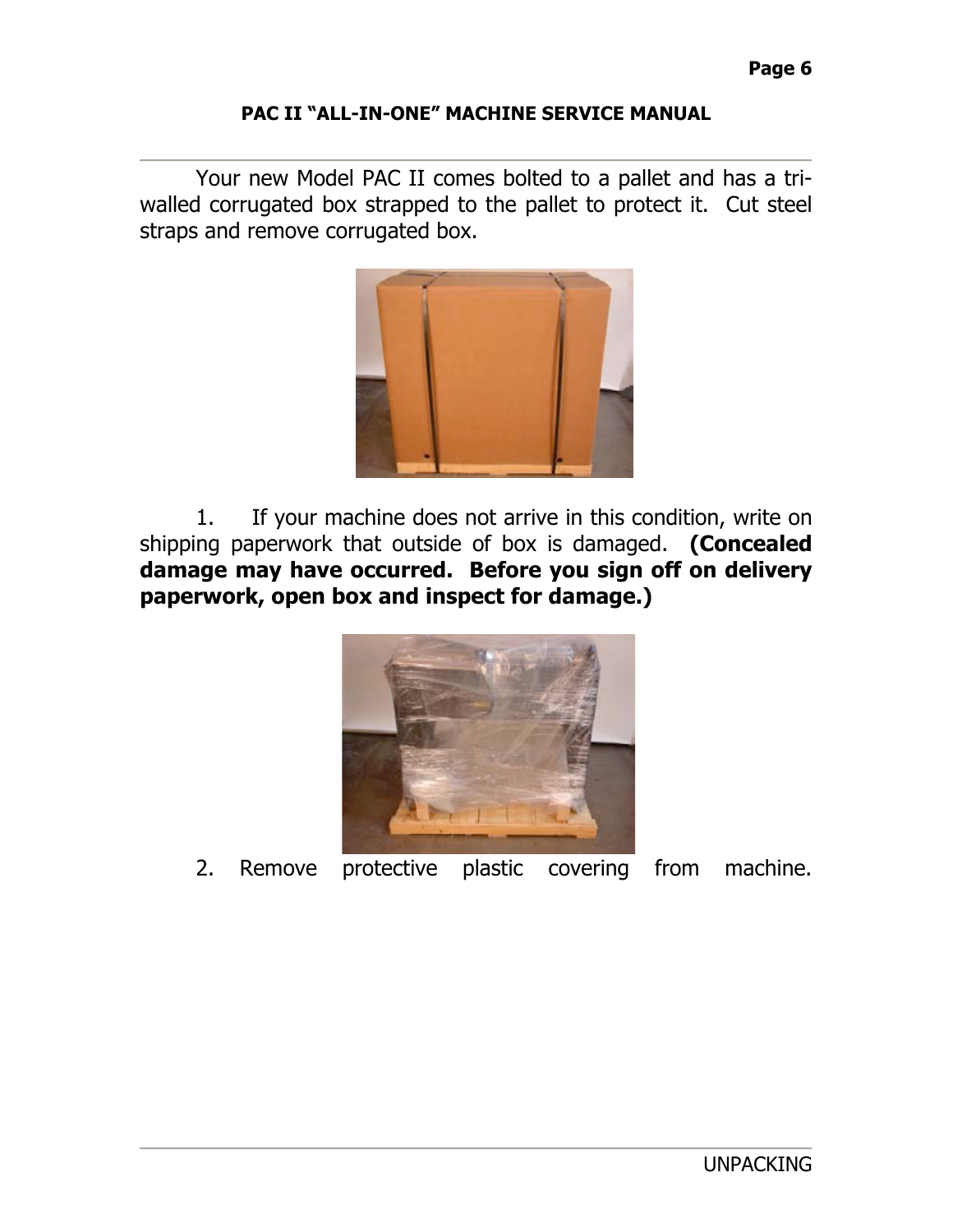### 3. Check contents. You should have



(a) (1) Film Rack

(b) (1) Film Shaft

(c) (2) Film Roll Core Chucks

(d) Plexiglass chamber hood

Remove plastic covering film rack and hood.



4. Remove bolts holding machine to pallet using 10mm wrench.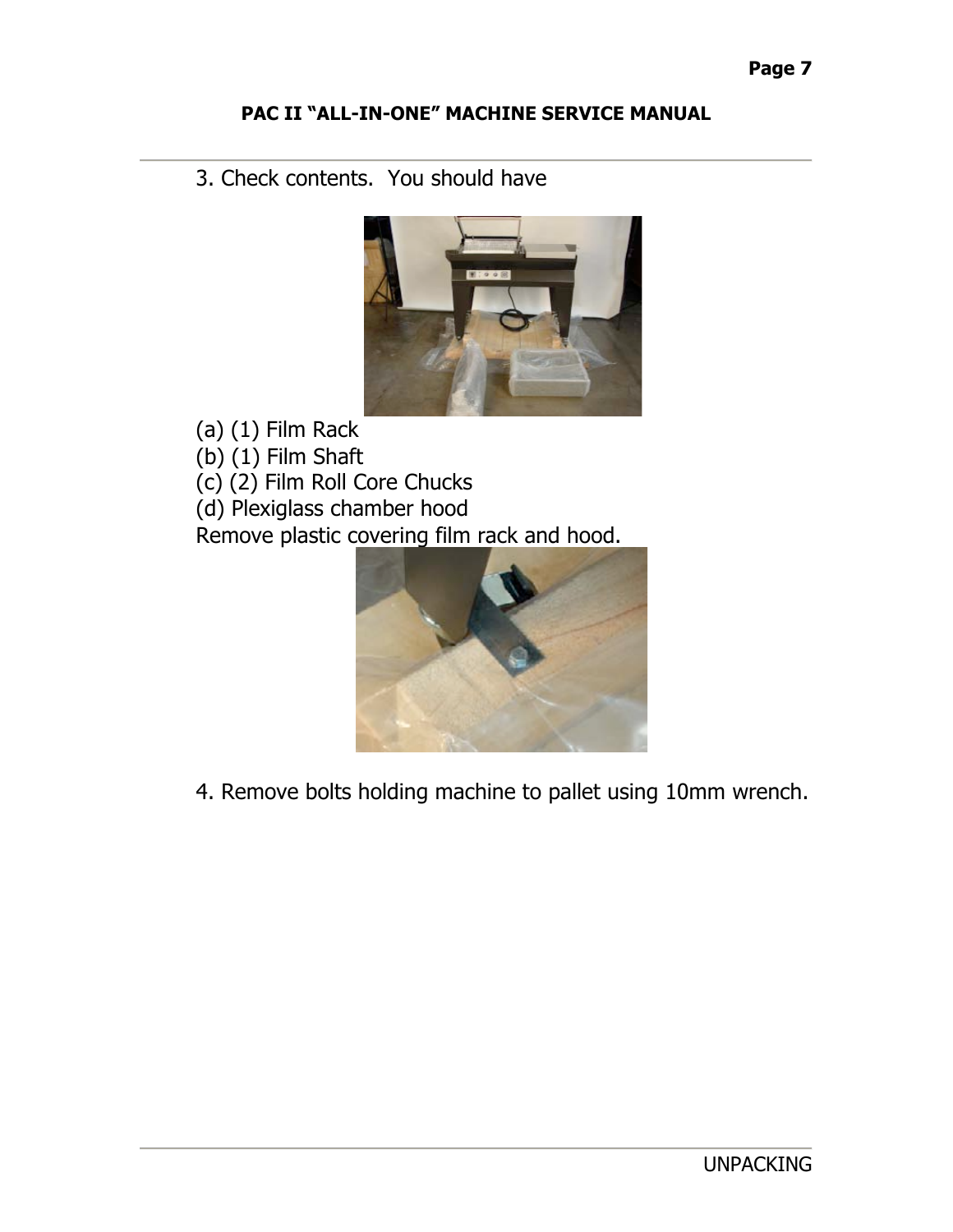

Unwrap plexiglass hood and film rack from the protective bubble wrap.



Film rack includes rack, roll shaft, 8 mounting screws.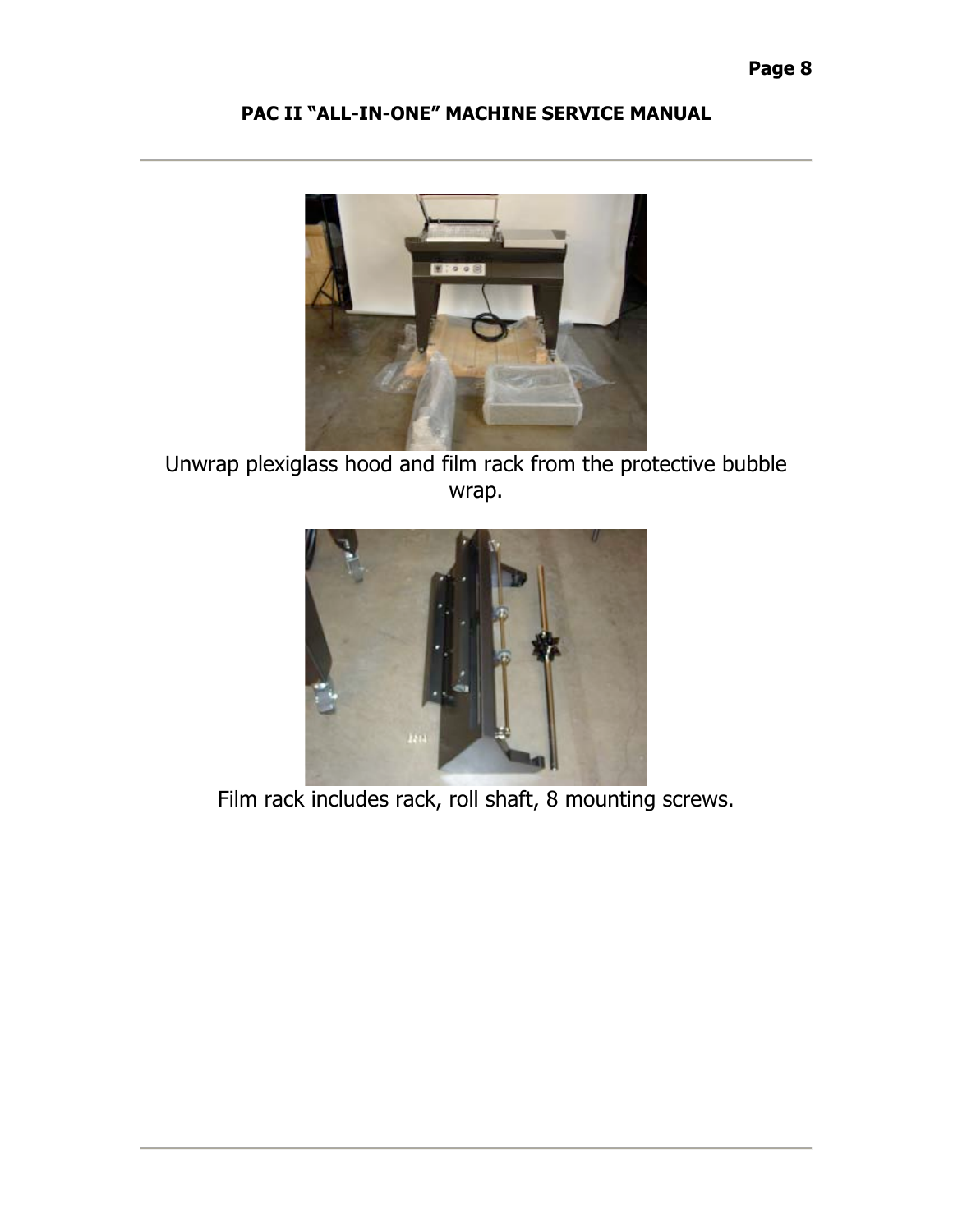# **IMPORTANT WARRANTY NOTICES**

### **OPERATING AND MAINTENANCE MANUAL**

The operating and maintenance manual has been carefully prepared to provide the user with all the information needed to properly install, operate, and maintain your Traco Manufacturing equipment.

Please read this manual carefully and refer to it for information on the care and use of your Traco Manufacturing equipment. It is recommended that additional copies be ordered for use by production, maintenance, and supervisory personnel. Although the design of this equipment incorporates safeguards to protect personnel, care should be used in operating, adjusting, and servicing.

Attention is directed to the warranty which accompanies all your Traco Manufacturing equipment. The terms and conditions of this warranty apply only to unmodified units. **Any unauthorized modifications to the equipment automatically voids this warranty.**

**Traco Manufacturing provides a one year warranty on parts, excluding shipping or freight costs for replacement parts. All warranty parts are shipped F.O.B. Orem, Utah.**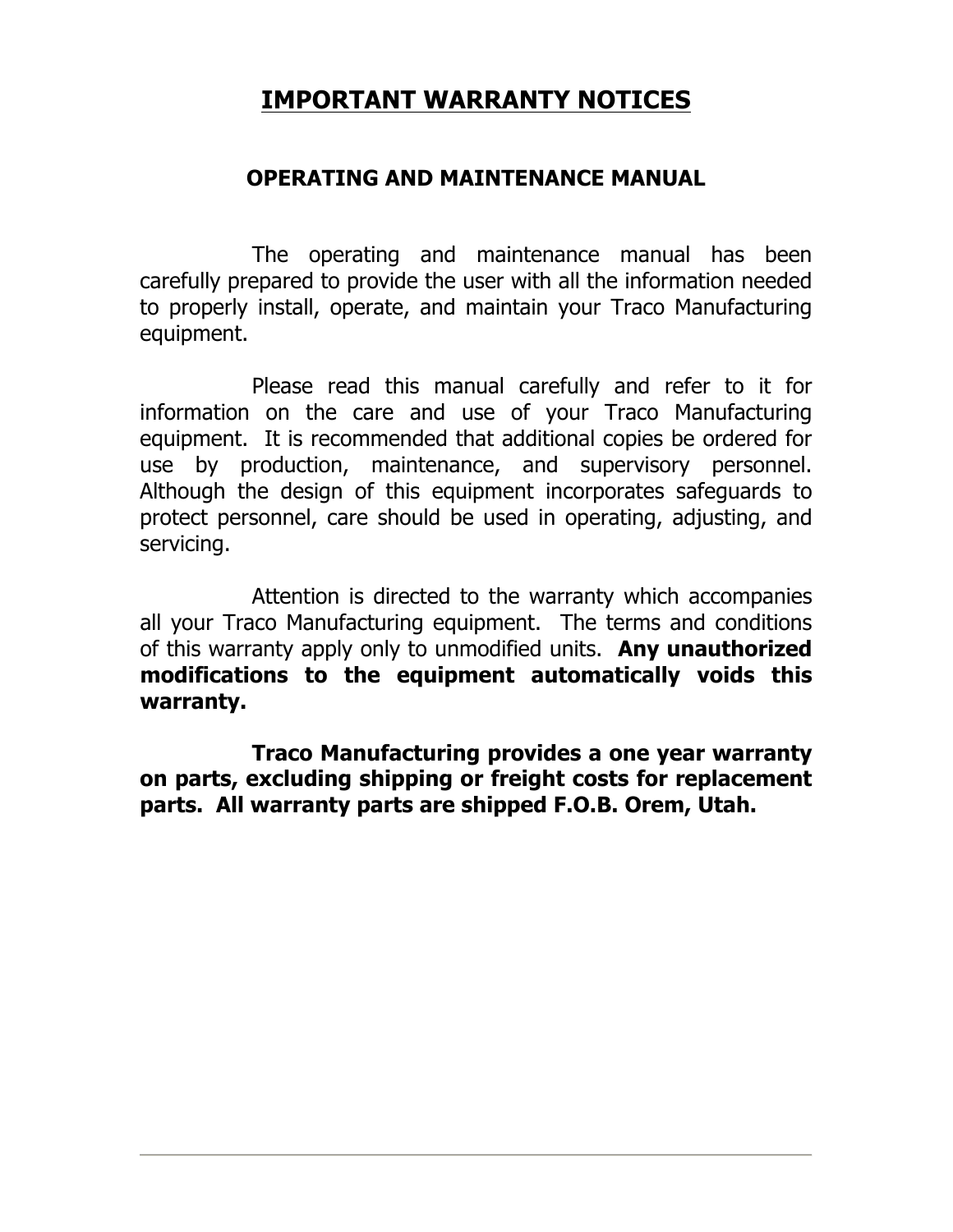# TRACO MANUFACTURING

# WARRANTY

Traco Manufacturing, Inc. warrants each new product manufactured to be free from defects in material and workmanship for a period of (1) year from date of shipment by Traco Manufacturing.

This warranty is not transferable with any subsequent resale.

Defective parts under warranty must be returned to Traco Manufacturing freight prepaid. TRACO's sole obligation and purchaser's sole remedy in the event of a warranty dispute shall be, at TRACO's option, to repair or replace the part in question. Labor incurred in removing or installing the defective part is not covered by this warranty. Prior to returning any parts for any reason, contact Traco Manufacturing for a Return Authorization Number. This number must accompany all returns.

This warranty shall not apply if equipment has been tampered with, misused, improperly installed, altered, or has received damage due to abuse, carelessness, accident or failure to follow recommended regular maintenance procedures or has been serviced by someone other than a duly authorized factory representative without the express written consent of Traco Manufacturing, Inc.

This warranty is in lieu of all other warranties, expressed or implied, including but not limited to warranties of merchantability and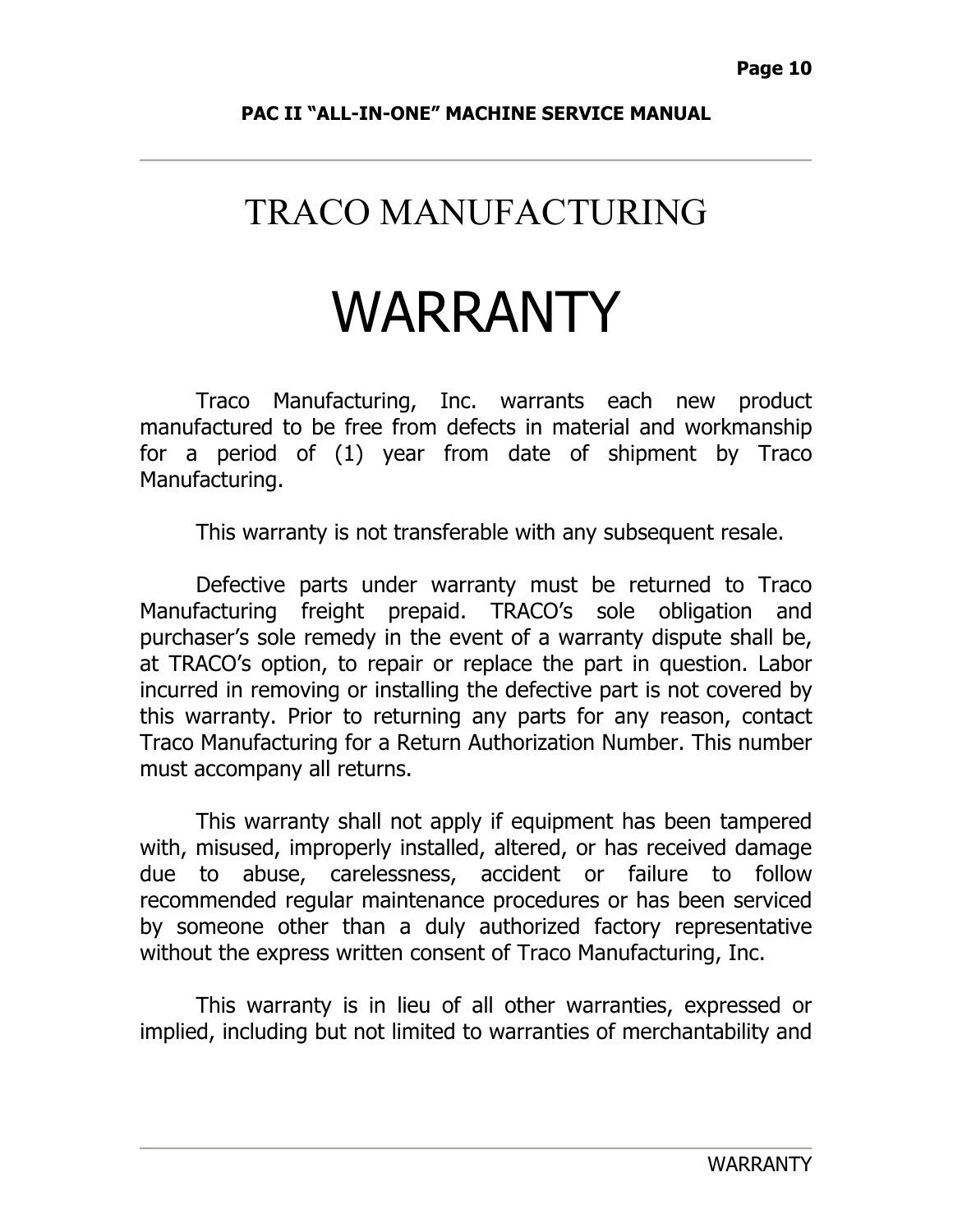fitness for a particular purpose, non-infringement or any other matter.

Traco Manufacturing shall have no liability to any person for direct, indirect, incidental or consequential damages or delay resulting from any defect negligence, or tort and customer hereby waives for itself any and all claims for punitive damages and all claims of negligence of strict liability or both. In no event shall our liability exceed the purchase price of the product that was actually paid.

Traco Manufacturing reserves the right to make changes, additions, or improvements to our products with no obligation to make such changes in any previously shipped product covered by this warranty.

Traco Manufacturing shall not be held liable for any damages arising out of or in connection with the operation of the equipment should customer or its agent fail to maintain equipment in safe operating condition. This warranty shall become unenforceable if and to the extent the customer or its agents remove, disconnect, or otherwise render useless any safety device and/or parts designed or affixed by us or fails to maintain and service equipment in a manner as advised.

**Traco Manufacturing provides a one-year warranty on parts, excluding shipping or freight costs for replacement parts. All warranty parts are shipped F.O.B. Orem, Utah. Service Labor to install part is not covered under warranty!**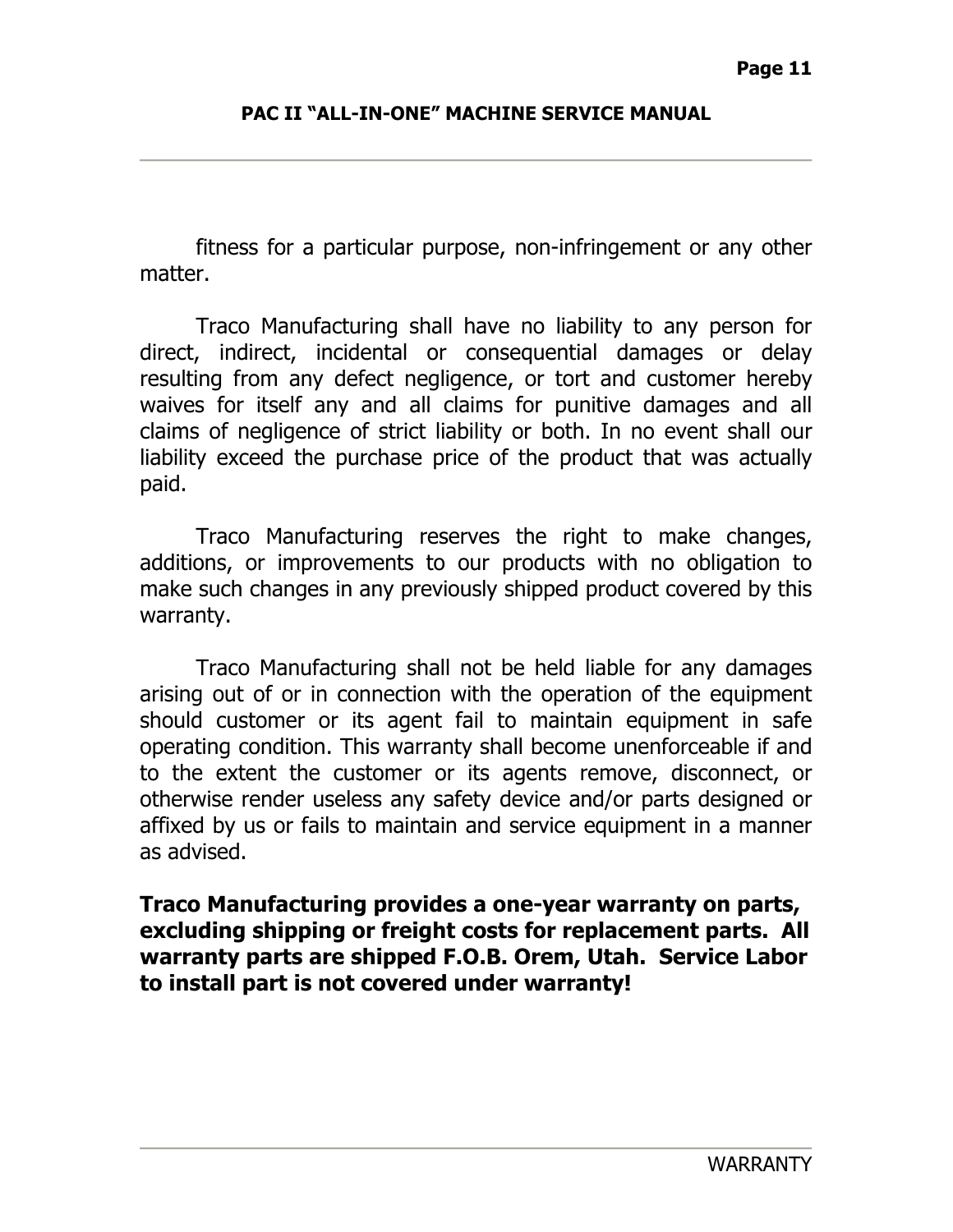### **WARRANTY EXCEPTIONS**

The following sealer parts are considered to be consumable and not under warranty:

- 1. Silicone Sponge
- 2. Band Ribbon
- 3. Teflon Tapes
- 4. Transite Channels/Band Holder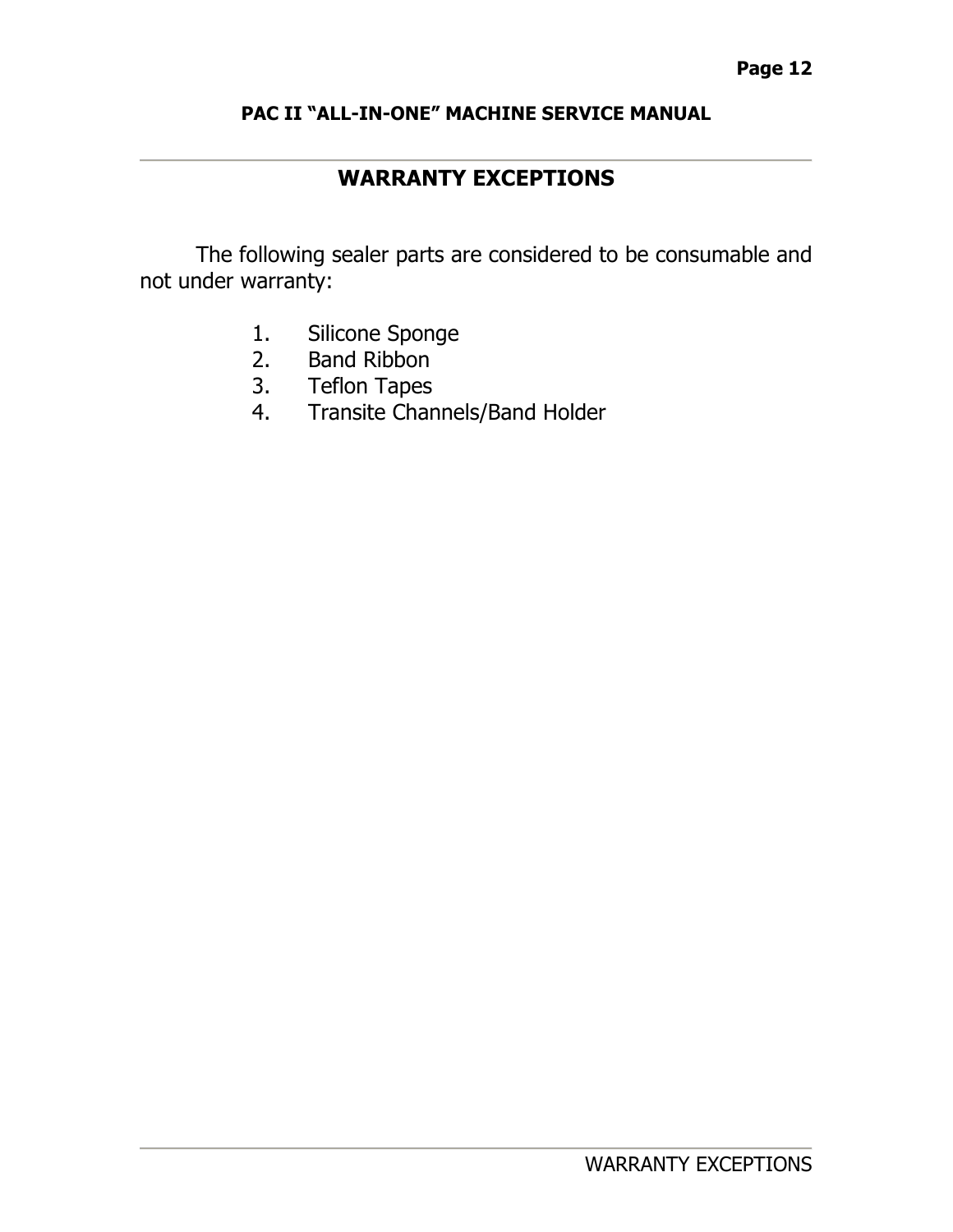# **WARNINGS**

Every effort has been taken to ensure your safety while operating this machine; however, there still remain certain risks. Do not allow this machine to be operated before informing all personnel of the following warnings.

### **WARNING........**

Do not tamper with the electrical wiring. Only use a licensed electrician for maintenance. Always disconnect the electrical power before attempting any maintenance to all electrical and/or moving parts.

### **WARNING........**

In order to prevent injury to personnel and/or machinery DO NOT INCREASE SETTINGS OR RATINGS ON EITHER ELECTRICAL OR MECHANICAL OVERLOAD SAFETY DEVICES.

### **WARNING........**

KEEP HANDS AWAY FROM MOVING CONVEYORS AND ASSEMBLIES. Conveyor belts that have become worn or frayed are capable of being hazardous. They should be replaced promptly.

### **WARNING........**

NEVER OPERATE THIS OR ANY MOVING EQUIPMENT WITHOUT ALL COVERS AND GUARDS IN PLACE. The internal mechanism of most packaging machinery contains numerous shear, pinch, and inrunning nip points, many of which are capable of causing severe injury and/or permanent disfigurement.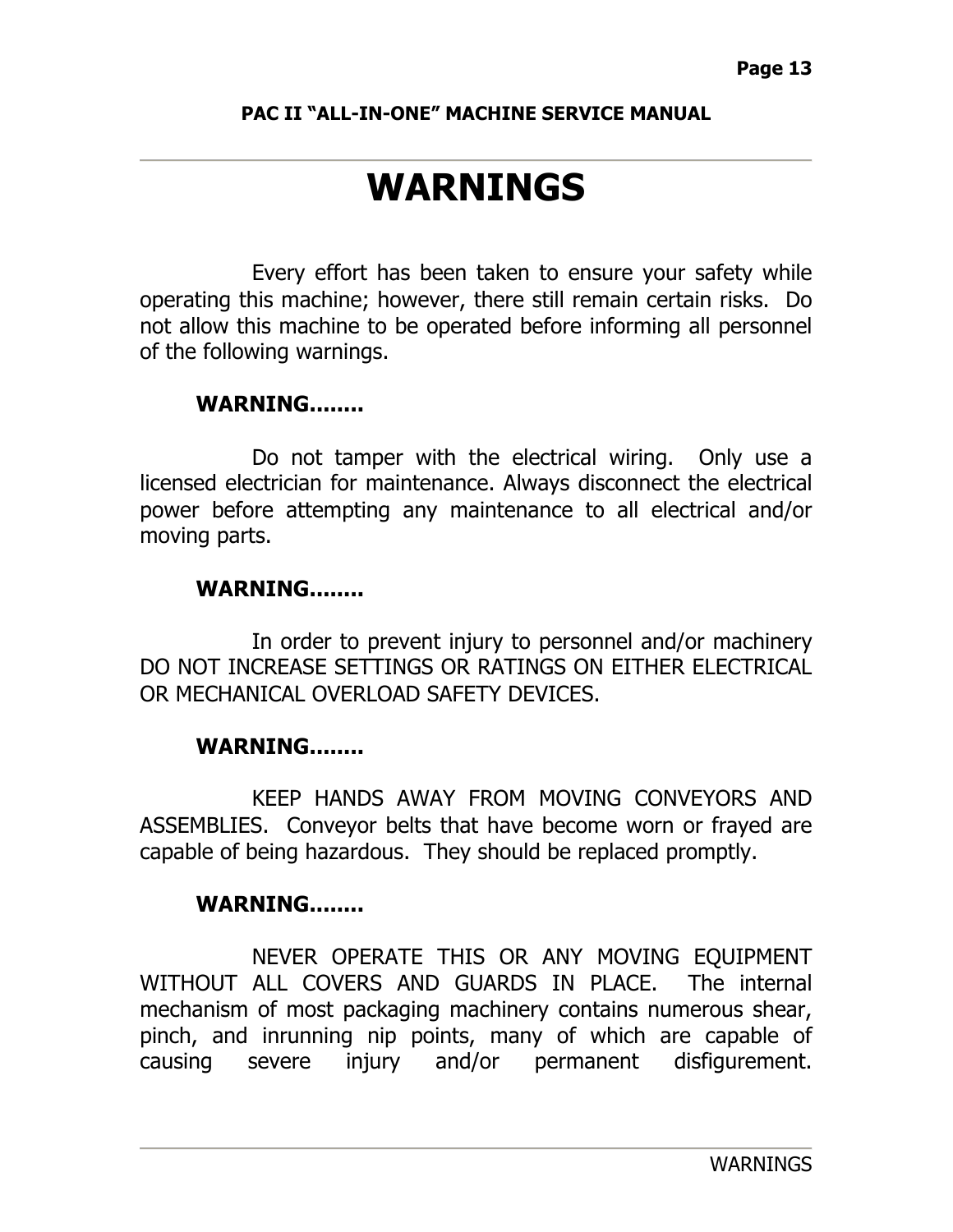#### **WARNING........**

To minimize the potential for personnel injury, always be sure that machine operators and others working on the machinery are properly trained in the correct usage of the equipment and properly instructed regarding the safety procedures for operation.

### **WARNING........**

Heat sealing arms and jaws on packaging machinery can become very warm after a period of use. KEEP HANDS AWAY WHILE IN OPERATION AND USE CAUTION IF THE MACHINE HAS BEEN RUNNING RECENTLY.

### **WARNING........**

ANY MODIFICATIONS TO EITHER THE ELECTRICAL CIRCUITRY OR THE MECHANICAL ASSEMBLIES OF THE MACHINERY WILL VOID ANY WARRANTIFS ASSOCIATED WITH THIS EQUIPMENT. Such modifications may introduce hazards that would not otherwise be associated with this machinery. Traco Manufacturing will not be responsible for any consequences resulting from such unauthorized modifications.

### **WARNING........**

The use of certain types of plastic films in sealing and/or shrinking equipment may result in the release of HAZARDOUS FUMES due to the degradation of the film at high temperatures. Before using any plastic film in this equipment, the manufacturer or supplier of the film should be contacted for specific information concerning the potential release of hazardous fumes. ADEQUATE VENTILATION MUST BE PROVIDED AT ALL TIMES.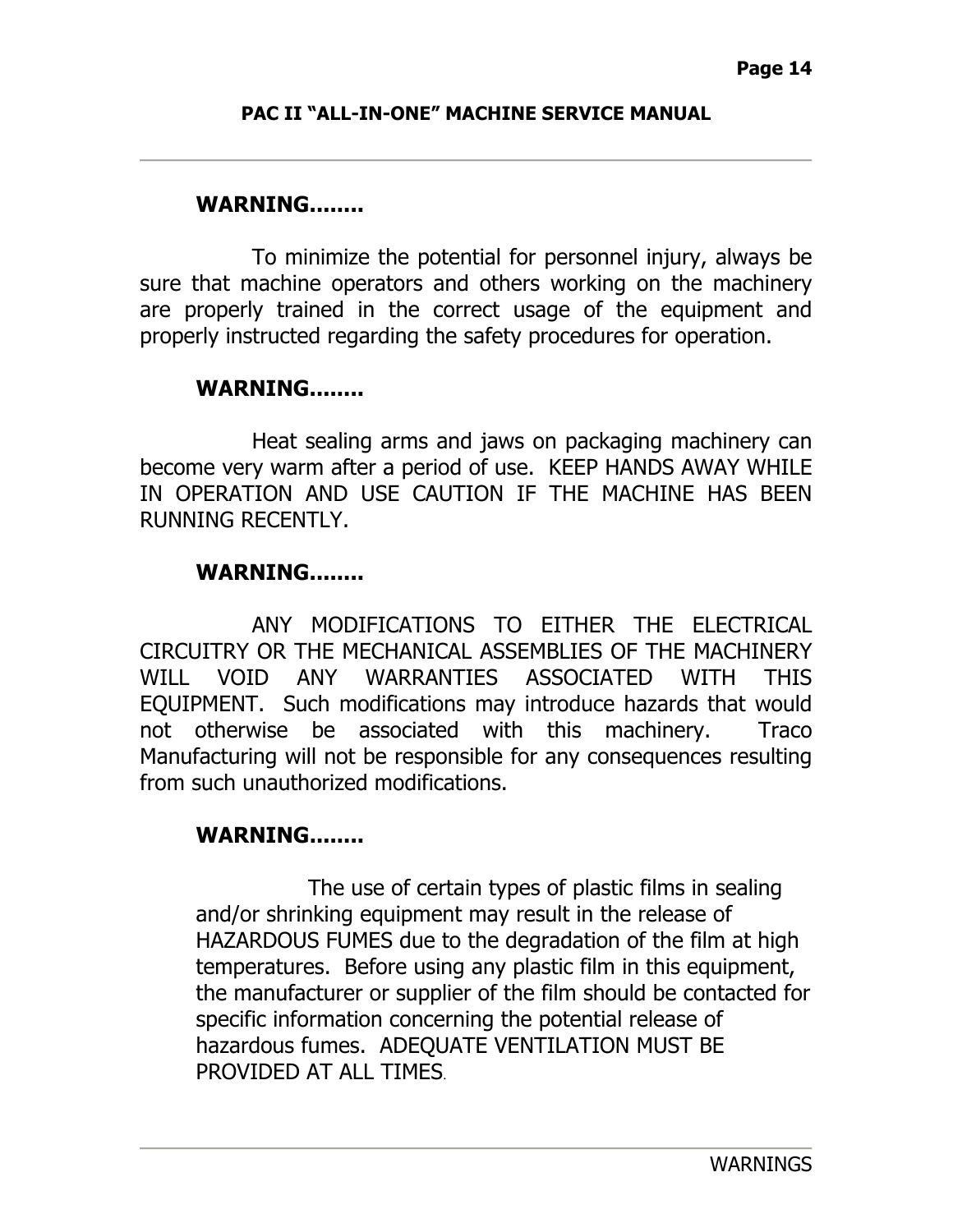# **WARNING........**

It is important that the machine operator unplug the machine when he/she has finished operating the unit.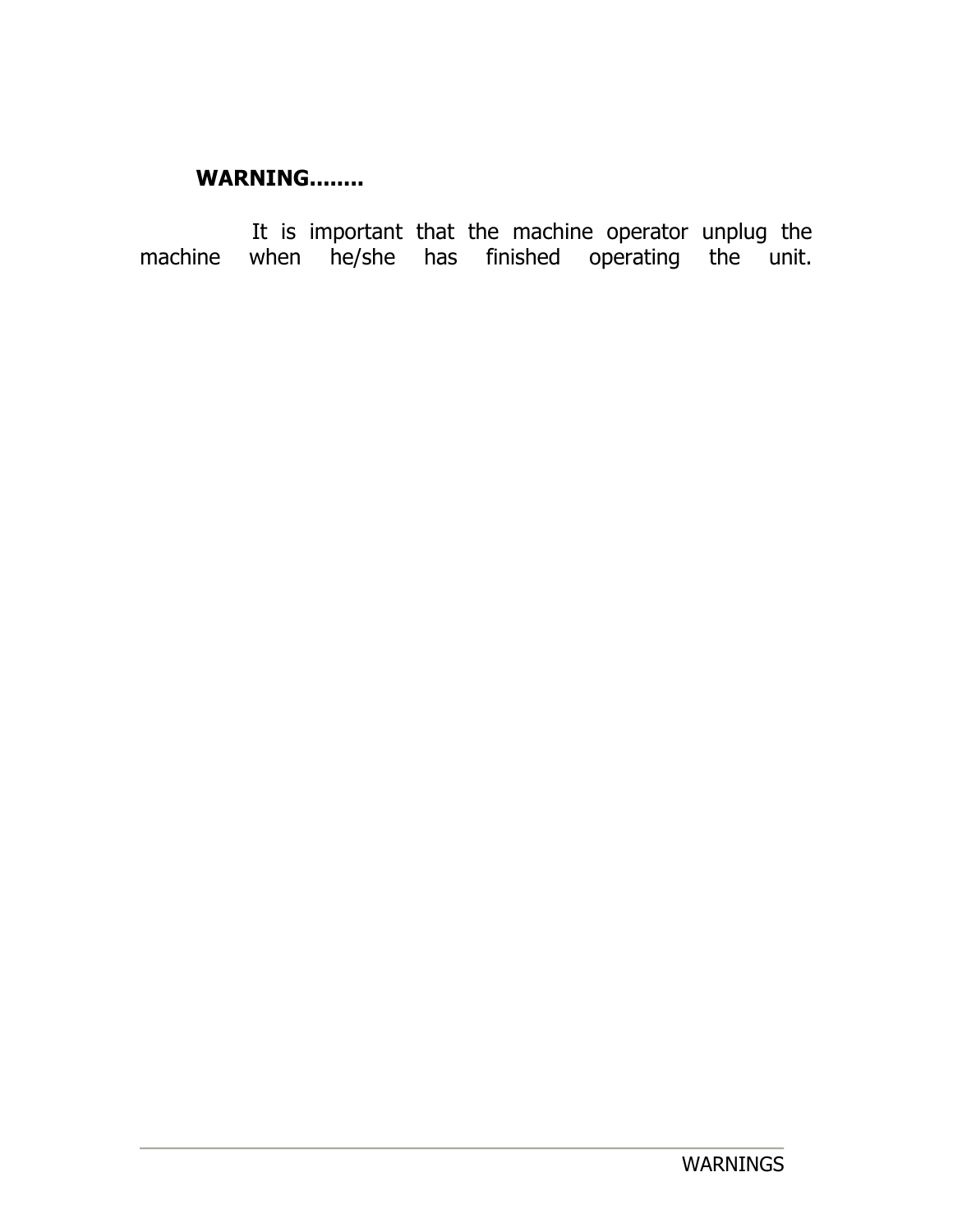### **DESCRIPTION AND SPECIFICATIONS OF MODEL PAC II**

### **DESCRIPTION**

This compact "all-in-one" unit allows the operator to seal and shrink all in one step. The operator simply places the product in the sealing area and lowers the hood to apply the seal pressure necessary to cut the film. Once the seal cycle is complete, the operator releases the handle and the shrink chamber is automatically held shut by the magnet. Once the shrink time is complete, the chamber opens and the operator removes the finished product.

The purpose of a PAC II is for low to medium volume packaging requiring excellent seals and minimal maintenance. It features an impulse mode for sealing of films using "Band Seal Technology."

### **SPECIFICATIONS**

| Model:               | PAC II                   |
|----------------------|--------------------------|
| Seal Area:<br>Width: | Length: $18.5$ "<br>12'' |
| <b>Machine Size:</b> | Length: 49"              |
| Width:               | 26''                     |
| Height:              | 45''                     |
| Volts:               | 110                      |
| Phase:               | 1                        |
| Amperage:            | 20                       |
| Weight:              | 215<br>Net               |
|                      | Shipping weight 275      |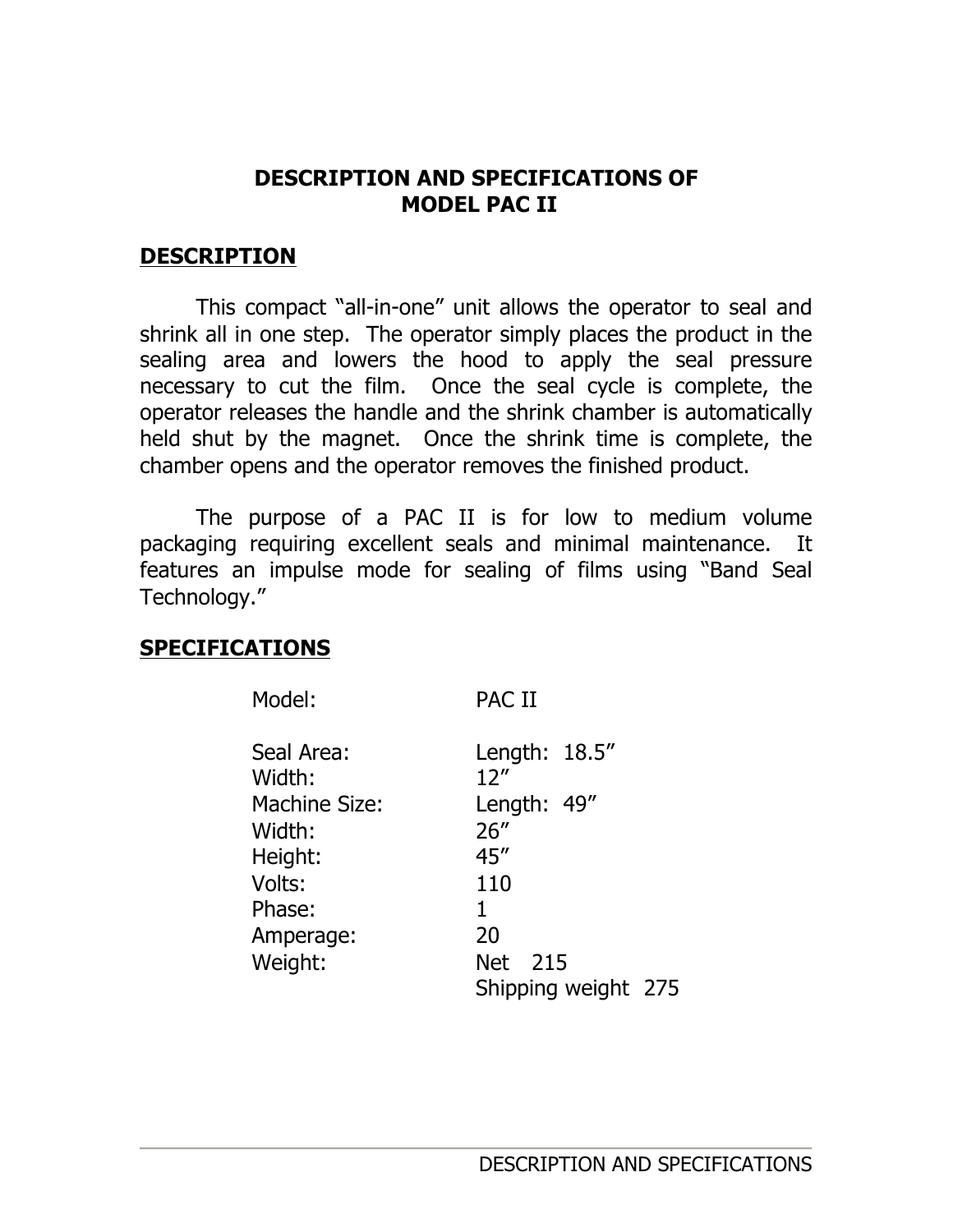### **INSTALLATION AND BASIC SET-UP OF MACHINE**

### **IMPORTANT**

Read this manual carefully, and make it available to everyone connected with the supervision, maintenance, or production of this machine. Additional copies are available at your request. (Contact your distributor for this information.) Be very careful when operating, adjusting, or servicing this equipment. If in doubt, stop and obtain qualified help before proceeding.

### **INSTALLATION OF PAC II**

Place the PAC II in the desired location with the required electrical power source available. (See power requirements.) Make certain that proper electrical wiring is provided to guard against low voltage. If the voltage is too low, the equipment will not function properly.

Finding the proper location is a most important function of the initial set-up. One must take several factors into consideration:

- 1. Adequate power source.
- 2. Relationship to source of product.
- 3. Relationship to machine.
- 4. Relationship to any conveyors necessary to remove finished product.
- 5. Convenience of operator.

The PAC II machine comes complete with power cord and 110 volt plug. Simply plug machine into 110 volt outlet. **Make sure you have no other machine connected to this power source.** If there is any doubt, get qualified assistance to do the initial installation. **Do not take any chances**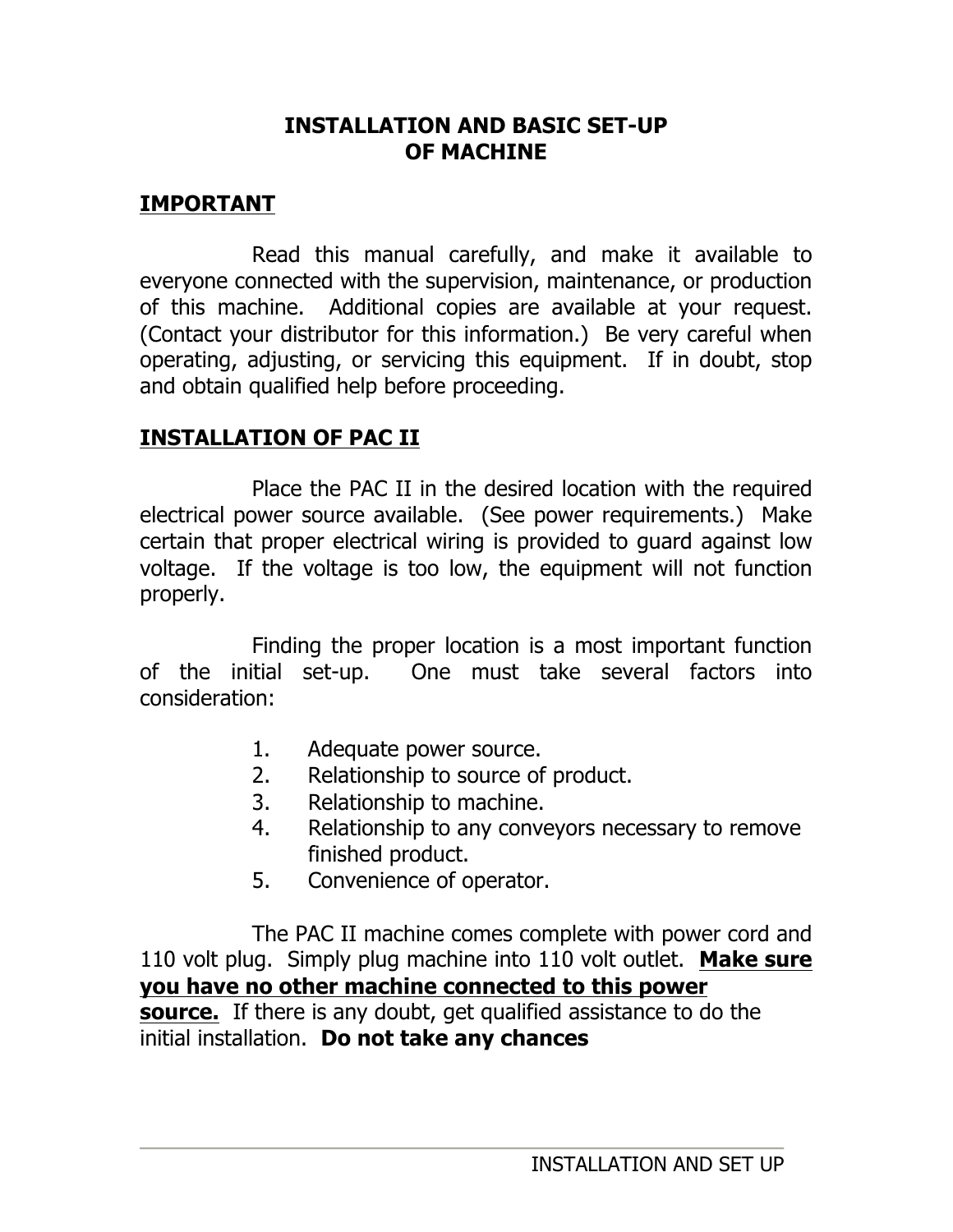Do not attempt to install, adjust, or operate this machine without first reading the contents of this manual. Although the design of the equipment incorporates safeguards to protect operating and maintenance personnel, care should be used in operating, adjusting, and servicing.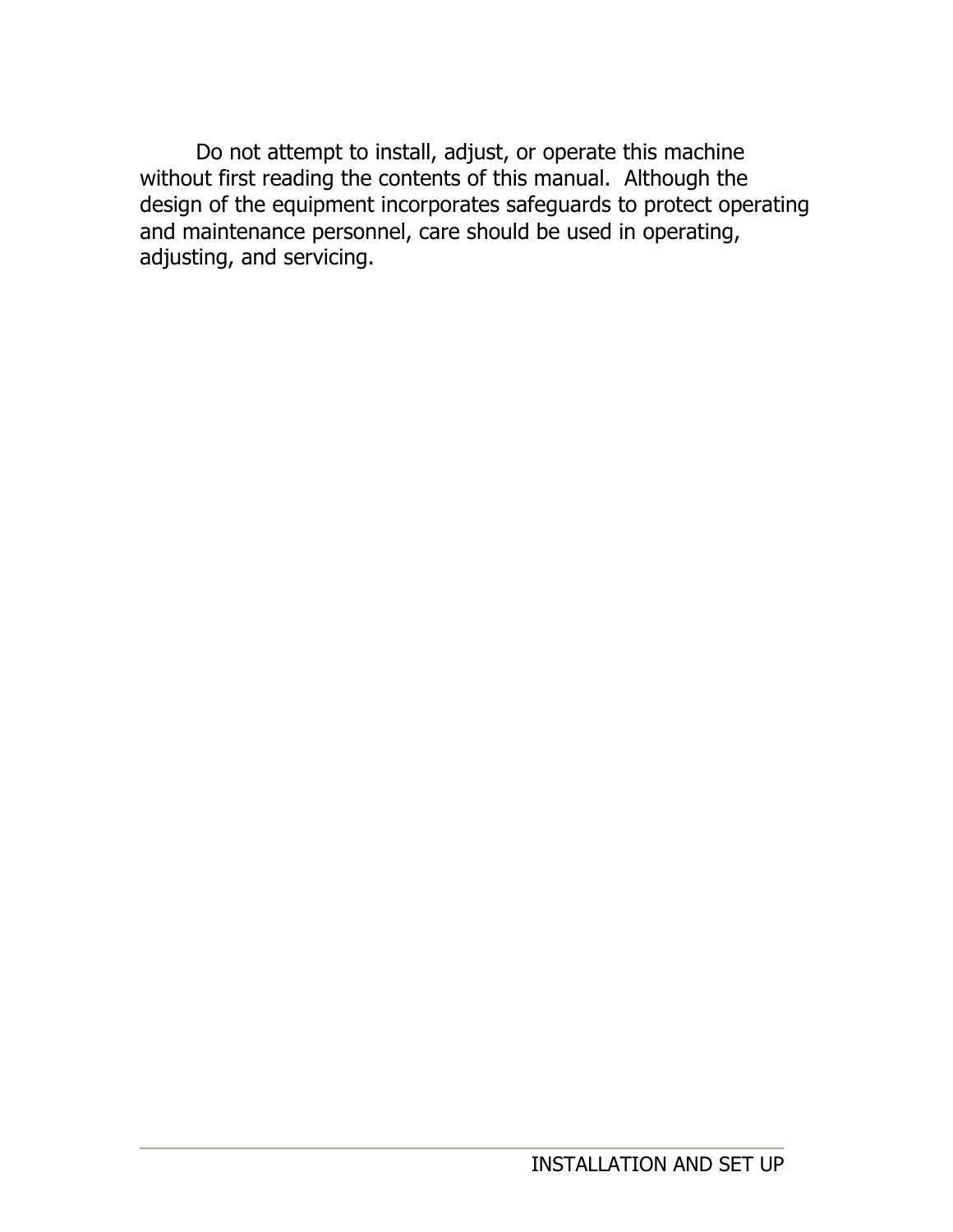# **Installation of film rack**

1**.**



Remove bubble wrap on film rack as shown.

2.



Hold film rack and slide bearing to the far left side exposing mounting hole for screw. Tighten firmly.



Slide film rack to the far left side to expose mounting holes on right side. Tighten firmly.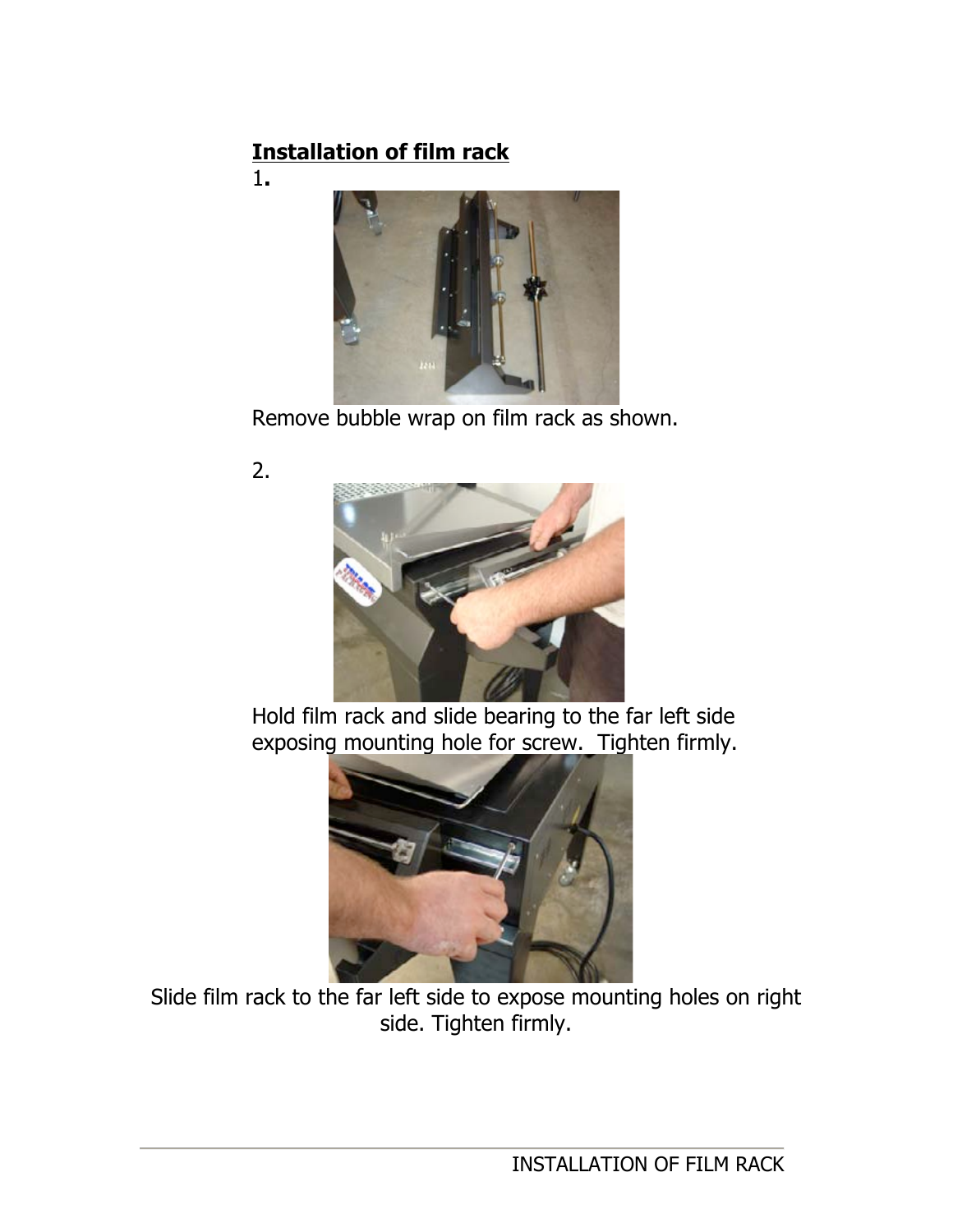# **Installation of Plexiglass Hood**



4. Remove plastic bag covering grate and throw away.



Place plexiglass hood over metal frame and line up metal locking clips over holes in frame.



Locking clips hold hood in place.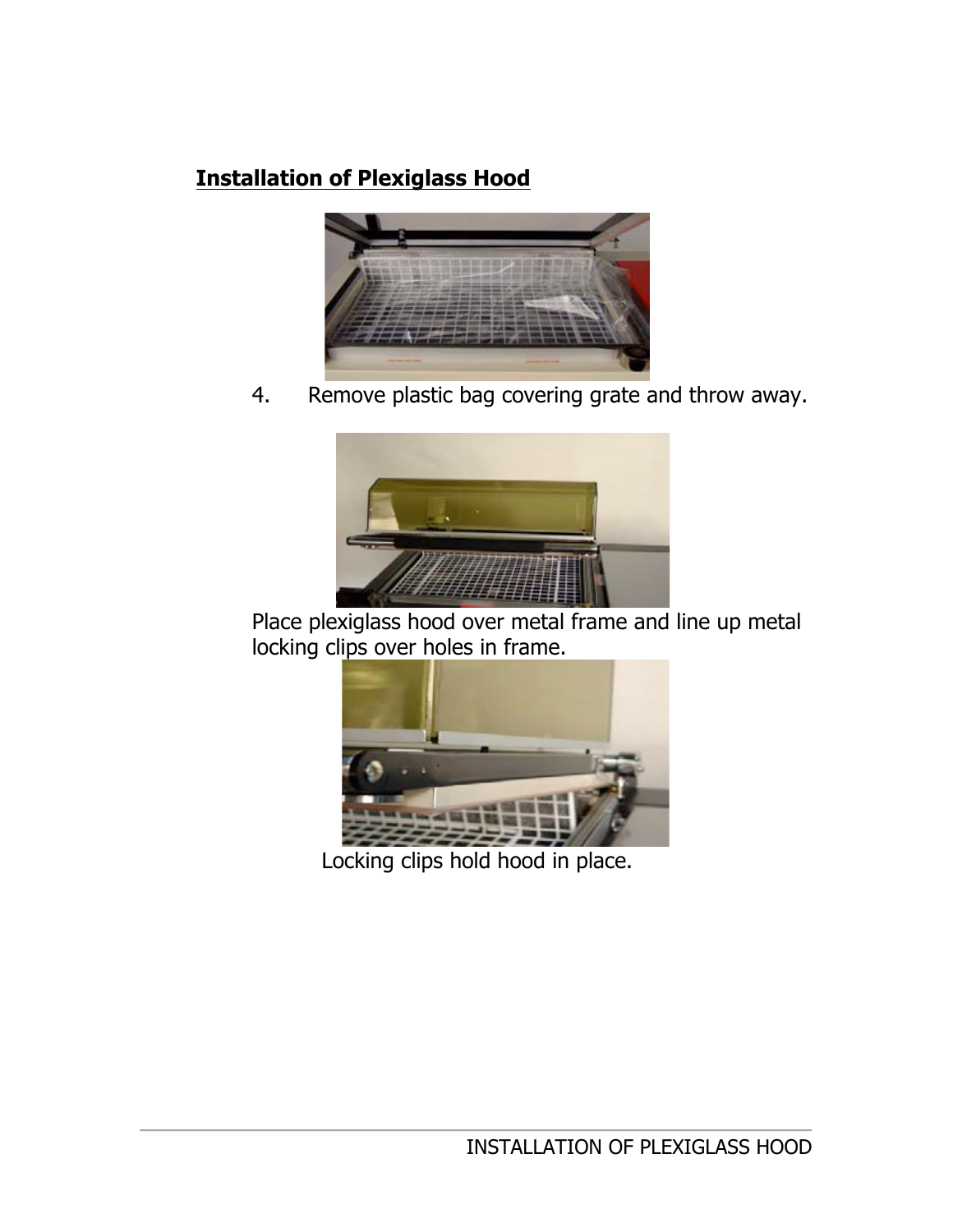Push down firmly and evenly by hand to secure metal clips snap into holes.

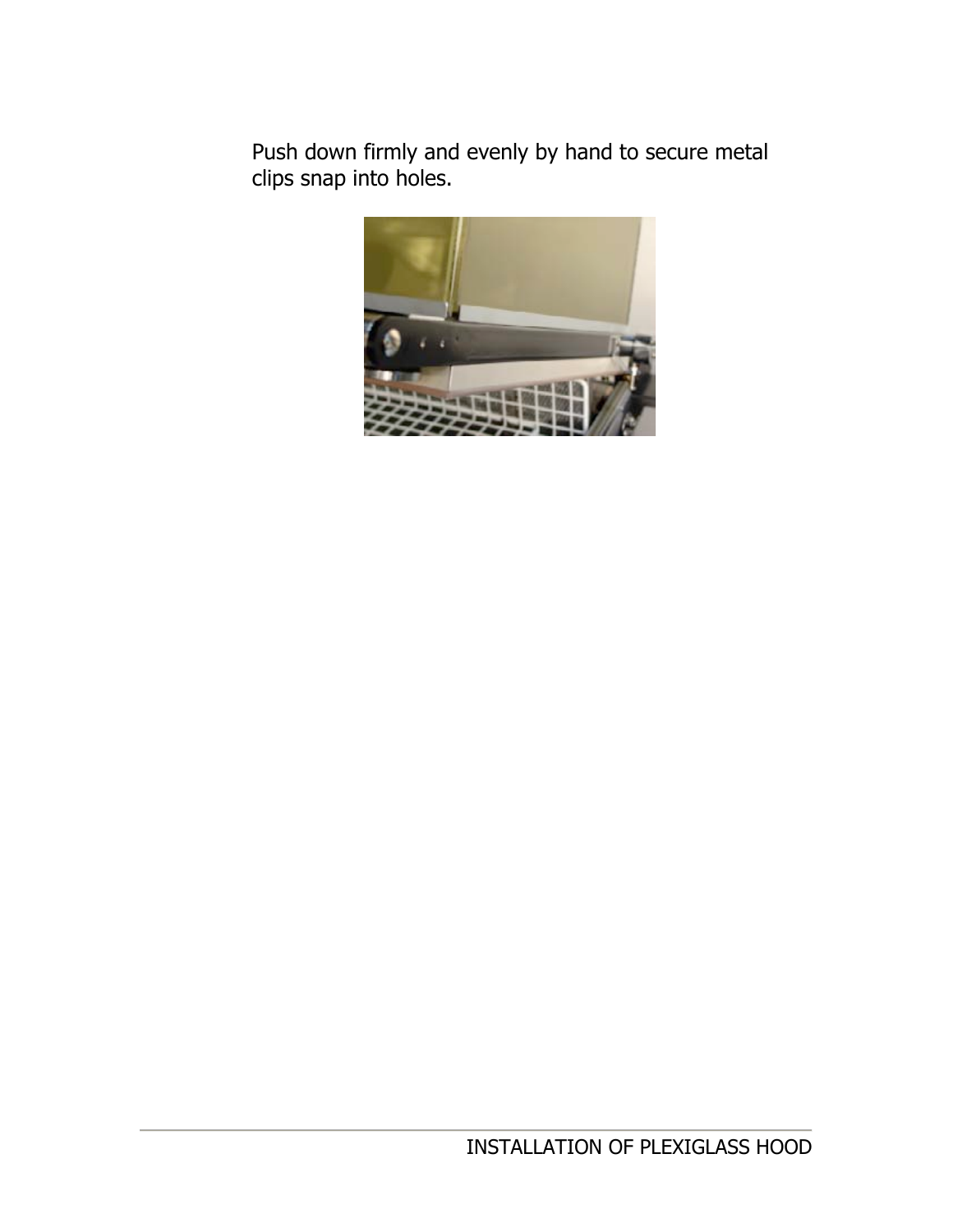### **MOUNTING FILM**

Select the proper width of center-fold film for the item being packaged, allowing for width and height of package. With the package properly positioned within the film in the sealing area, allow sufficient film to overlap the sealing bars so that a seal may readily be made without any possibility of open areas due to insufficient film.



Place film roll on shaft using the two core chucks provided to locate film. Tighten core chucks. The center-fold is to be placed away from the operator, toward the rear of the machine. Position film roll on shaft and tighten film core chuck to hold film roll in position.

Thread film through the two pin perforator wheels provided. Note that the perforator wheel turns freely and is not binding.

Once threaded, separate film top from bottom and insert product tray between. Make sure that the center-fold of film is placed at the rear of the product tray. This allows the operator to insert product between the layers of film on the product tray and to prepare to move product and film into the sealing area. When threading film, make sure the pull more than sufficient film through the rollers, across the product tray, and into the sealing area to ensure sufficient film to begin operation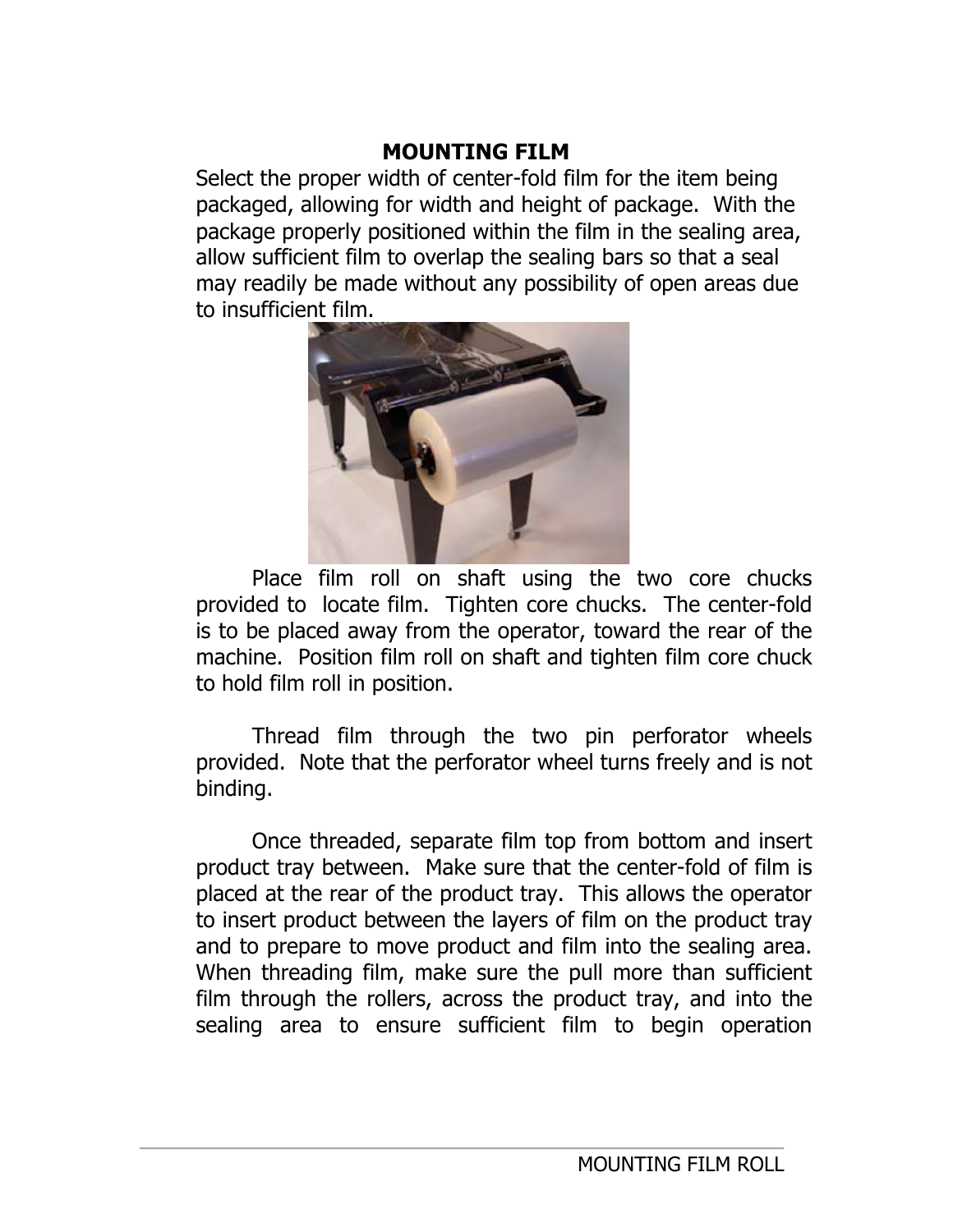Place product toward rear of film separator tray. Then move product into seal area. Be sure to leave the bag loose around the product when making the seal. This helps eliminate the seals from blowing out in the shrink chamber. This completes threading and/or mounting film.



### **PIN PERFORATOR**

Located between the film roll and the product tray, the pin perforator creates holes for air to escape as the operator pulls on the film. This allows the air to escape as the package shrinks in the chamber.

The pin perforator is adjustable and must be properly placed in conjunction with the width of the desired package. The positioning should always be re-evaluated when setting the machine for different size product or different size film.

Adjustments to Pin Perforating wheels can be made using the Allen key provided. The Pin Perforator assembly is composed of two components: (1) wheel with pins and (2) grooved wheel without pins on a concentric cam. To adjust pin wheels depth, use Allen key provided and adjust wheel without pins using the concentric cam to turn wheel on shaft to position wheel deeper into pins. Then re-lock Allen screws.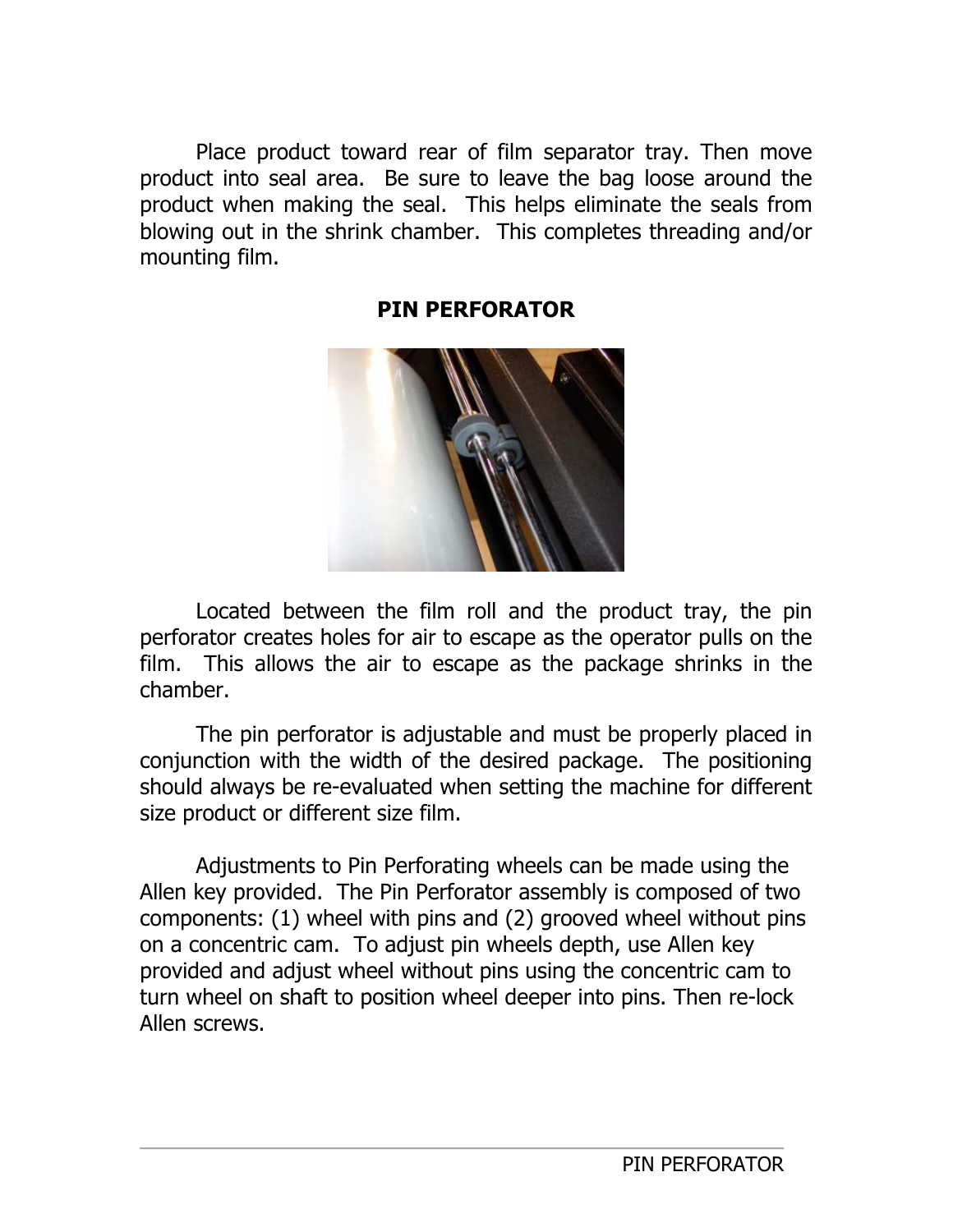

The product tray is an adjustable metal platform used to separate film and to insert product between top and bottom layers of film.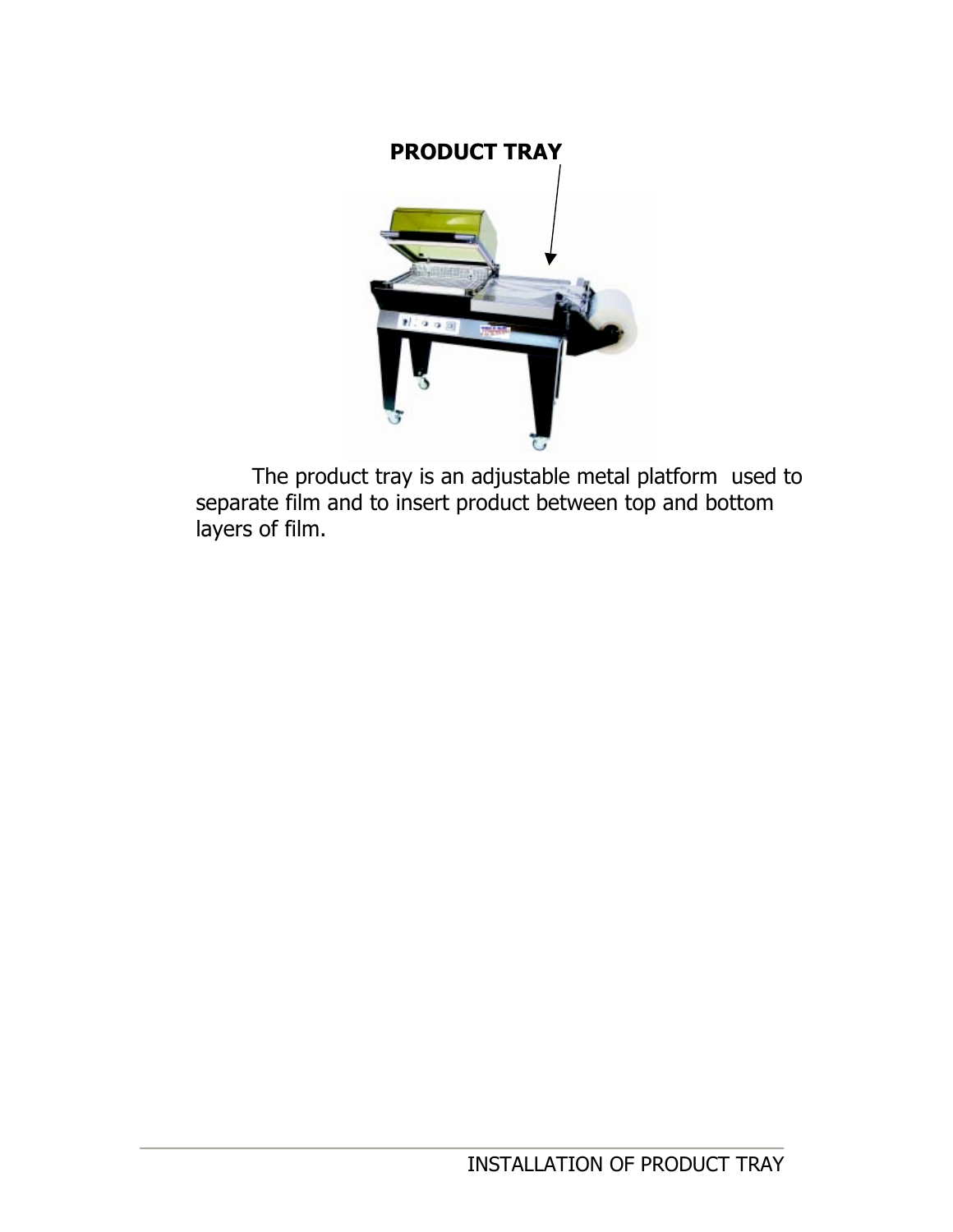# **FILM THREADING DIAGRAM**

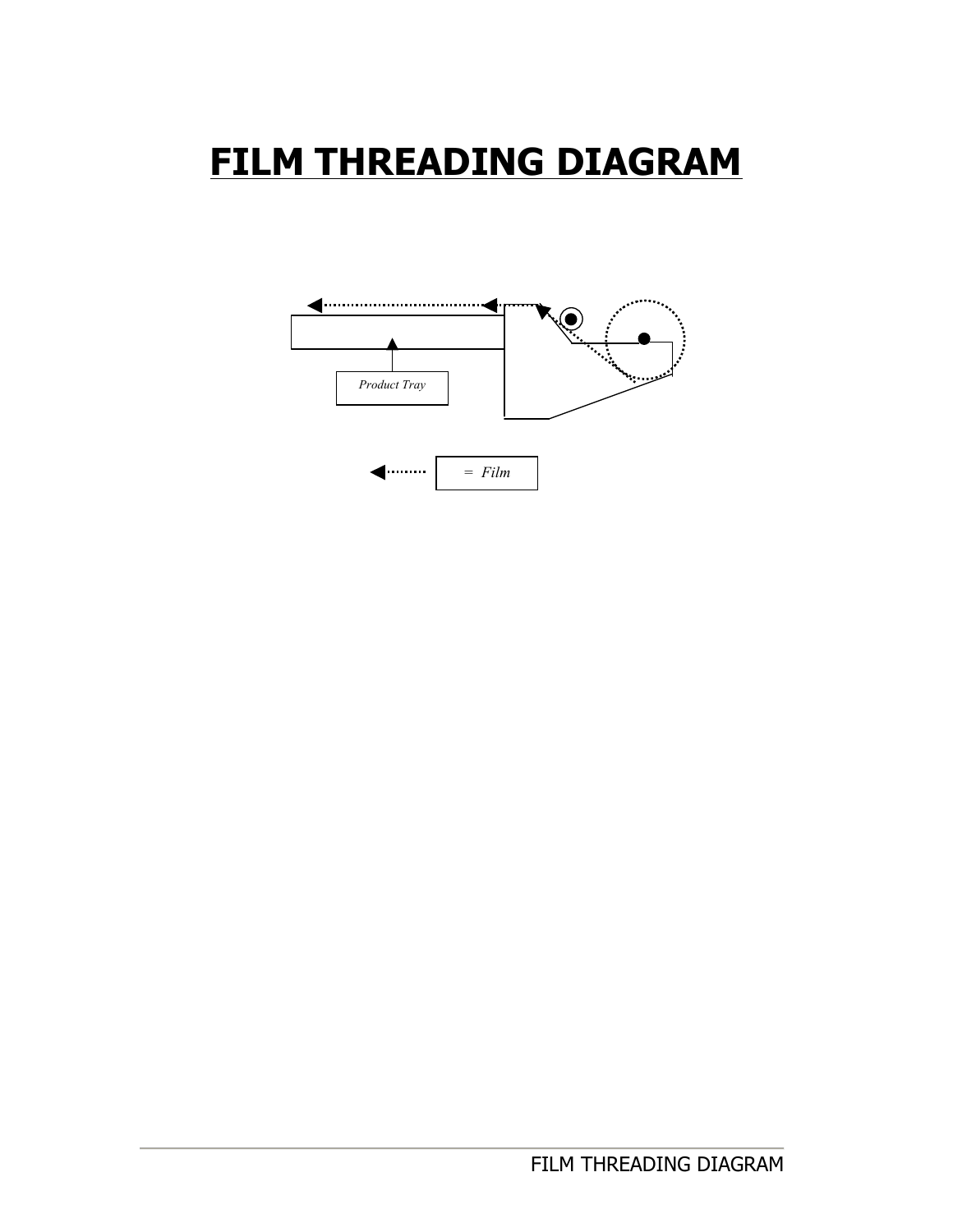# **PAC II Front Control Panel**



• Main switch is in OFF position. Machine will not operate.



• Main switch in **SEAL ONLY** position. Machine will only seal product NOT shrink.

### **NOTE: When the switch is in the seal only position, the heater in the chamber is off.**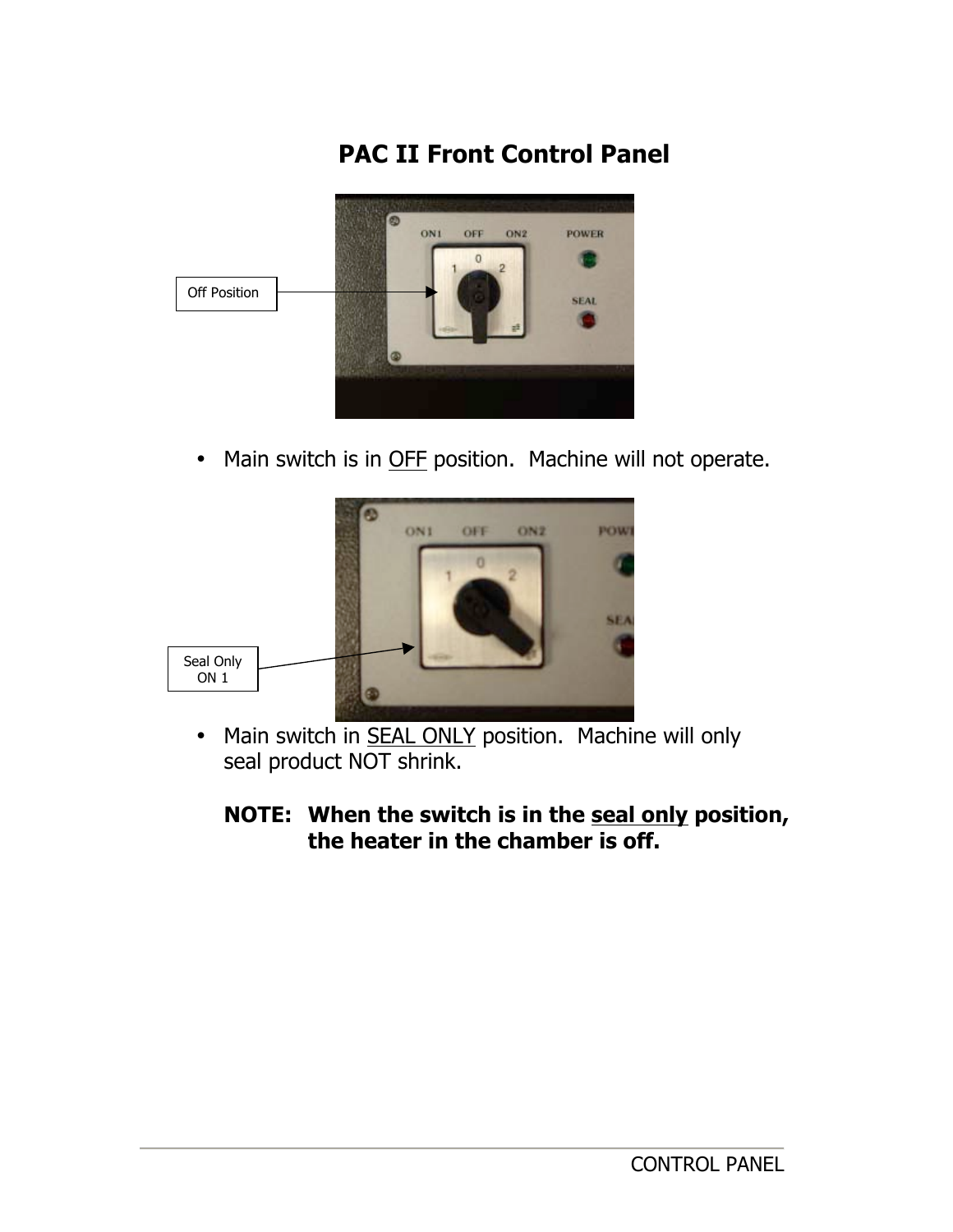

Main switch in SEAL and SHRINK position, both functions are available. Machine will take approximately 10-15 minutes to warm up. You will know it is ready when chamber temperature thermostat goes off.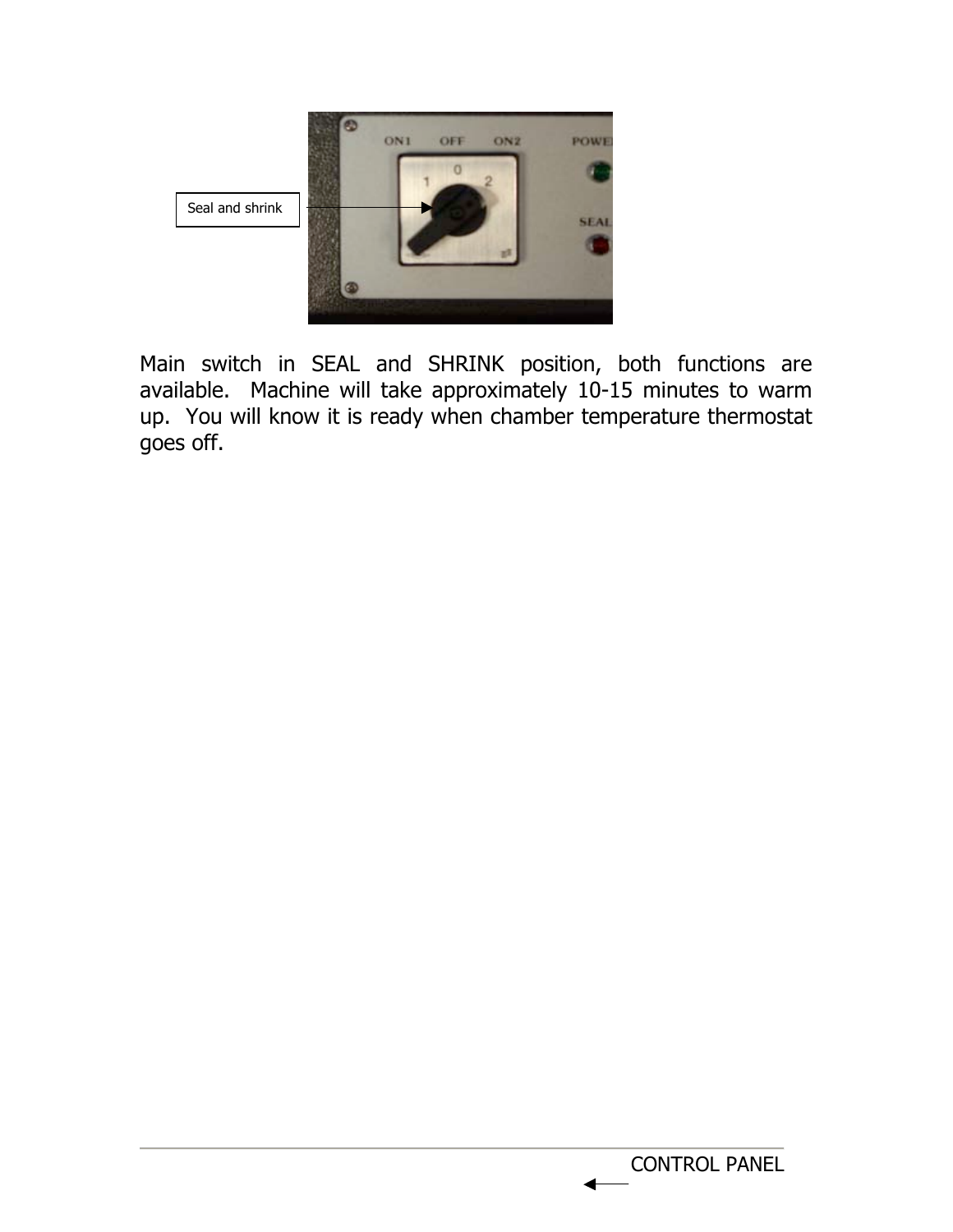

Chamber Temperature **Control** 

- 1. **Chamber Temperature:** How hot chamber will become. Recommended settings for PVC Film: 260-280 Degrees Recommended settings for Polyolefin Film: 300 Degrees
	- **Note:** These are only a suggested starting point when setting up your machine. These settings will vary depending on the shape of your product and the film thickness used. Remember that thinner gauge films require less heat and less shrink time.
- 2. **Shrink Time:** Amount of time the air will blow in chamber. Recommended setting for PVC Film: 3-5 Recommended setting for Polyolefin Film: 3-5
	- **Note:** These are only a suggested starting point when setting up your machine. These settings will vary depending on the shape of your product and the film thickness used. Remember that thinner gauge films require less heat and less shrink time.
- 3. **Seal Time:** Amount of time band ribbon heats up. Recommended setting for PVC: .6 to 1 seconds Recommended setting for Polyolefin: .5 to .8 seconds **Note:** The proper seal time is the shortest time possible to cleanly seal and cut your film. Always start with a shorter seal time where the film will **NOT** cut cleanly,
	- then **increase** dial setting to achieve desired results.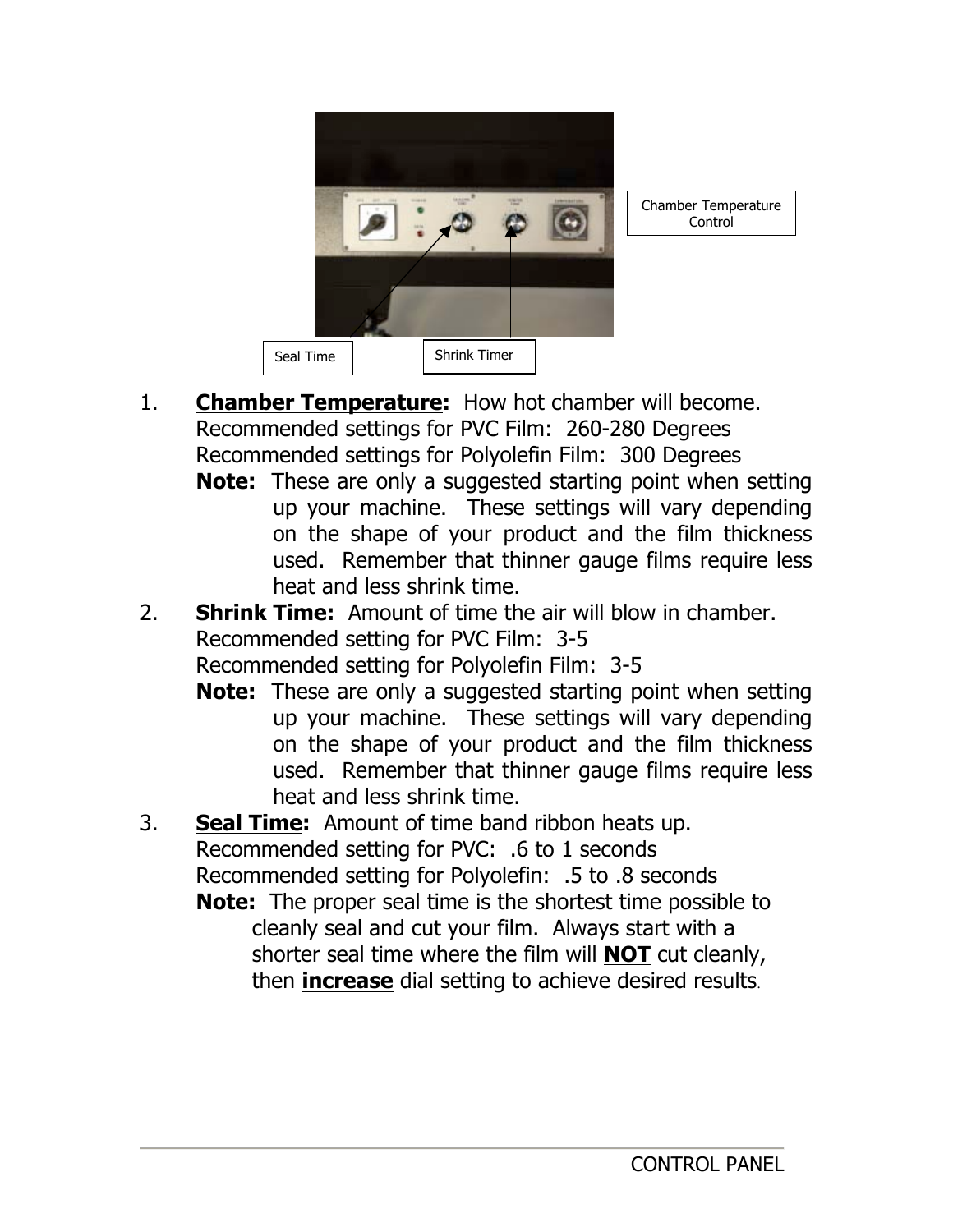# **SEQUENCE OF OPERATION**

- A. Product is placed on the film separator tray.
- B. The product tray functions as a means to separate the film, allowing placement of product between upper and lower portions of the film.
- C. Move product into seal area by pushing the product to the left.
- D. Manually pull the hooded chamber down. As the chamber meets the lower switch seal band ribbon, the machine automatically activates the band ribbon. **\***
	- **NOTE:** If too much tension is on the film while the bag is being made, the seals will, more than likely, be weak or will "blow out" in the seal area while the shrinking process is occurring. Make sure to relax the film tension prior to sealing.
- E. The operator simply pulls down the hooded chamber using the handle in front. Once the magnets lock they will apply the proper seal pressure required. Once the seal time is complete, the magnet will release the hood.
- F. At this point, the hooded chamber will stay down automatically during the shrink cycle because the magnet is activated. When the shrink timer is complete, the magnet releases the chamber and it automatically raises allowing the operator to remove the completed product.

# **SEQUENCE OF OPERATION**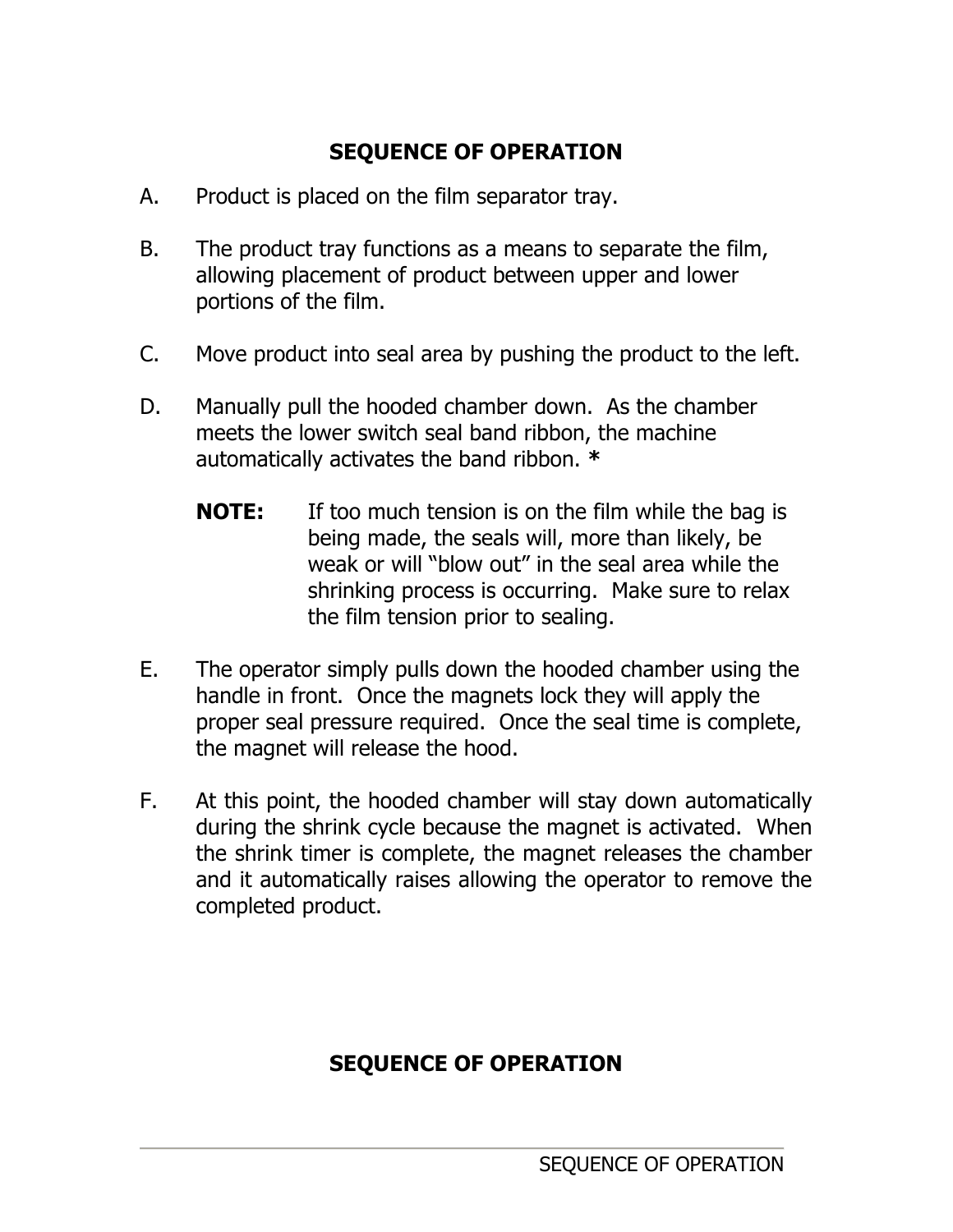1. After completion of basic setup as described on pages 16-29 plug the sealer's cord into the power source.



A. With film threaded (see instructions for mounting film), place right hand on package and slide product into the upper left hand corner of the film (i.e., corner formed by folded rear edge of film and previously sealed left edge of film). Push the package toward the rear of the loading tray.



B. Place right hand under top sheet of film and on front right corner of product. Place left hand on tail of both sheets of film. Now push the package with right hand and pull the film with left hand moving package and film into lower right corner of seal area. Allow from ½" to 1" of extra film around package. This will allow some slack film between the package and the sealing bars, reducing film tension.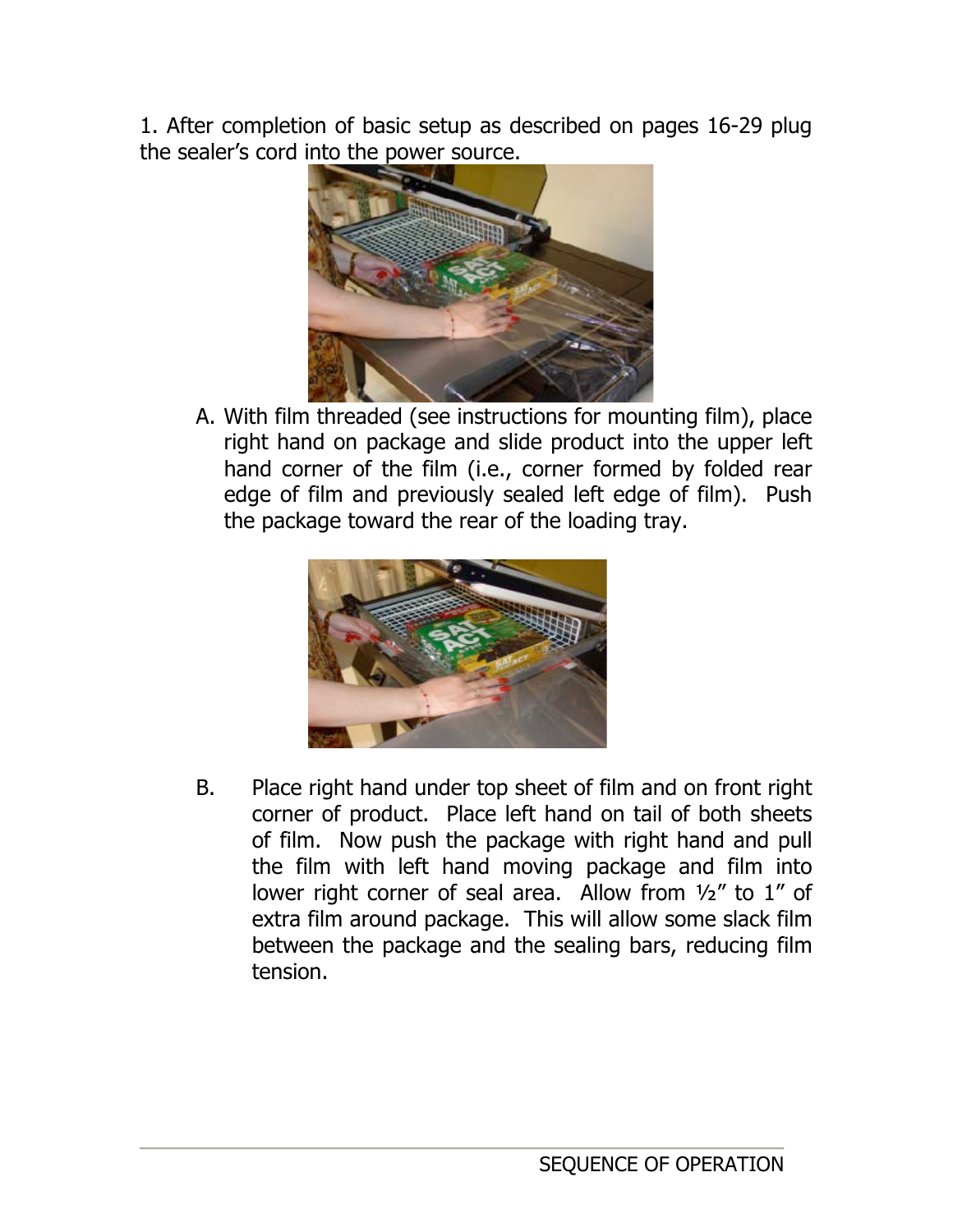

C. Press hooded chamber handle down. Magnetic lock will hold hooded chamber down and apply necessary pressure to produce seal for duration of seal cycle time set.



 D. Shrinking chamber hood will automatically stay down during shrink cycle by use of the magnetic hold-down. Operator is free to get next package ready to seal.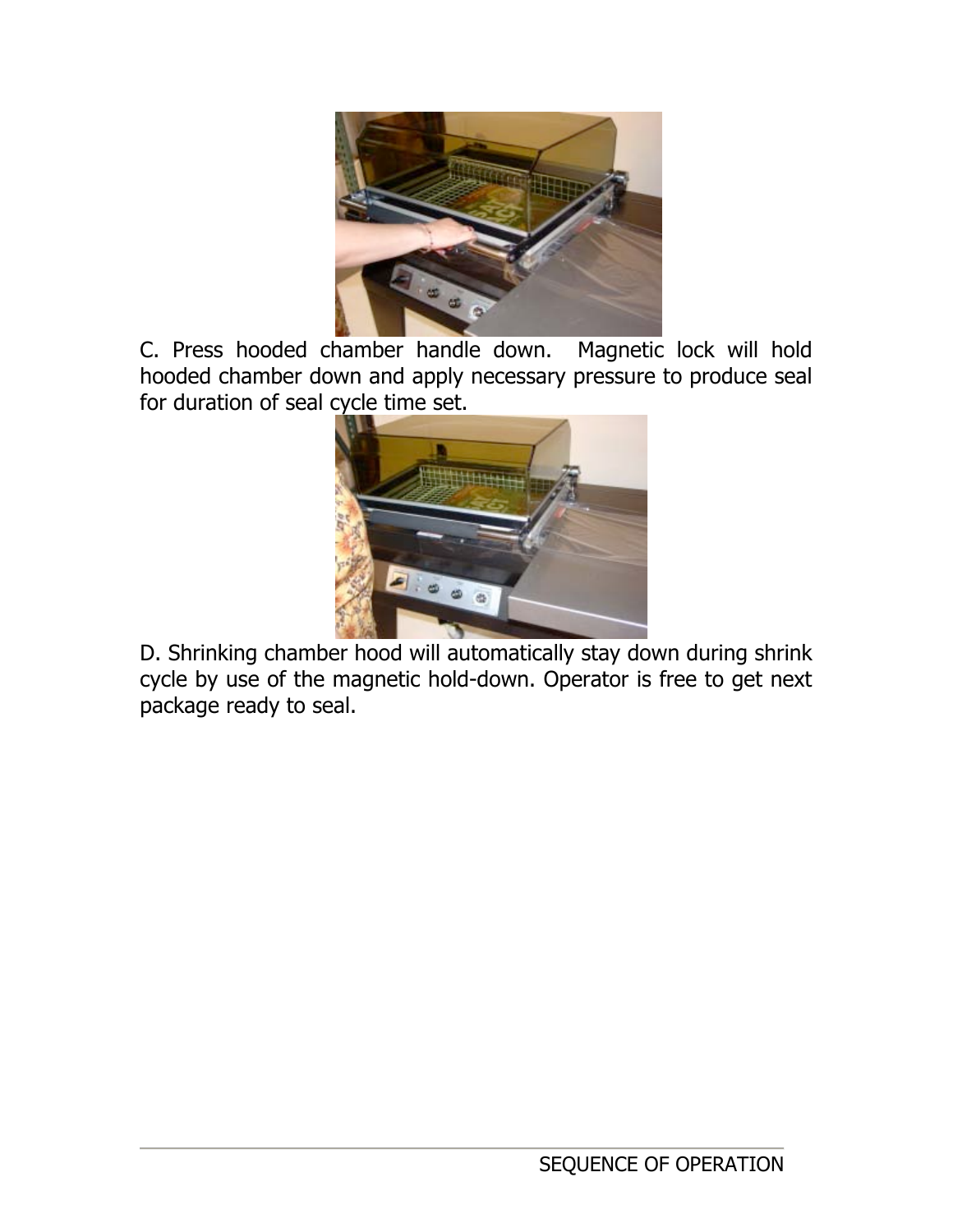

E. Once shrink cycle time is complete, operator may remove

Completed product from chamber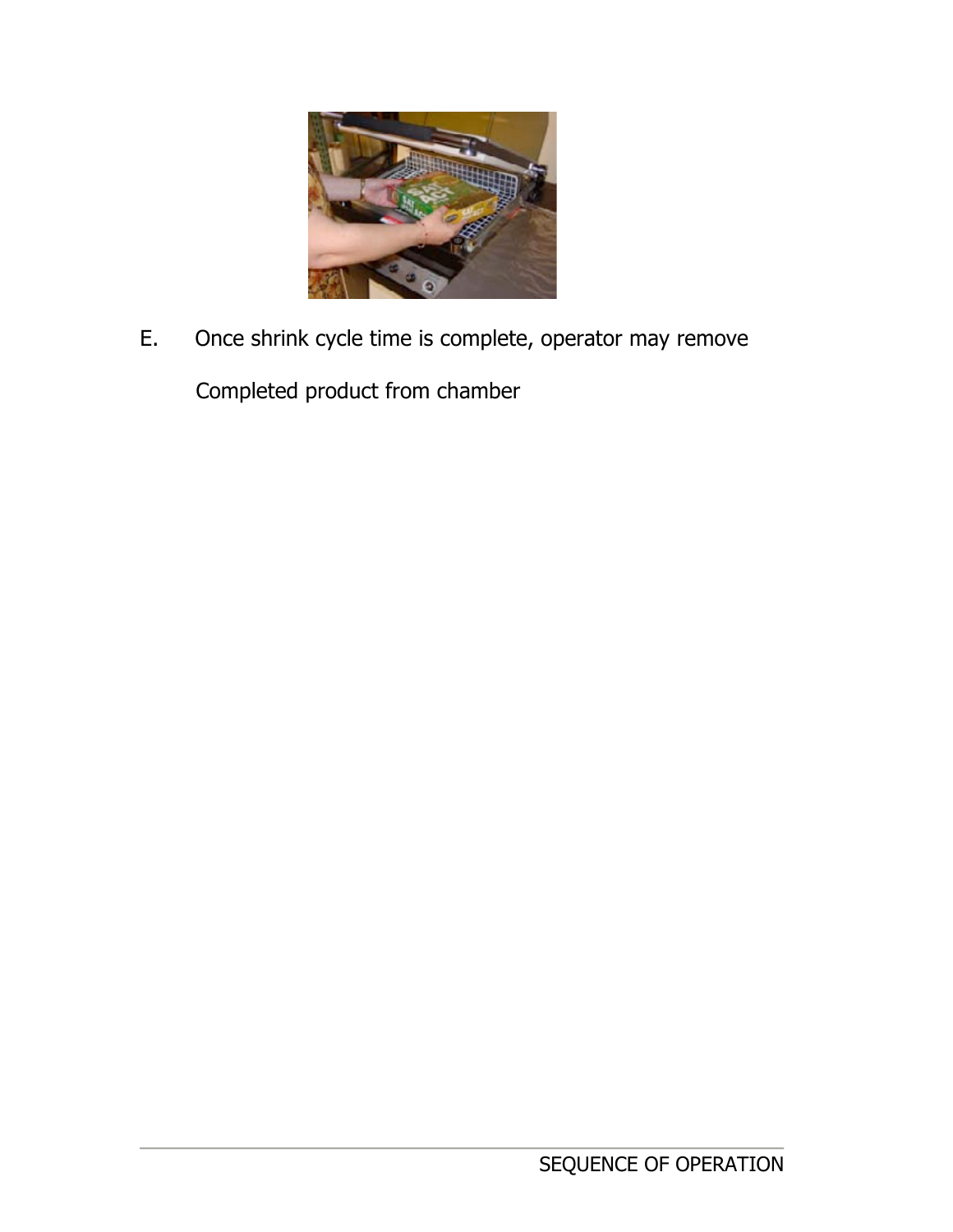**Note:** To increase cycle time and speed of operation, follow this procedure:



A. Turn Selector switch to SEAL ONLY position.





C. Turn selection switch to seal and shrink.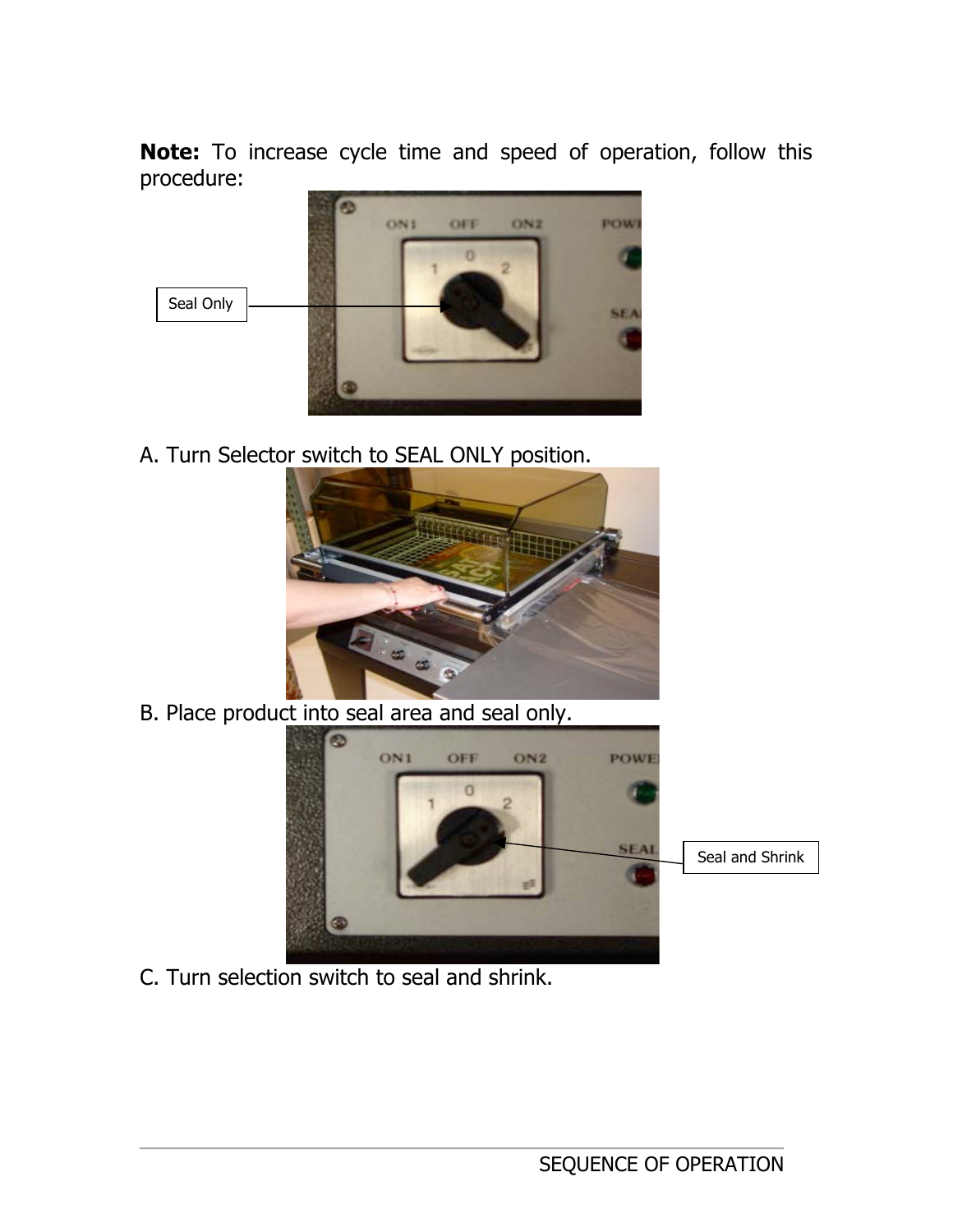

D. Place additional product into seal area and now seal and shrink both products at the same time, increasing output of machine.

# **Adjusting Product Grate:**



A. If product is too tall, film tension is created, producing weak seals. Adjust product tray as follows: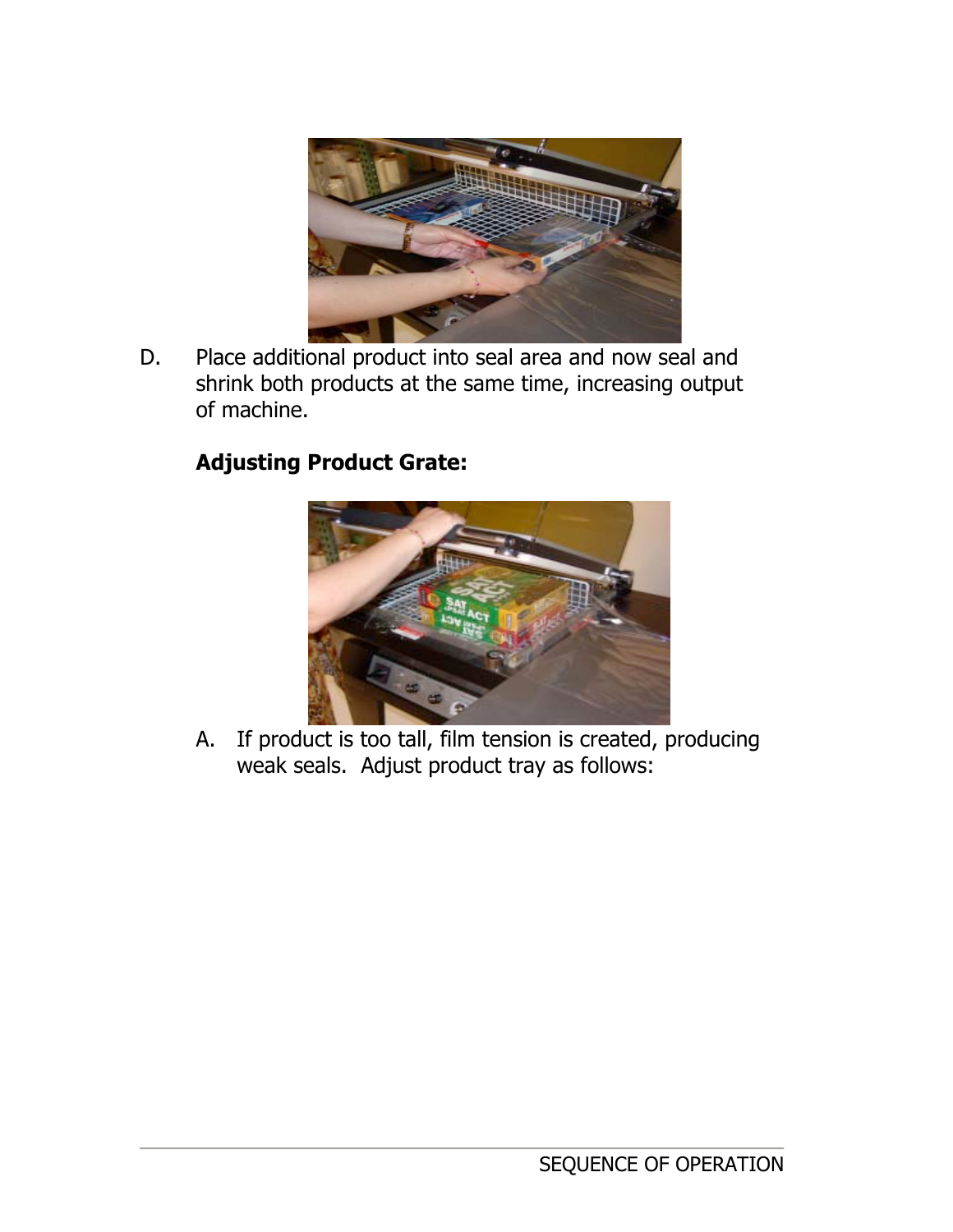

Remove grate to gain access to adjusted studs.



B. Adjust grill, move screws downward into lower threaded hole.



C. Product now sits half way below seal pad. This will reduce film tension when sealing and place seal in center of package.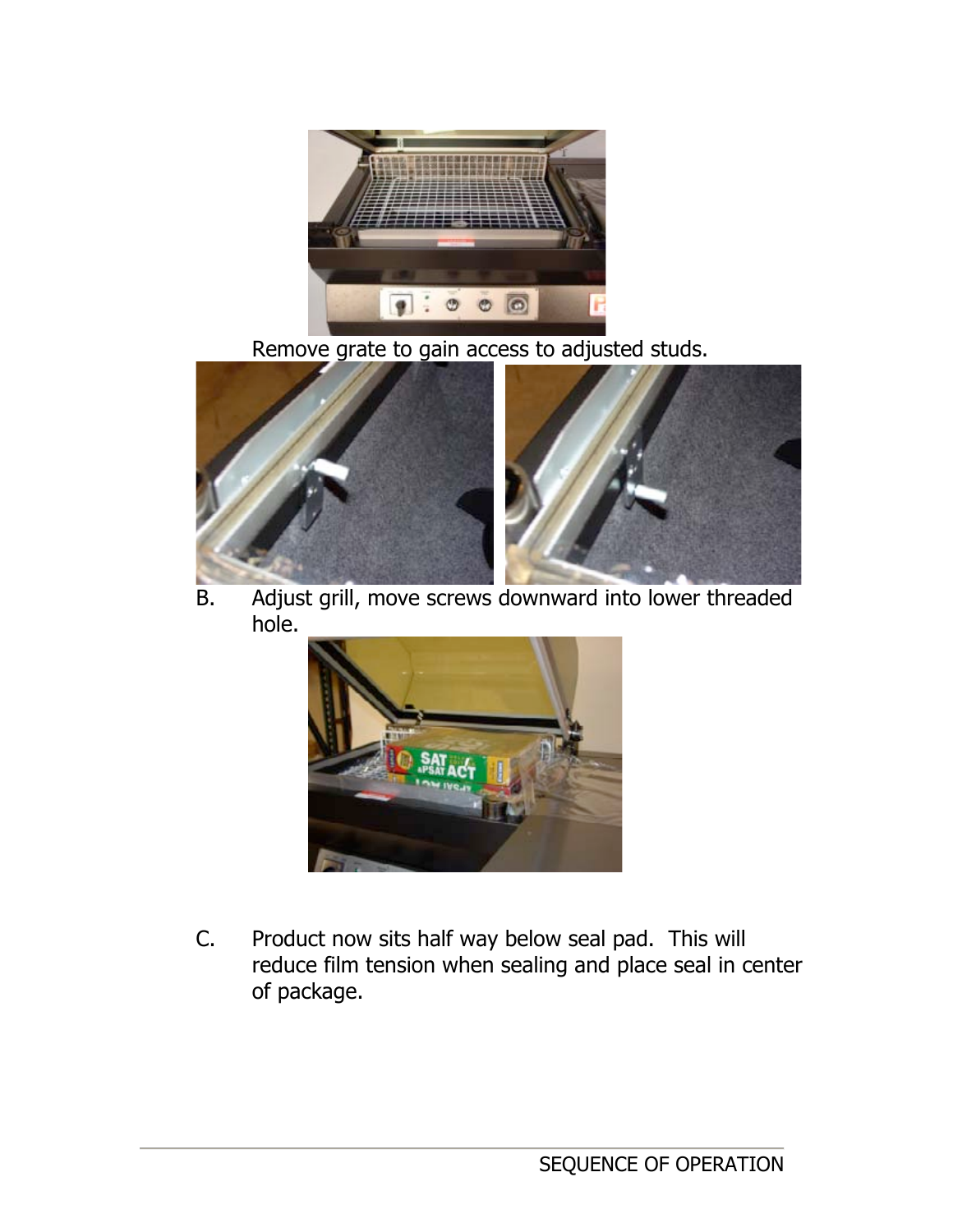### **TROUBLESHOOTING**

The following guidelines are provided to aid in determining the source of any operation difficulties which may develop. In performing the tests and checks which follow, carefully inspect for any loose components, broken or loose wires, poor electrical connections, etc., while testing the various switches, controls, relays, transformers, etc. For checking electrical problems, use a voltage meter.

**Note**: While troubleshooting use caution to avoid danger of electrical shock. When power is not required for checking for the presence or value of voltages used, always have it disconnected.

### **DISCONNECT ALL POWER BEFORE MAKING ANY REPAIRS.**

### **REFER TO ELECTRICAL BOARD LAYOUT AND ELECTRICAL SCHEMATIC FOR LOCATION OF ELECTRICAL COMPONENTS**

# **NO HEAT TO BAND RIBBON**



1. Check that the sealer is plugged in and that power is present at the socket. Make sure the power switch is in the **SEAL ONLY** or **SEAL AND SHRINK** position.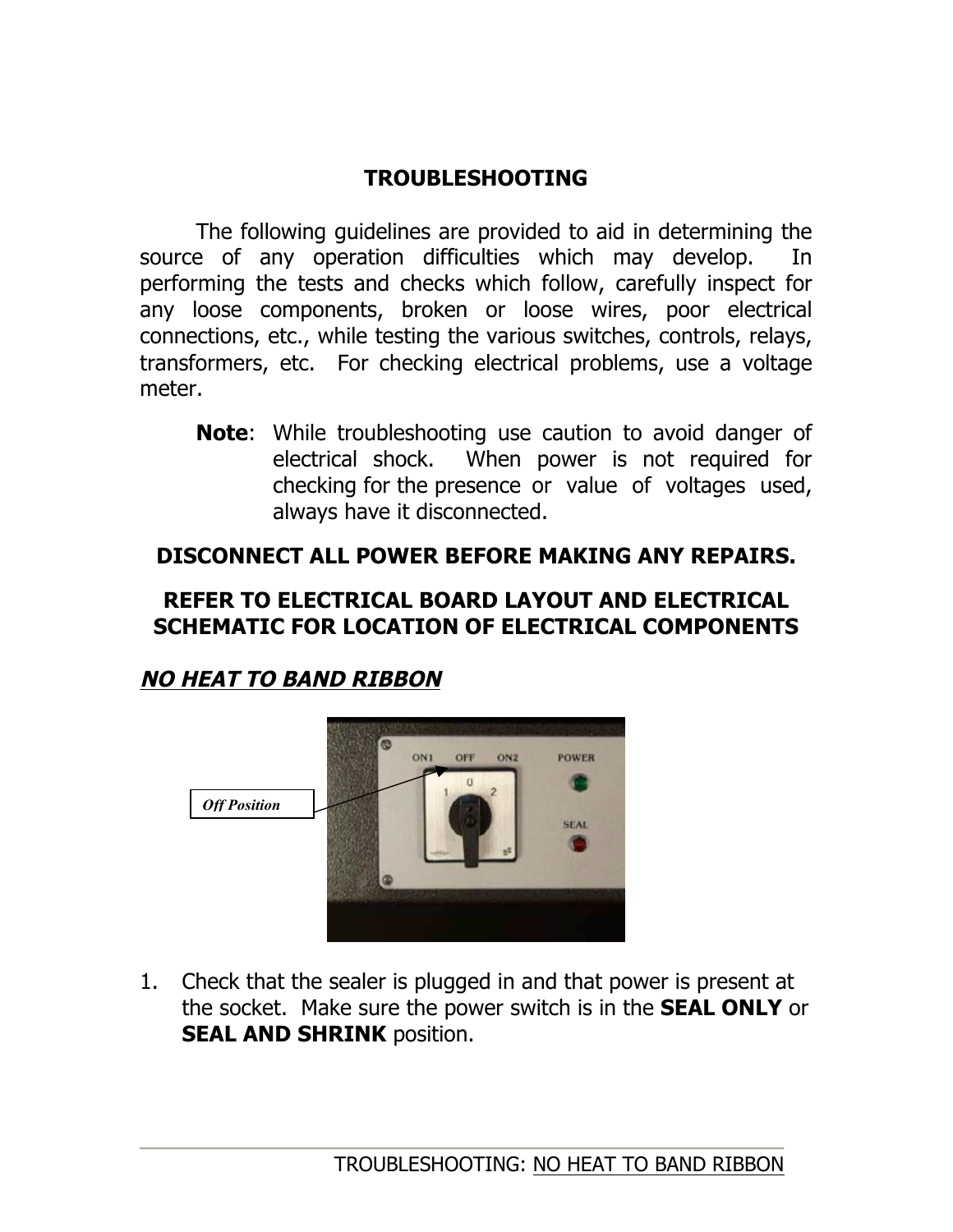

2. Make sure seal timer is **not** set on zero (0) on time dial.



### 3. **Check pulse switch adjustment.**

- (a) Make sure switch is being activated when the seal bar is within 1/4" of contact with seal pad.
- (b) Press switch by hand. If no click is heard, replace switch.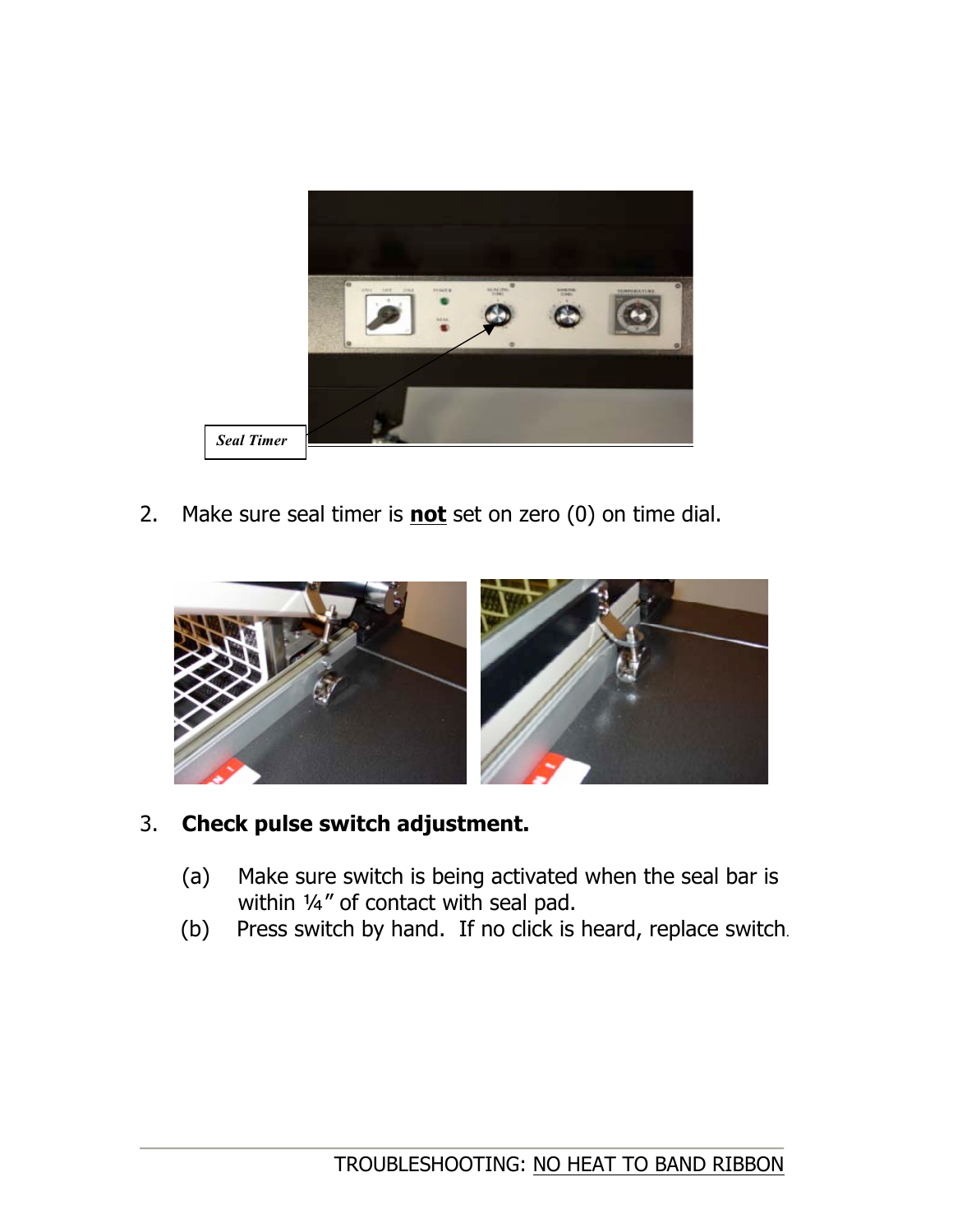

4. Check all fuses.



5. Check to see CR1 contactor is ok and the points are not burned or no wire has come loose.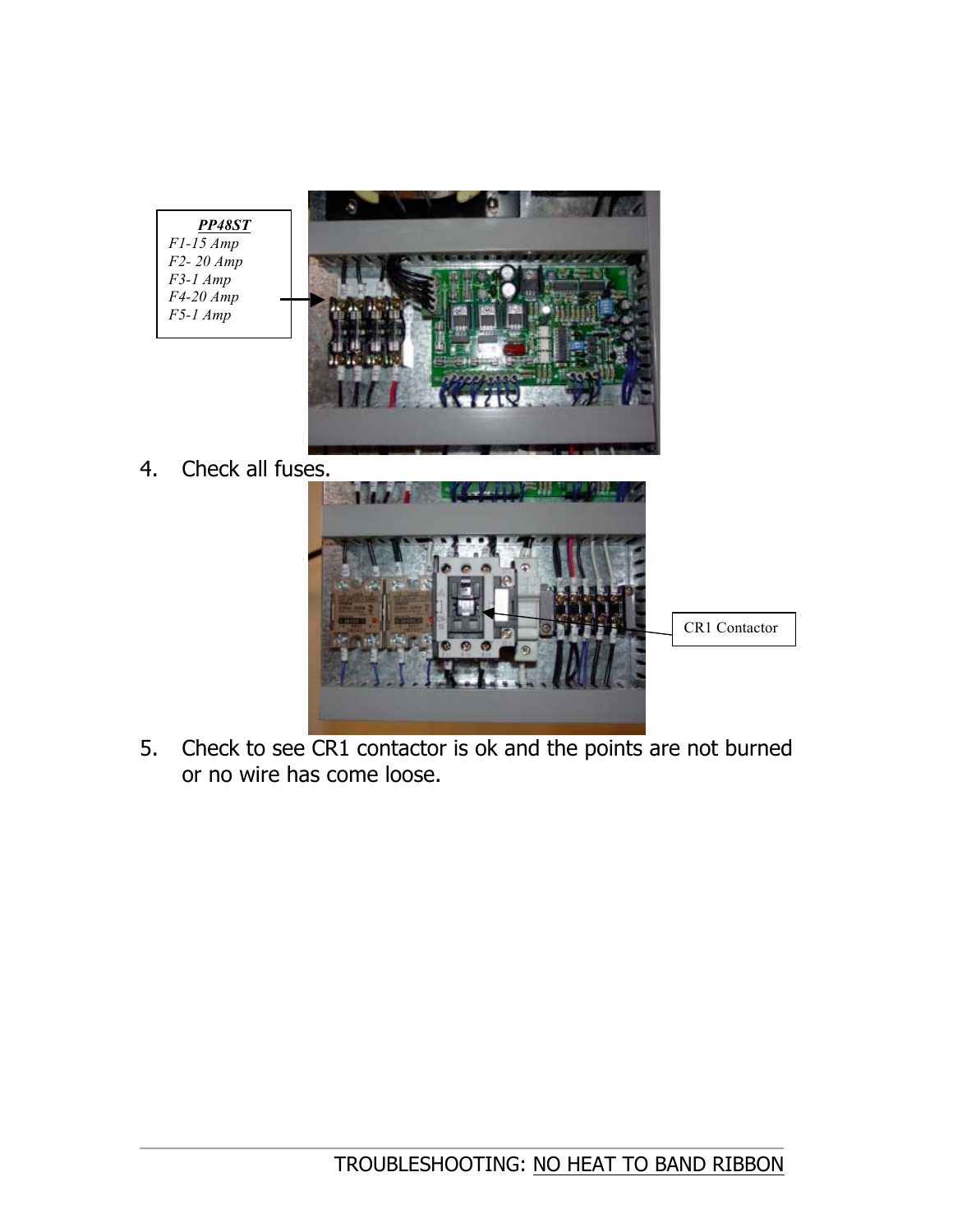

**6. Check for voltage present at both primary T1 and secondary of transformer T1 as per values shown in the voltage specifications: PP43st (110 volt primary, 42 volt secondary).**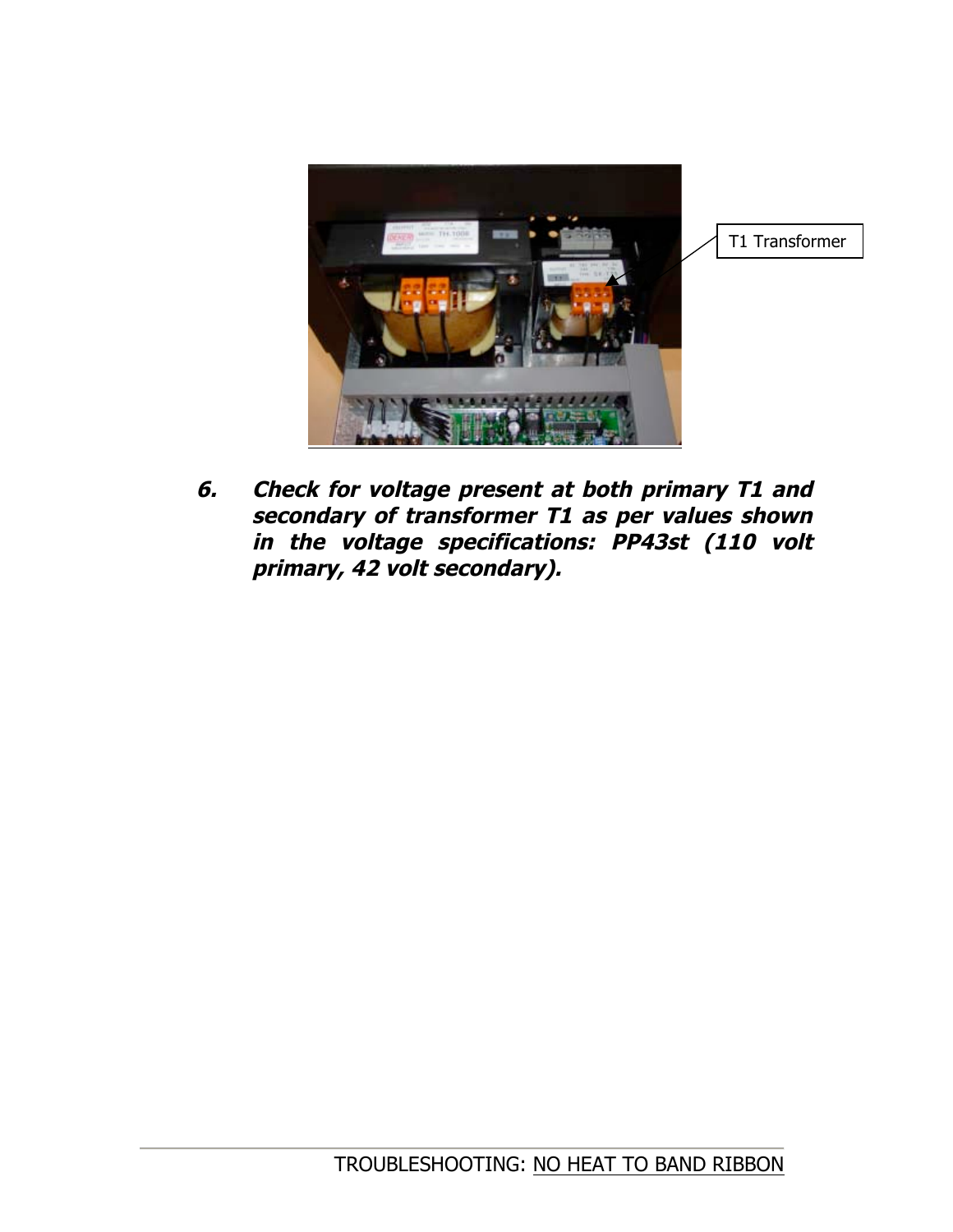

7. Check for broken band ribbon inside or outside the corner Bead.



8. Check for bad connections on each end of band ribbon. Make sure wires are connected to each end of compensator.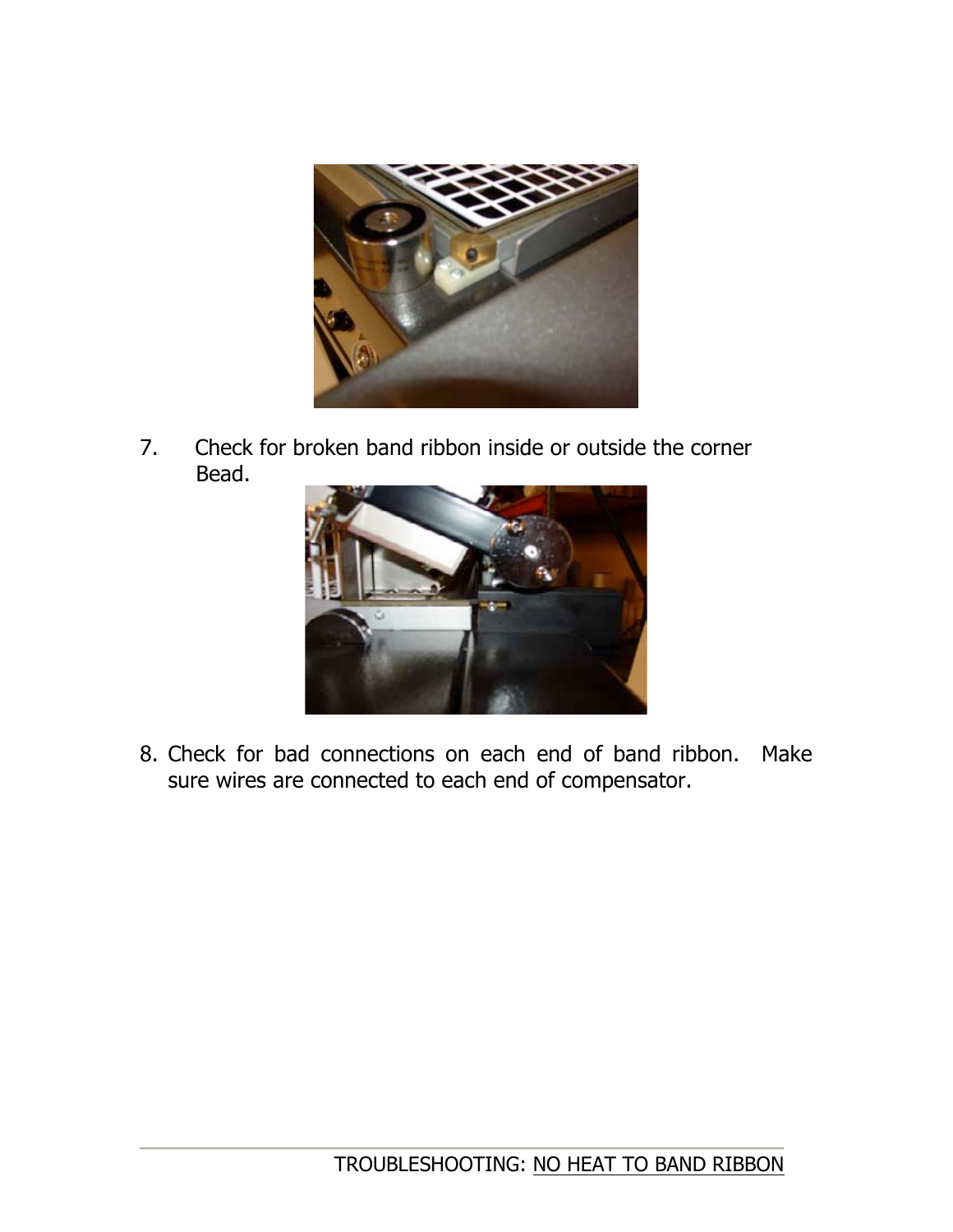

9. Check solid state relay to make sure it is secure in the socket.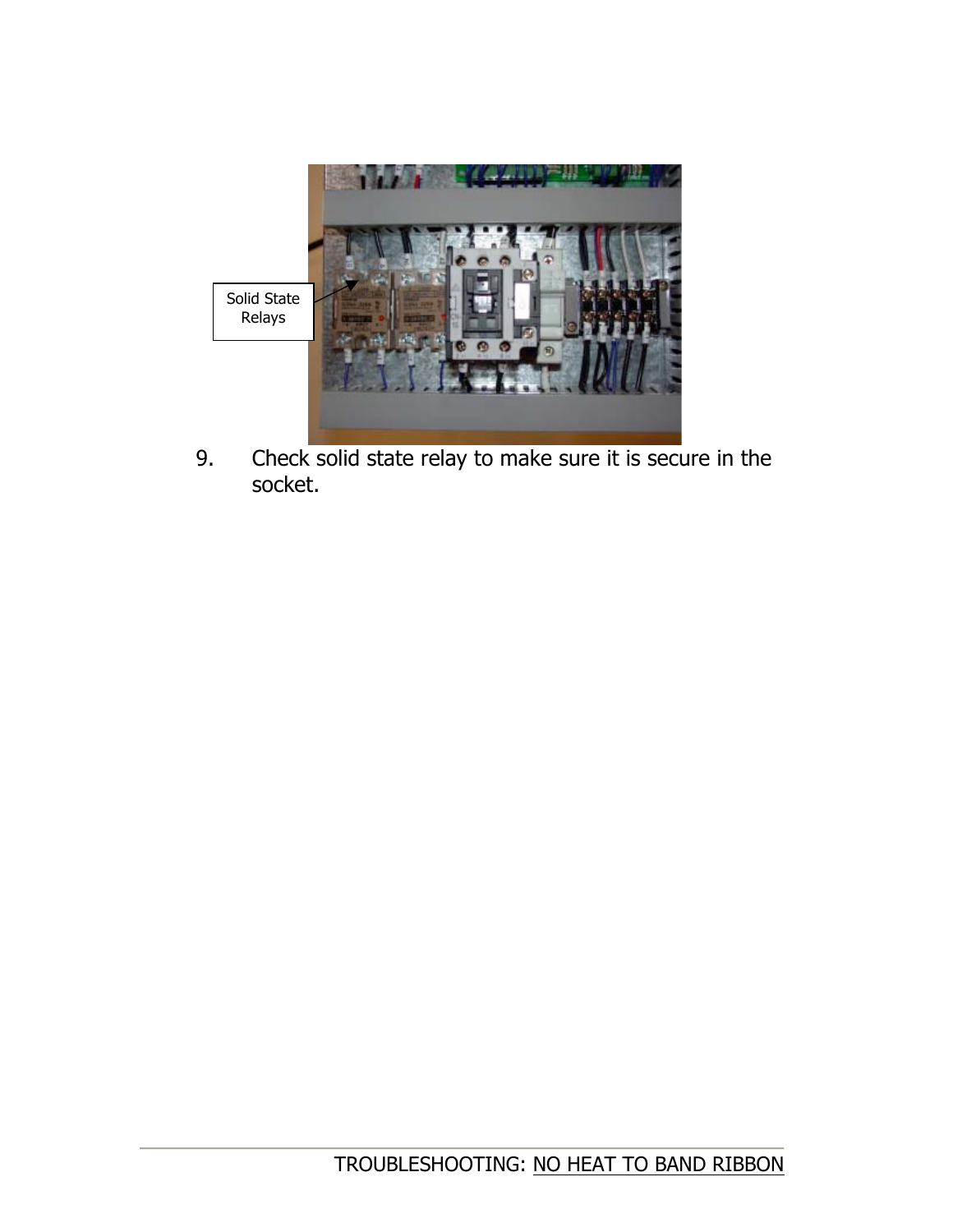### **WEAK SEALS AND/OR POOR FILM CUT OFF**



1. Improper setting of seal timer. Refer to page 29 for proper adjustment.



 2. Improper operating technique. Too much film tension, make sure film is relaxed prior to sealing.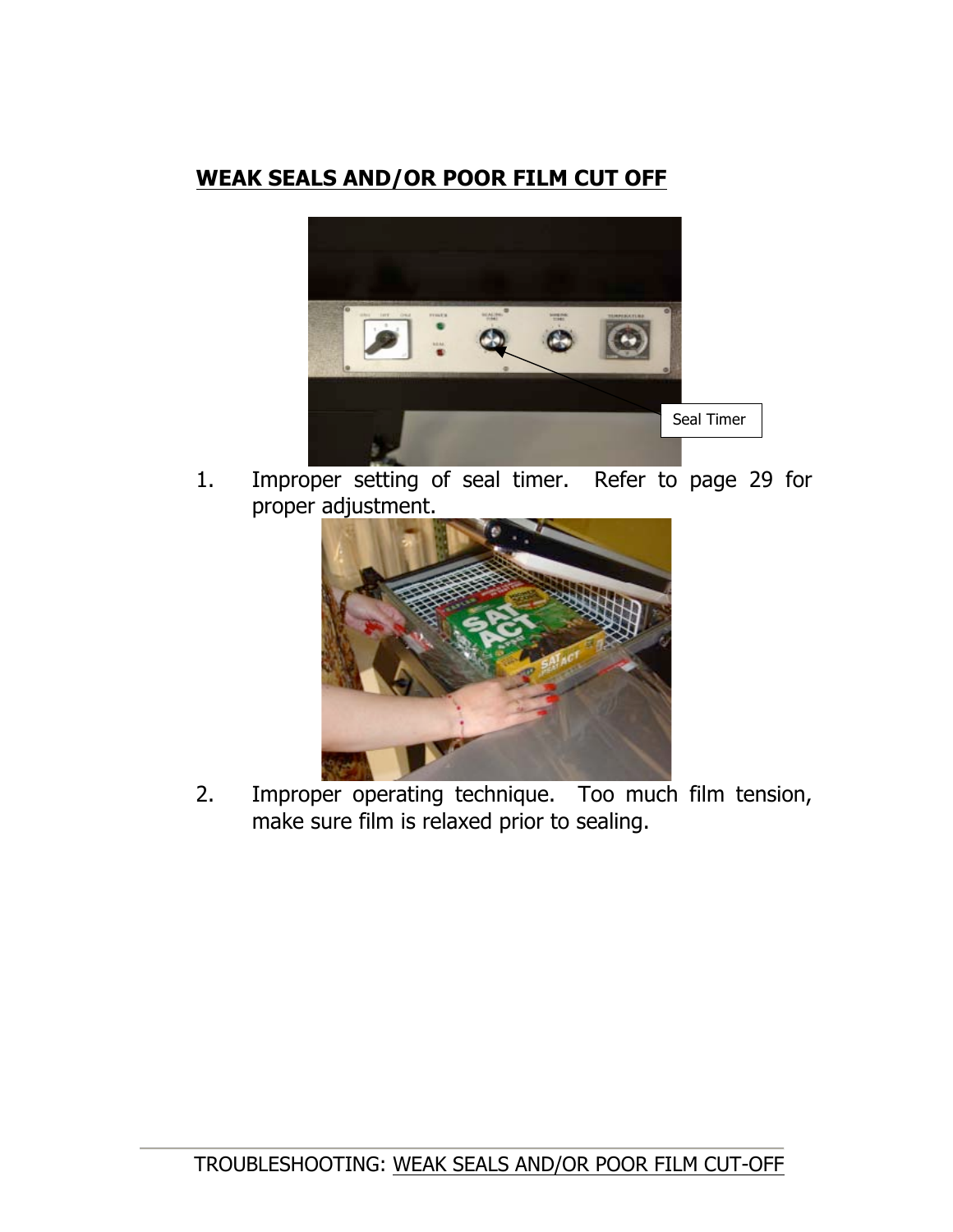

3. Check Band Ribbon to see if cleaning or replacement is necessary. **NOTE: Do not use wire brush to clean Band Ribbon, you will wear off Teflon coating. Use only soft cloth to clean.**

4. Burned teflon tapes 1/2". If teflon tapes become burned or worn, weak seal may occur. See page 53 for Replacement Instructions.

5. Wavy silicone rubber sealing pad. Replace. (See instructions on page 54.)



6. Seal pad pressure incorrect.

# **MAGNETIC HOLD DOWN ON SHRINK CHAMBER**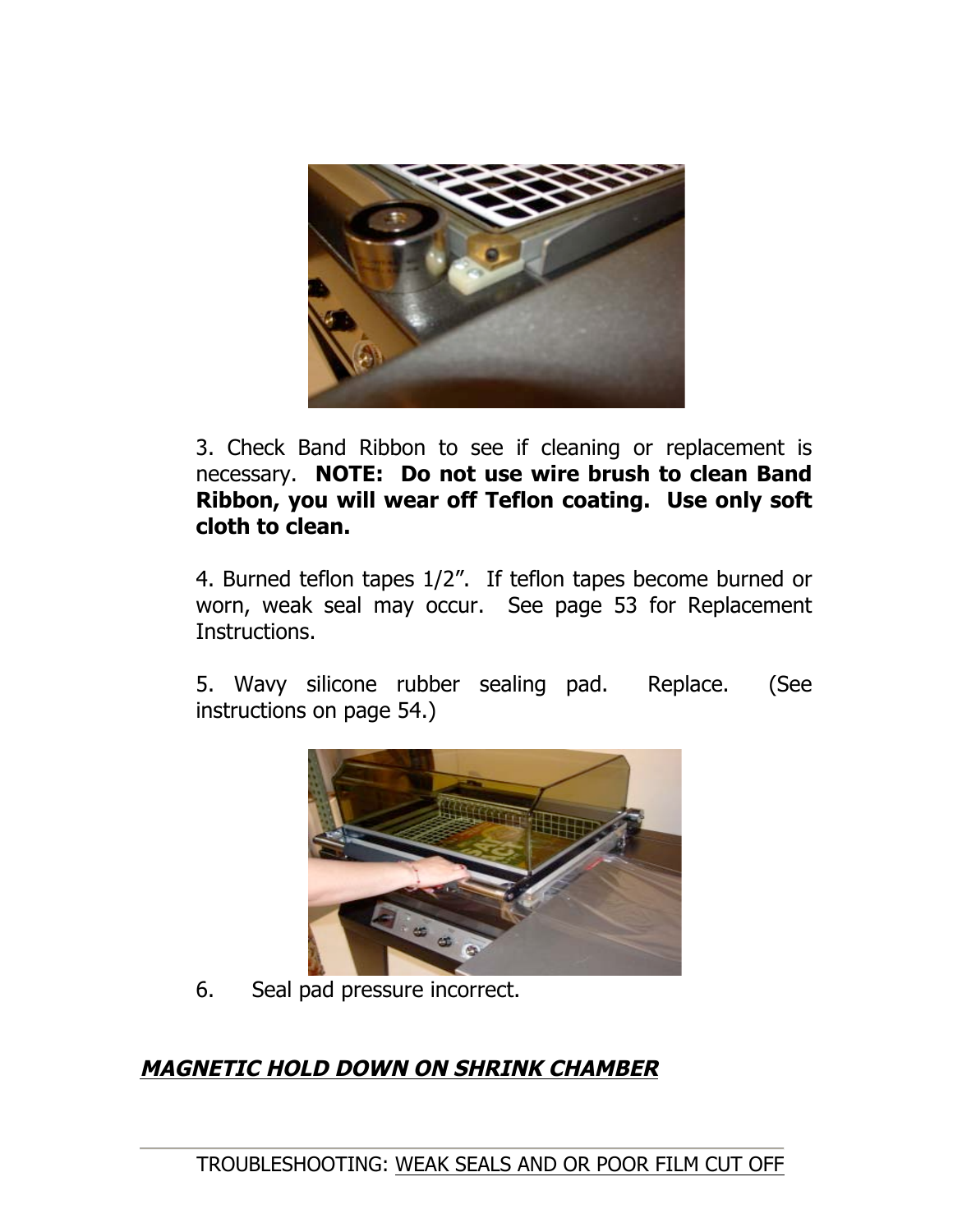

**NOTE: The dual magnets will hold hooded chamber down during the seal and shrink cycle. Once completed allowing operator to remove package, magnets will release and hood pops open.**

1. Seal head will not stay down – machine operates normally otherwise.



(a) Check Fuses F1 through F5. Replace if burned.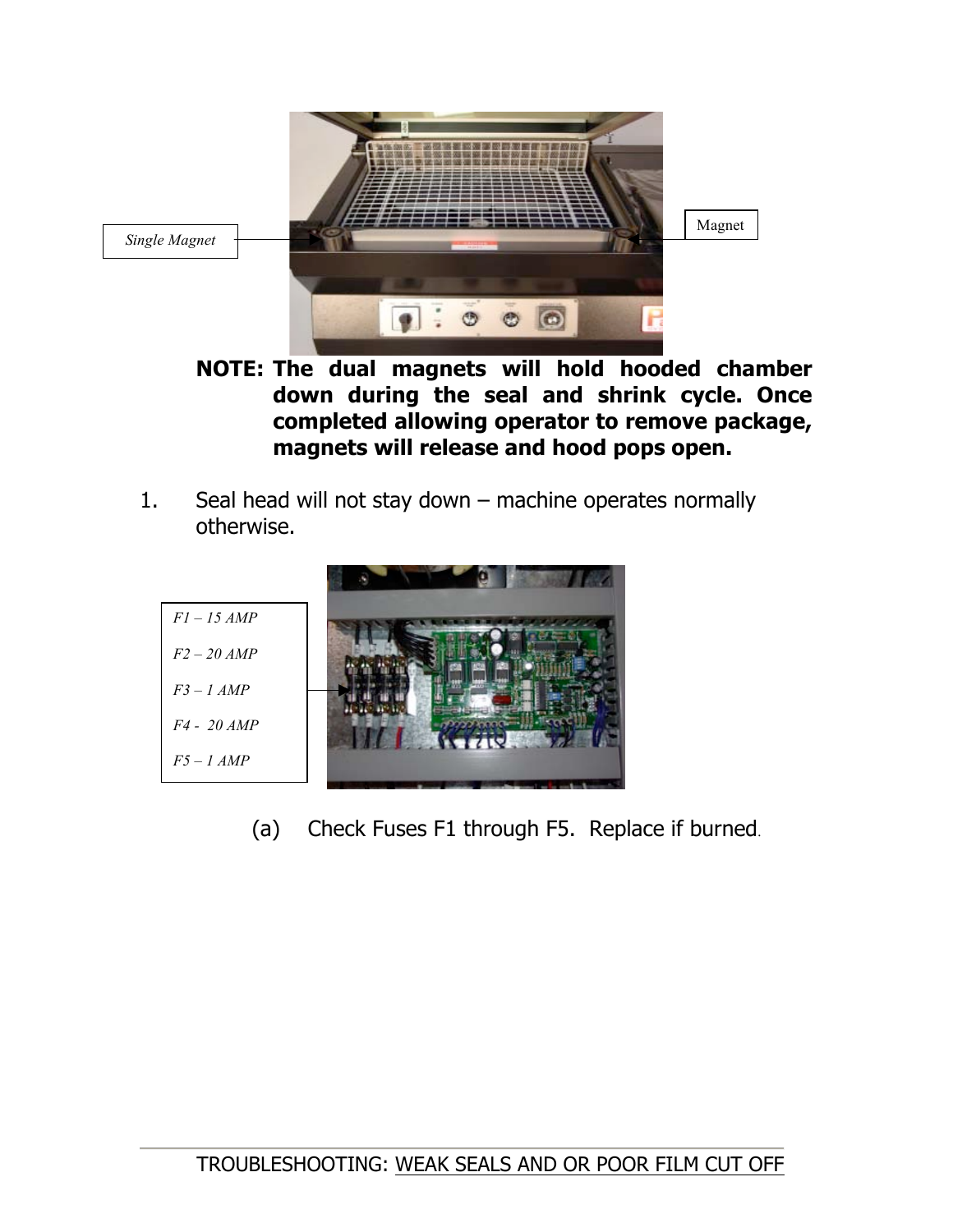

Shrink Time Not at Zero

2. Check shrink (Time) setting. Make sure it is not set at zero.



- 3. Check for 110 volts PP43ST or primary transformer (T2).
- 4. If voltage is present to primary winding of transformer (T2), check for 24 (nominal) volts output from secondary of transformer.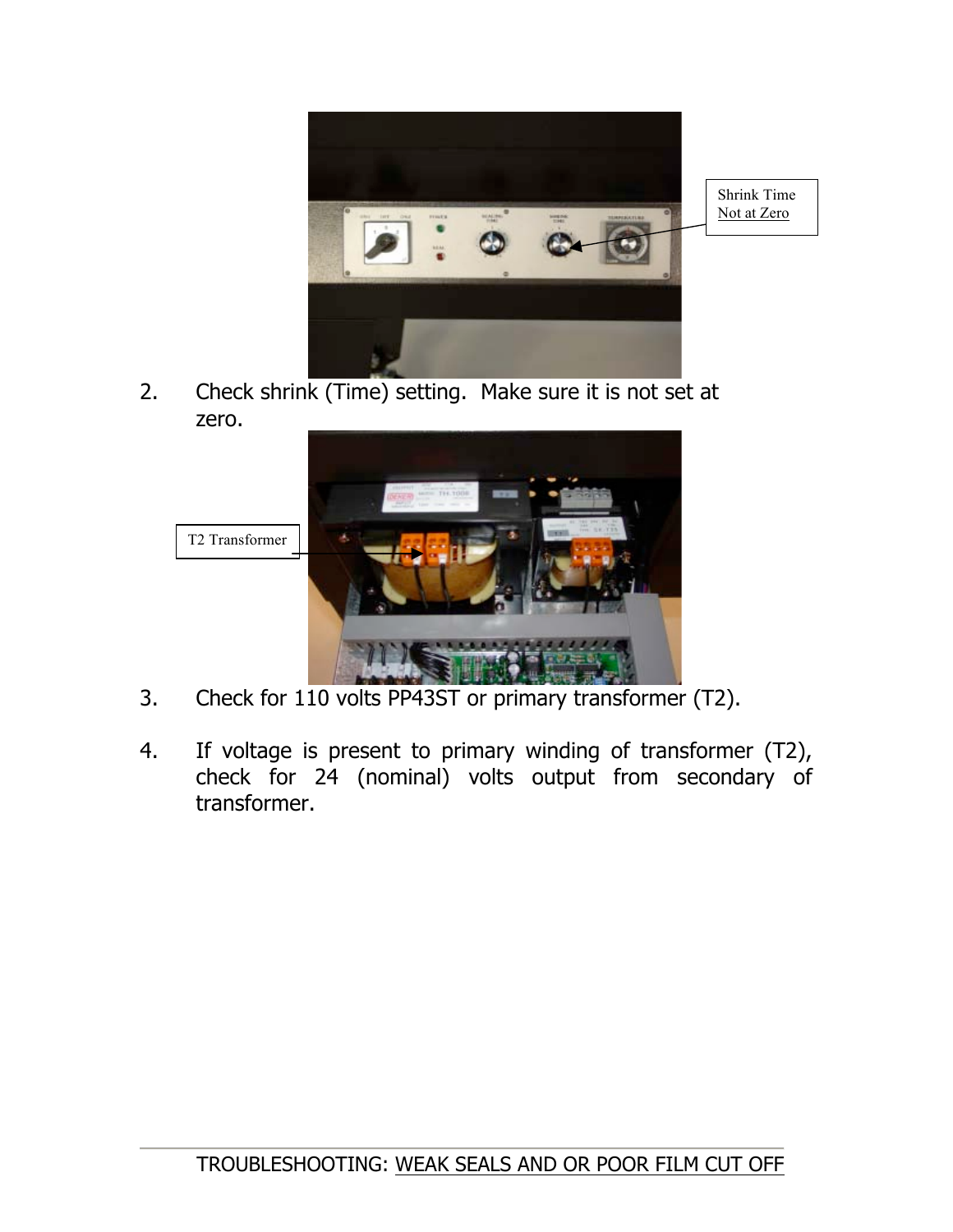

1. Check all fuses.



2. Check blower wheel to see if it is tight on center hub. If loose, tighten bolts holding fan blade to hub.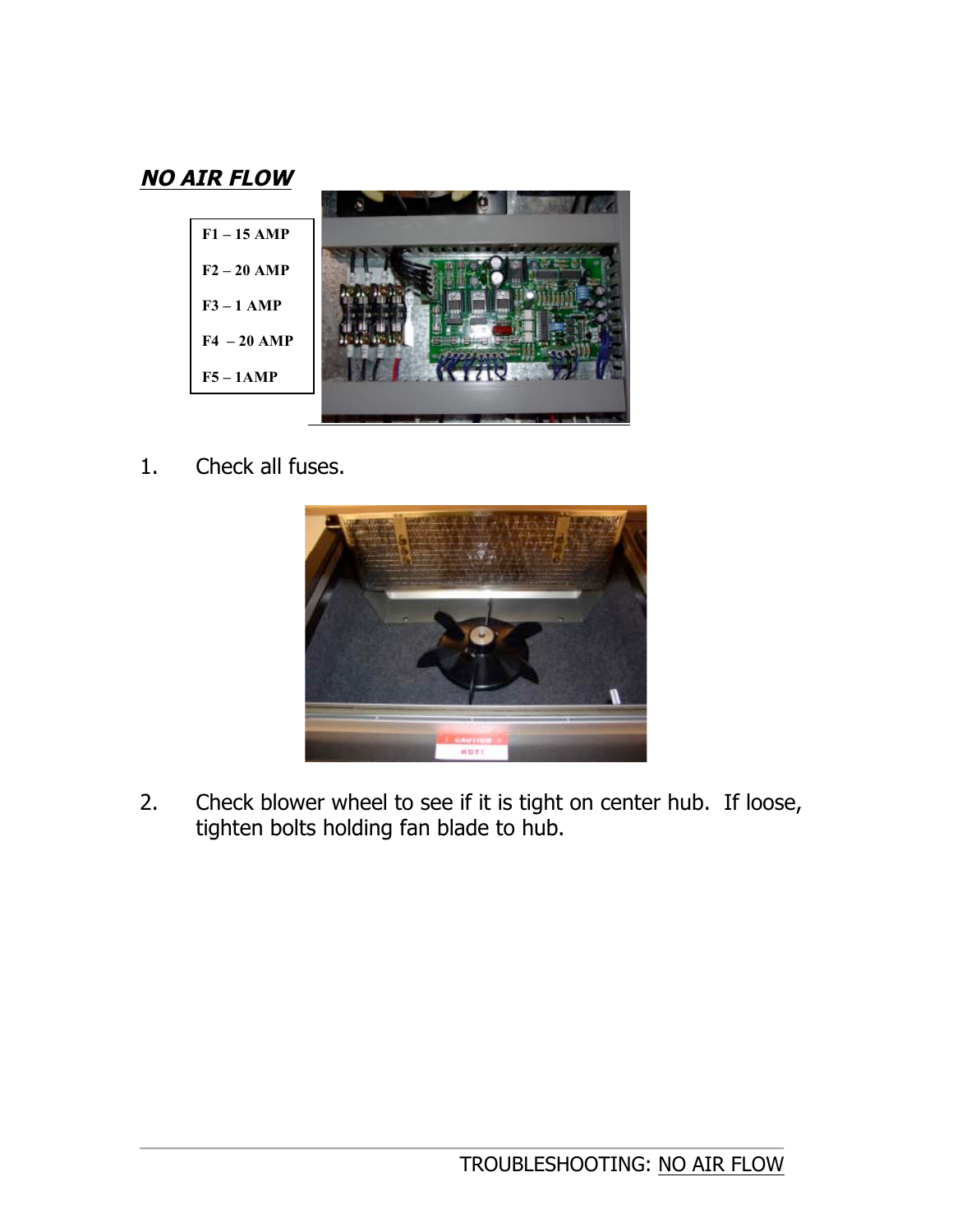

- 2. Remove bottom cover from underside on machine.
- 3. Check Blower motor to make sure no wires are loose.
- 4. Check capacitor and replace if bad
- 5. Check blower motor and replace if bad.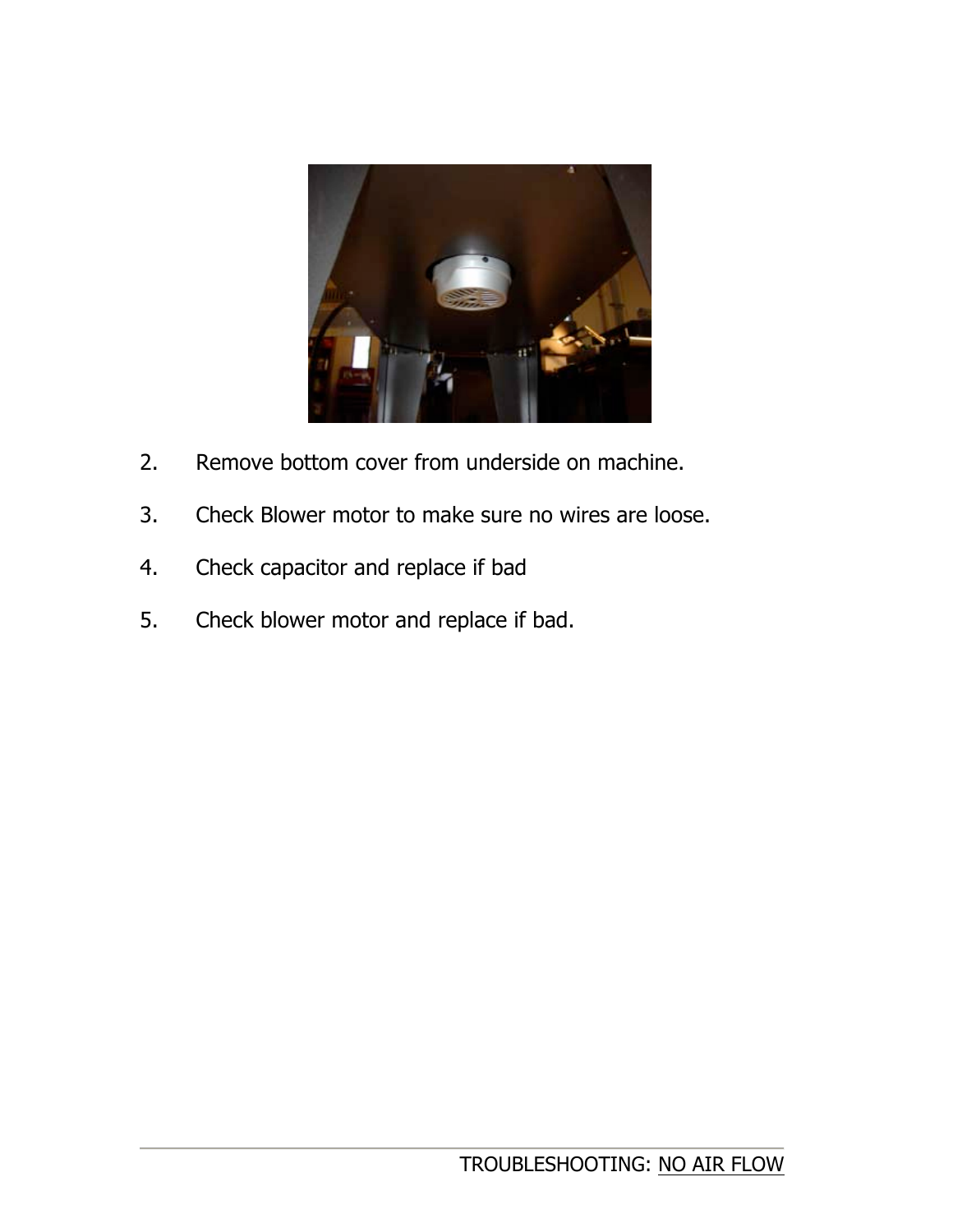### **MAINTENANCE**

- **1. Before working on machine, switch machine off and disconnect power cord from wall outlet.**
- **2. Clean Band Ribbon using soft cloth by wiping Band Ribbon when warm, as it is easier to remove any residue while Band Ribbon is warm.**
- **3. If lower chamber requires cleaning where fan wheel is, we recommend using a vacuum cleaner to remove any particles that may have fallen into the chamber.**
- **4. We recommend you use a glass cleaner to clean the plexiglass hood. Do not use solvents.**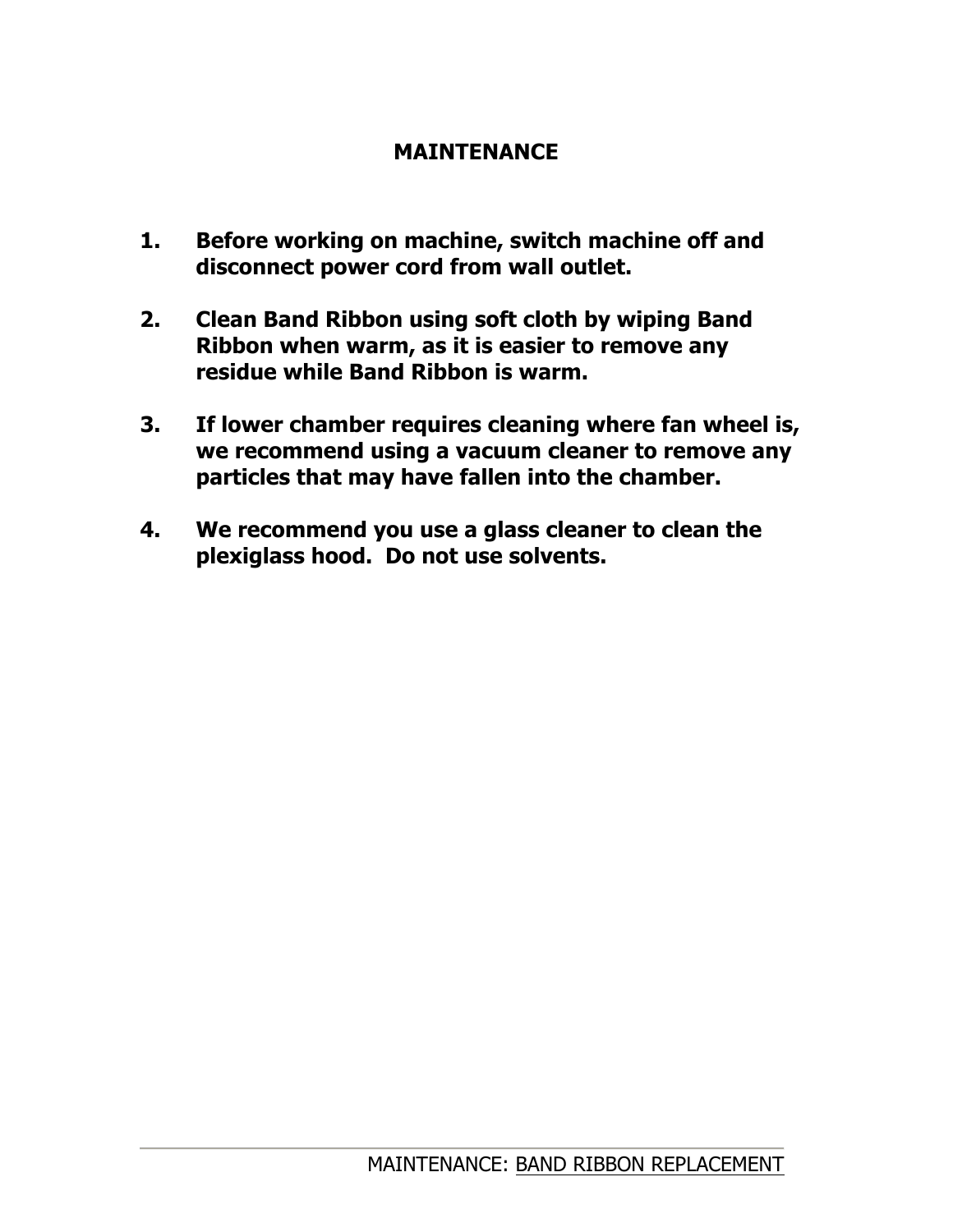# **BAND RIBBON REPLACEMENT**

The band ribbon is subject to constant wear and will eventually require replacement. To replace band ribbon, proceed as described below.

### **Replacing Band Ribbon**



1. Loosen screw holding Band Ribbon in corner.



2. Loosen screw holding Band Ribbon inside rear compensator assembly.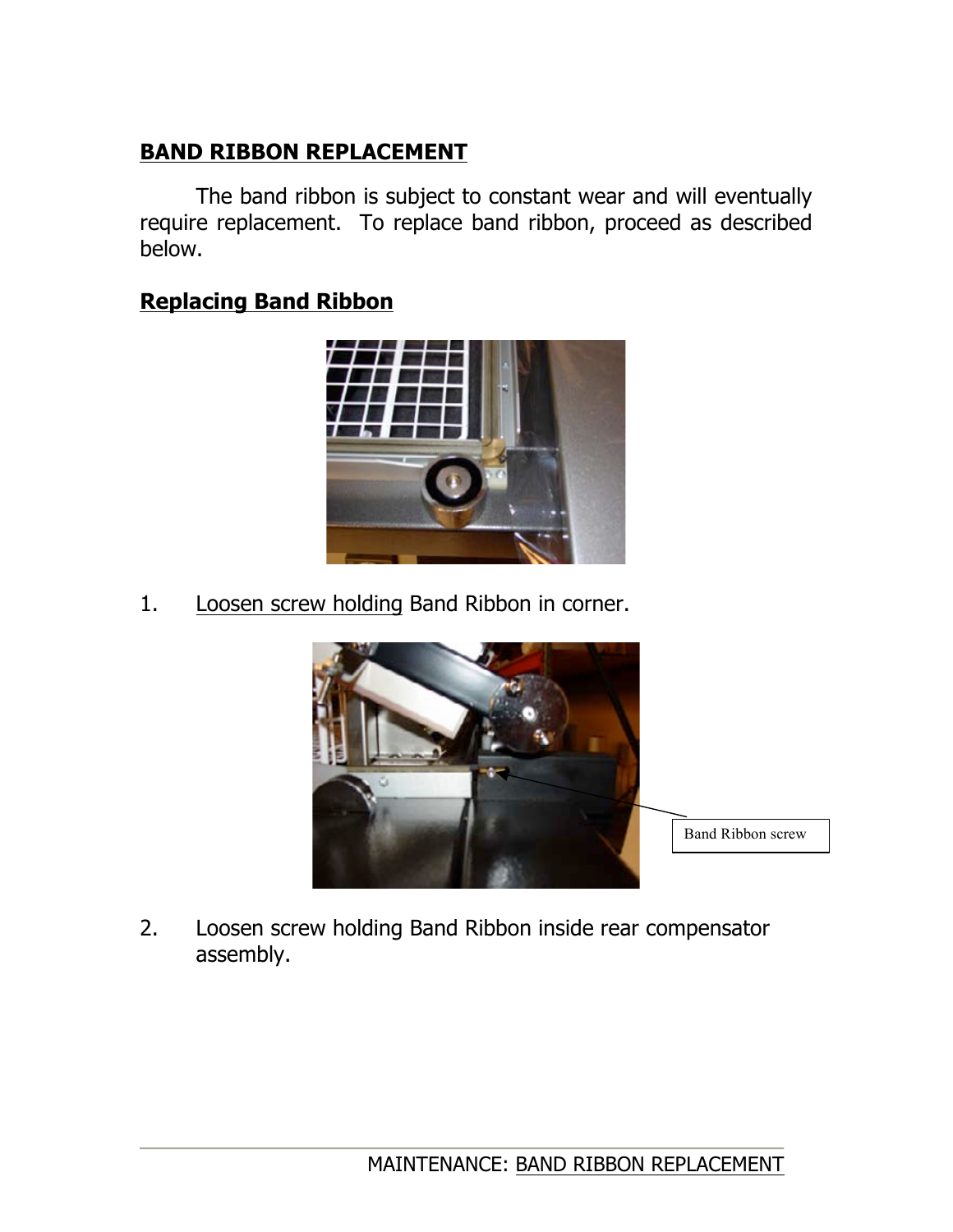

3. Loosen screw holding Band Ribbon in front compensator assembly.



4. Use pre-cut Band Ribbon and place piece of teflon tape (½"L x  $\frac{1}{4}$  "W x 3 mill) around corner of band ribbon to insulate Band Ribbon from brass corner block. Install Band Ribbon on corner first then insert into each end of front and side compensator. **Band Ribbon may be oversized slightly, if so, cut to fit ends**.



5. Compensators are spring loaded. Use screwdriver to push in – flush to transit bars before fastening.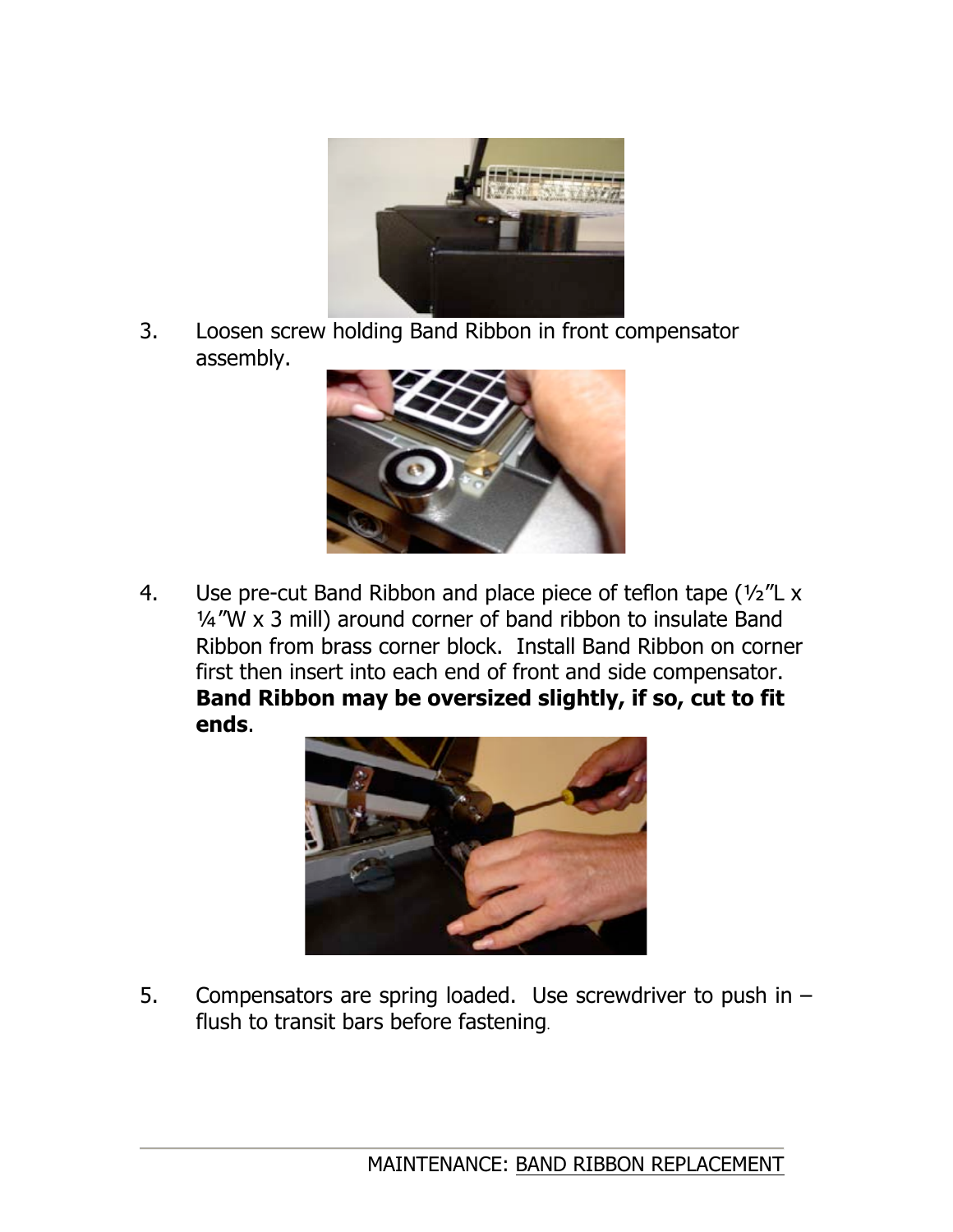

6. Place other end of band ribbon in slot along front seal area. With band ribbon in slot, use screwdriver to move front compensator forward until band ribbon is inside compensator and compensator is resting against the front seal bar.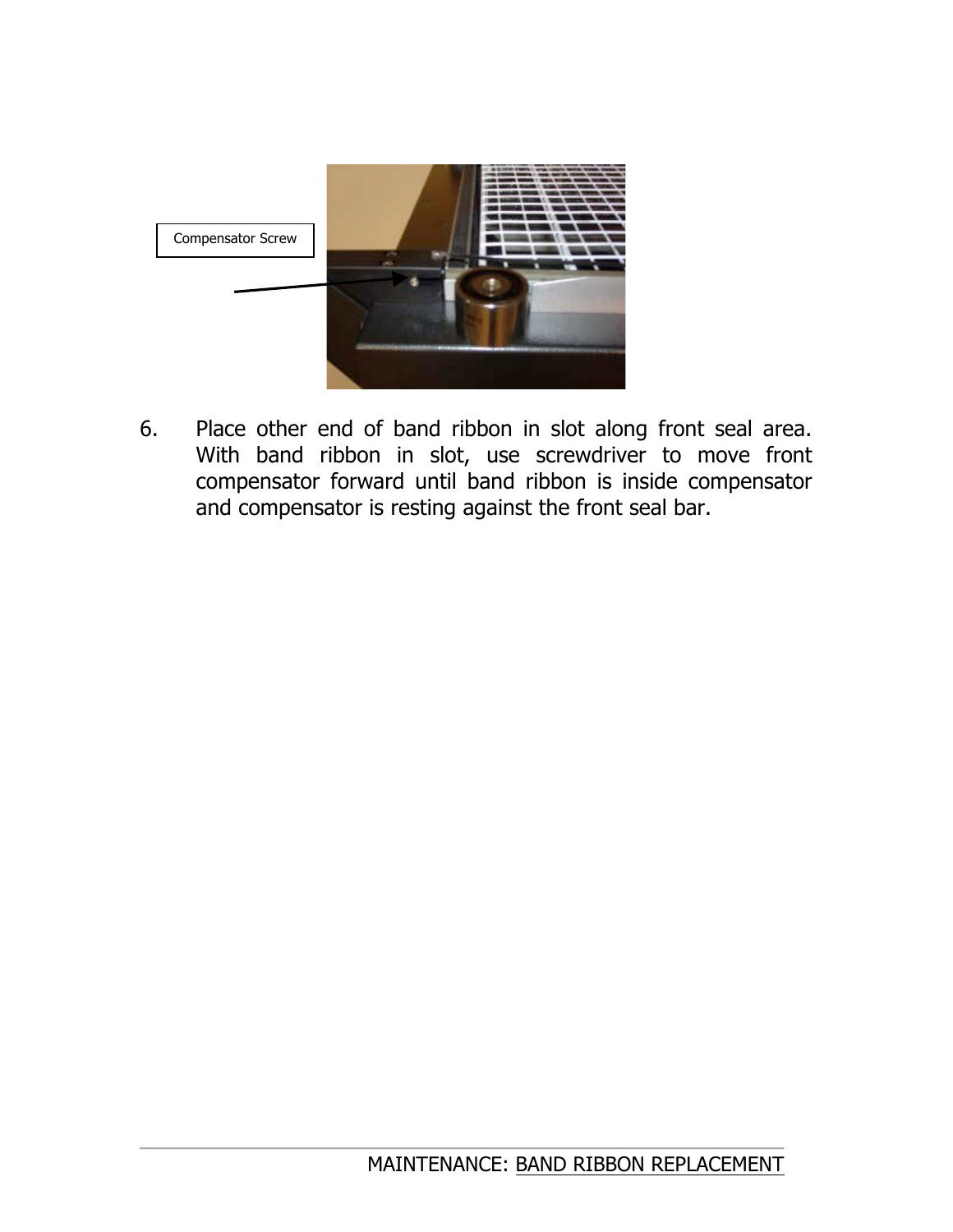### **Tape Replacement**

The item most subject to wear on the sealer is the teflon tape used to cover the silicone sponge rubber on the sealing bar. This  $\frac{1}{2}x$  10 mill tape should never be permitted to burn through. To replace tape, proceed as follows:



- 1. Strip off old tape.
- 2. Cut off proper length of new teflon, peel off backing, and press new tape into position.
- 3. Apply  $\frac{1}{2}$ " x 10 mill Teflon tape over the top of the rubber.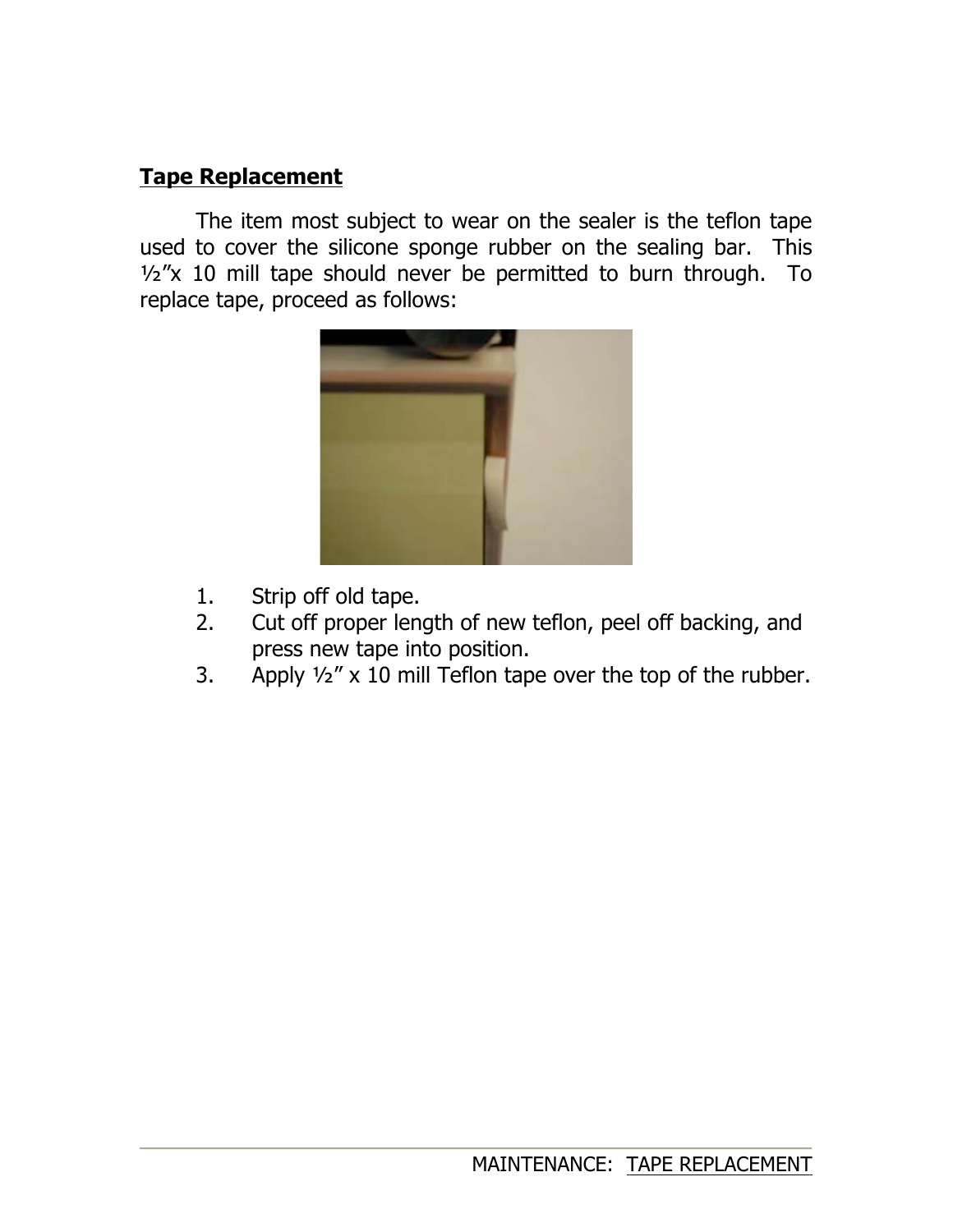# **SILICONE RUBBER SEALING PAD REPLACEMENT**

Occasionally it will be necessary to replace the silicone rubber sealing pads. This should be done if the following is noted:

- Gaps in the seal
- Weak seals
- Improper film cut-off



# **To replace rubber, proceed as follows:**



- 1. Remove teflon tape from seal rubber.
- 2. Seal pads are designed with a channel for easy replacement. Pull silicone rubber out of the channel.
- 3. Replace with new silicone rubber. Press rubber back into channel using a double-sided tape to hold rubber in position.
- 4. Install  $1/2$ " 10 mill teflon tape on top of rubber.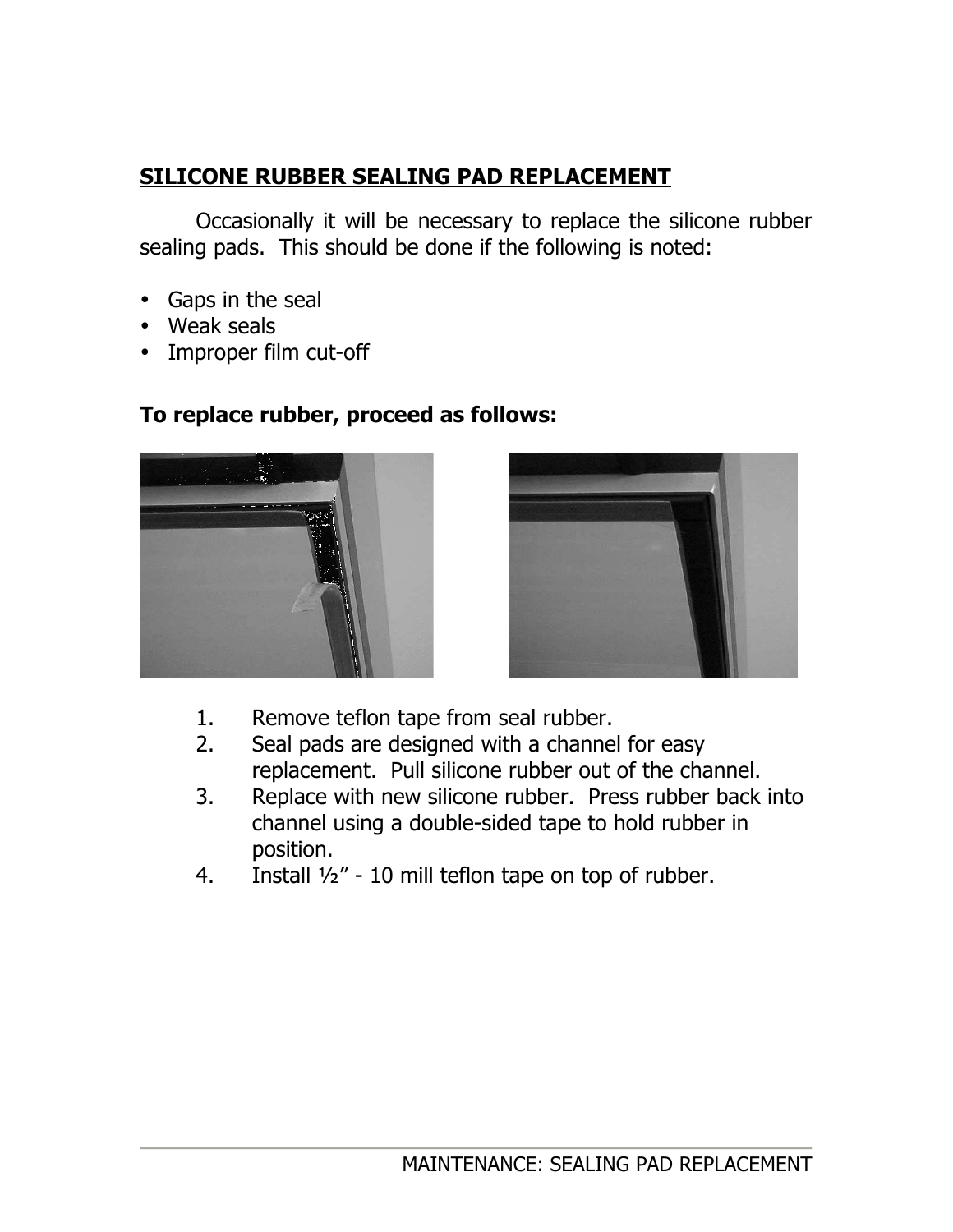# **Adjust Hooded Chamber Height**



1. To raise or lower chamber height, adjust hood stop assembly casting by loosening the two mounting bolts. Move assembly casting upward to increase height or downward to decrease chamber height, then tighten bolts.



 The bracket hood stop on chamber should be set to compress cushion stop ½" deep.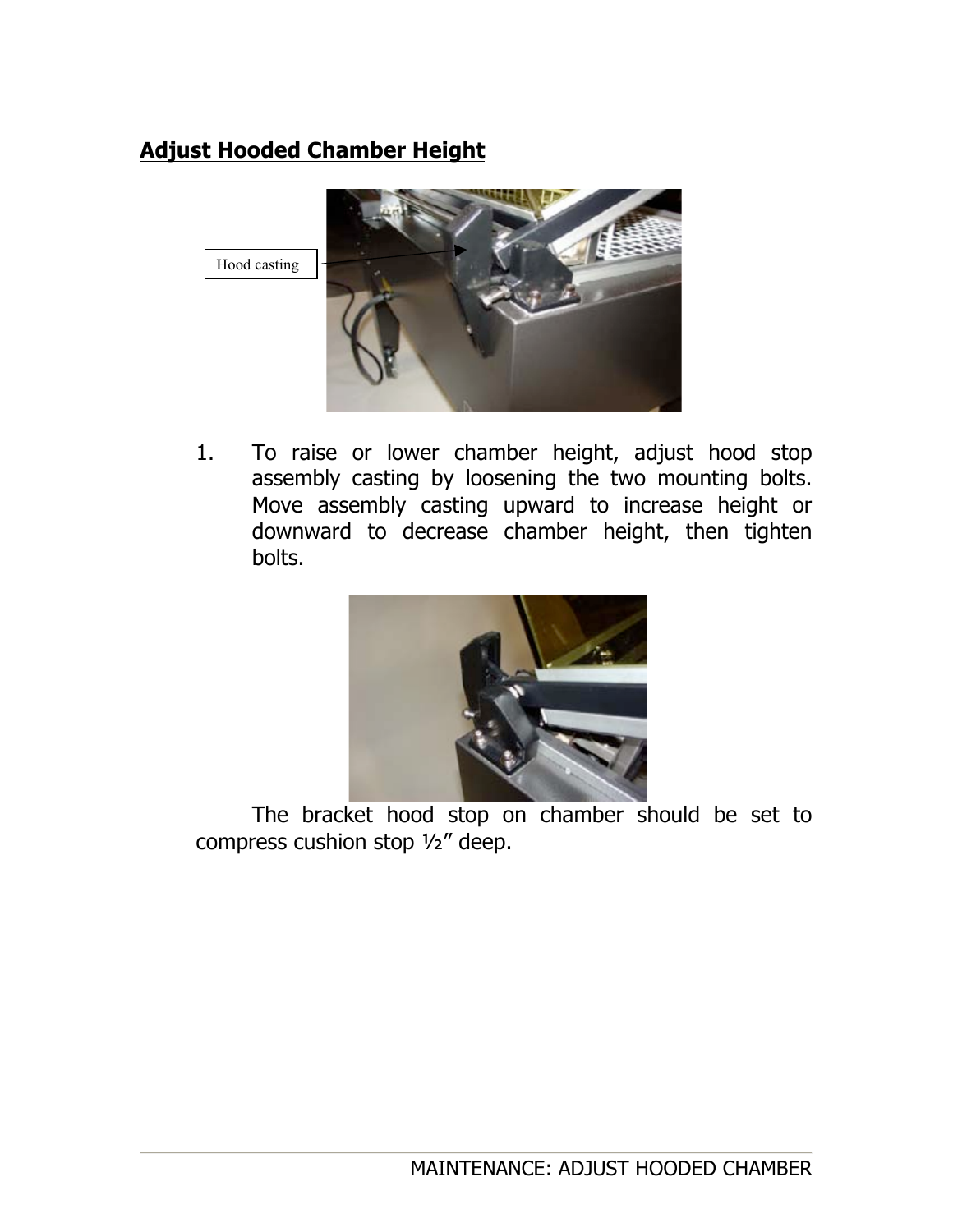### **Pulse Switch Adjustment**



The sealing cycle should not begin until the chamber hood is within 1/4" or less of the film to be sealed. If the Band Ribbon energizes before the hood is within 1/4" of the film, loosen the locknut and turn the screw (located at the rear end of the side seal bar) up slightly (counterclockwise when viewed from above). The correct adjustment has been obtained when the Band Ribbon energizes just as the seal bar comes into contact with Band Ribbon.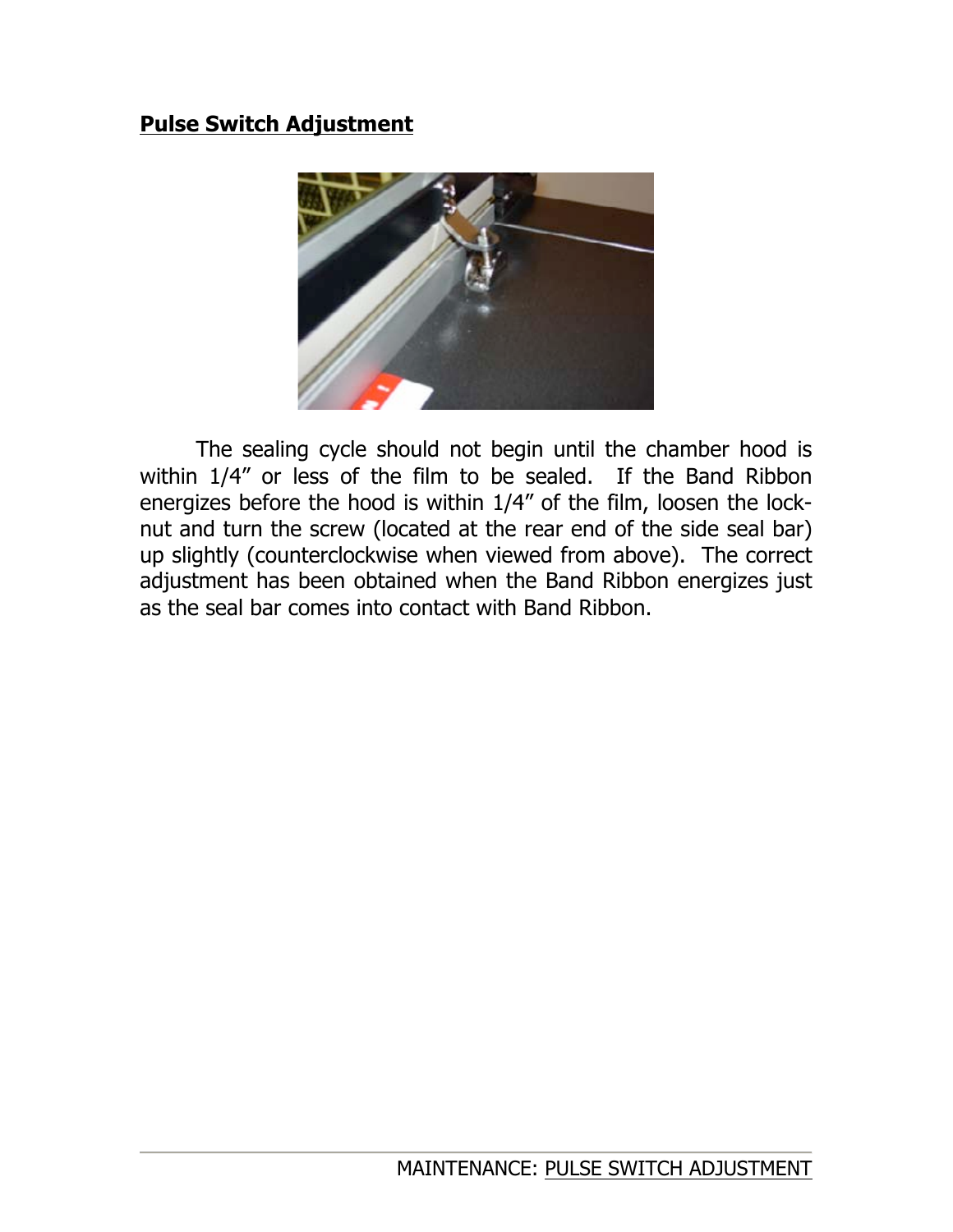### **Adjustment of Magnets for Correct Chamber Pressure**

All magnets have been factory adjusted for equal sealing pressure throughout the length of both the front and side seal bars. However, if an adjustment is required, proceed as follows:

1. Disconnect the sealer's power source.





- 2. Loosen the two upper magnet bolts. Magnets settle to their lowest position in the mounting slots.
- 3. Lower the chamber handle fully and set the upper mounting bracket to within 1/16" from the lower magnet. Tighten the mounting bolts securely to retain the proper adjustment.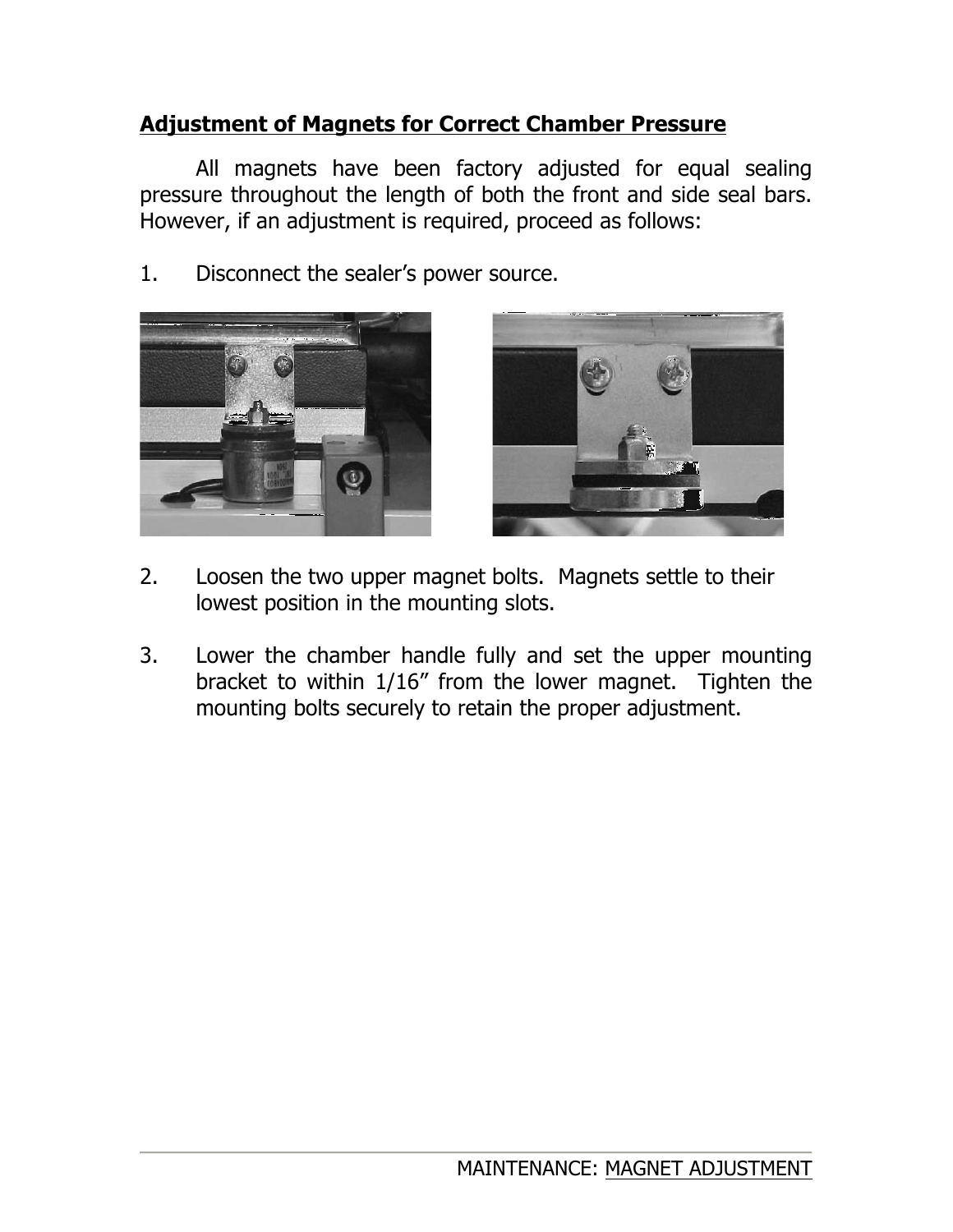# **Replacing Front and Side Transite Bars**

1. Turn power switch to **OFF** position.



2. See instructions on replacing Band Ribbon on page 49.



- (a) Remove film support bracket which is mounted next to transite holding channel.
- (b) Remove screws holding transite bars in channel.
- (c) Transite Bar can now be removed from channel. Reinstall new bar.
- (d) See page 50 for instructions on installing new band ribbon.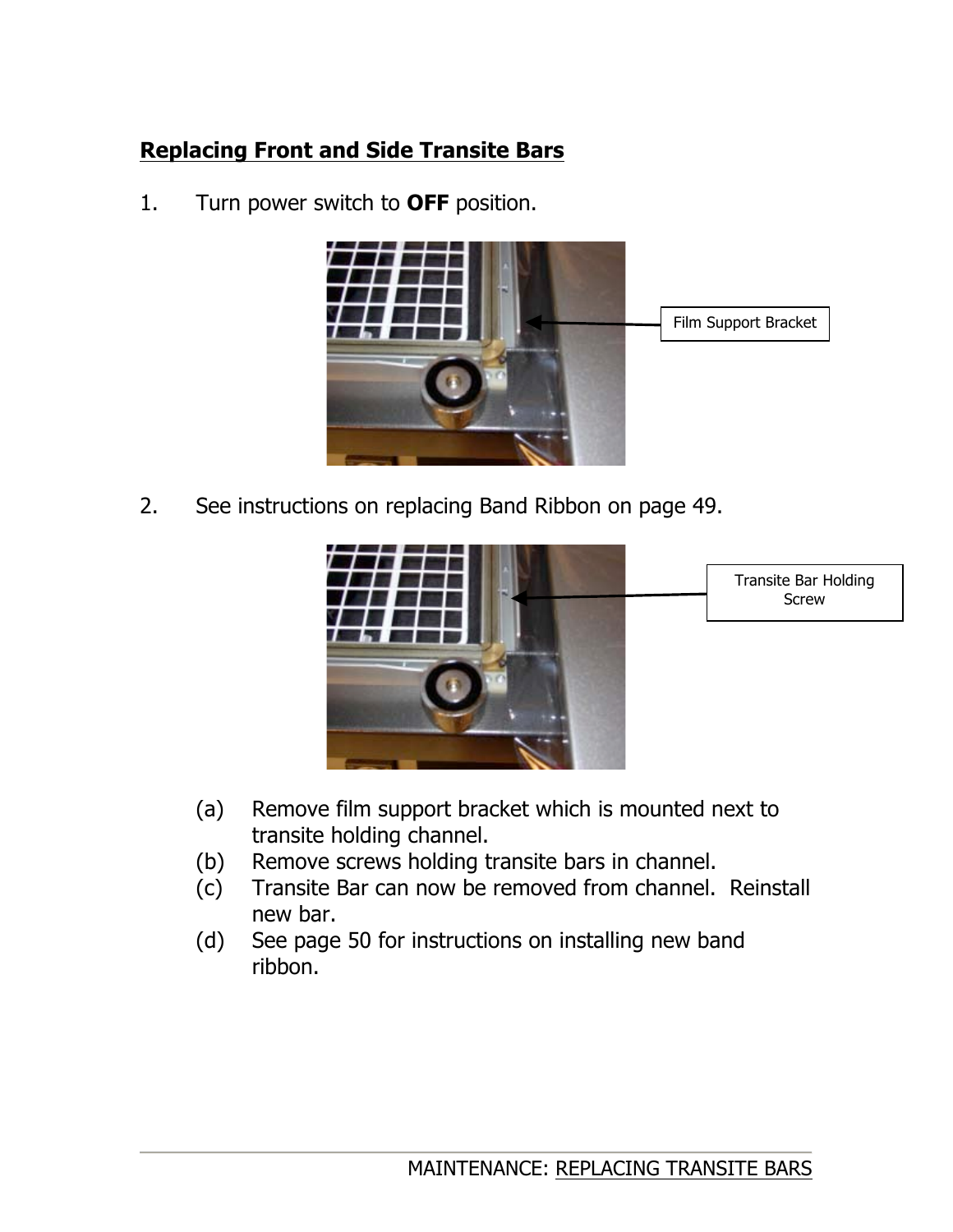# **ELECTRICAL PANEL DIAGRAM**

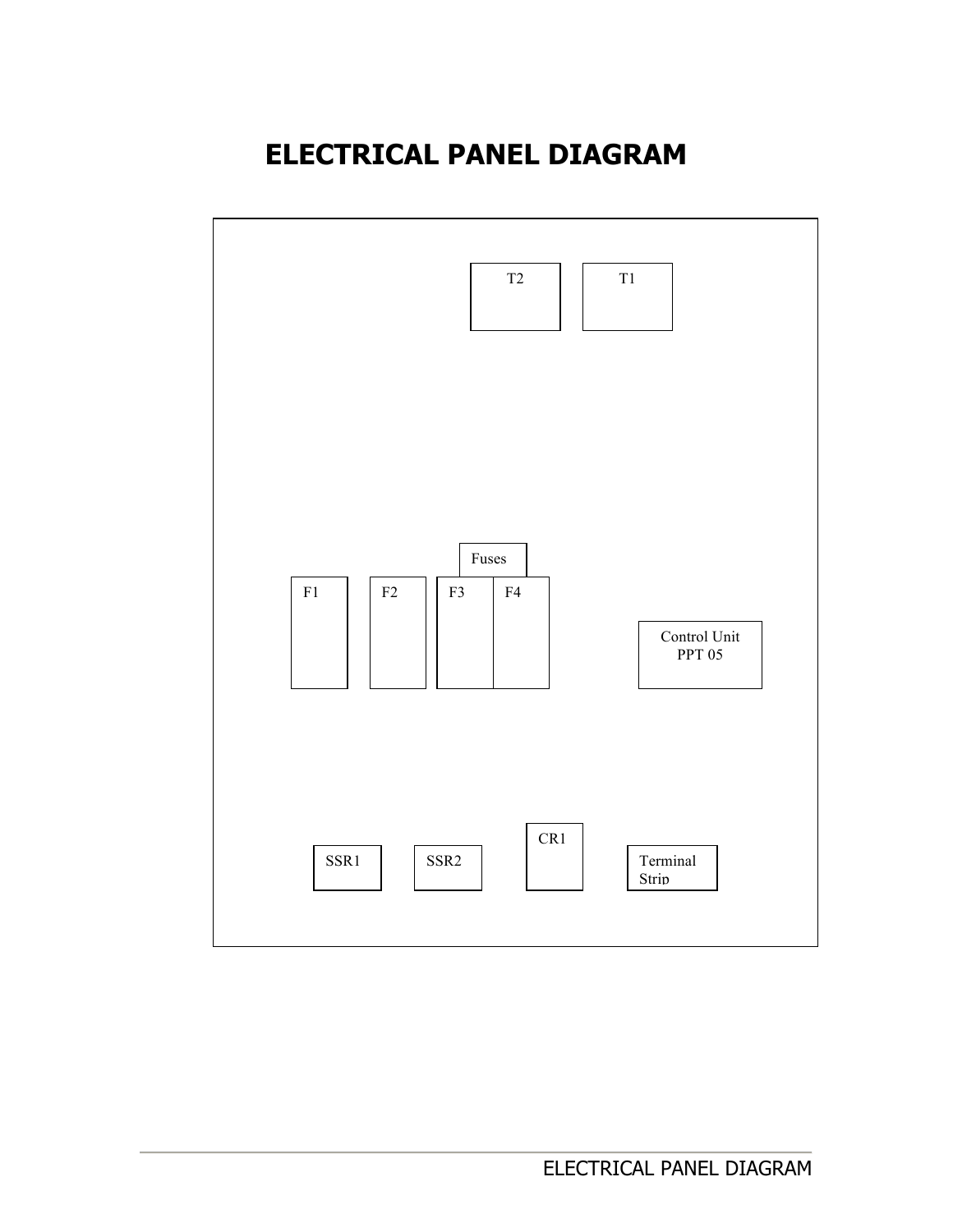# **MODEL PAC II**

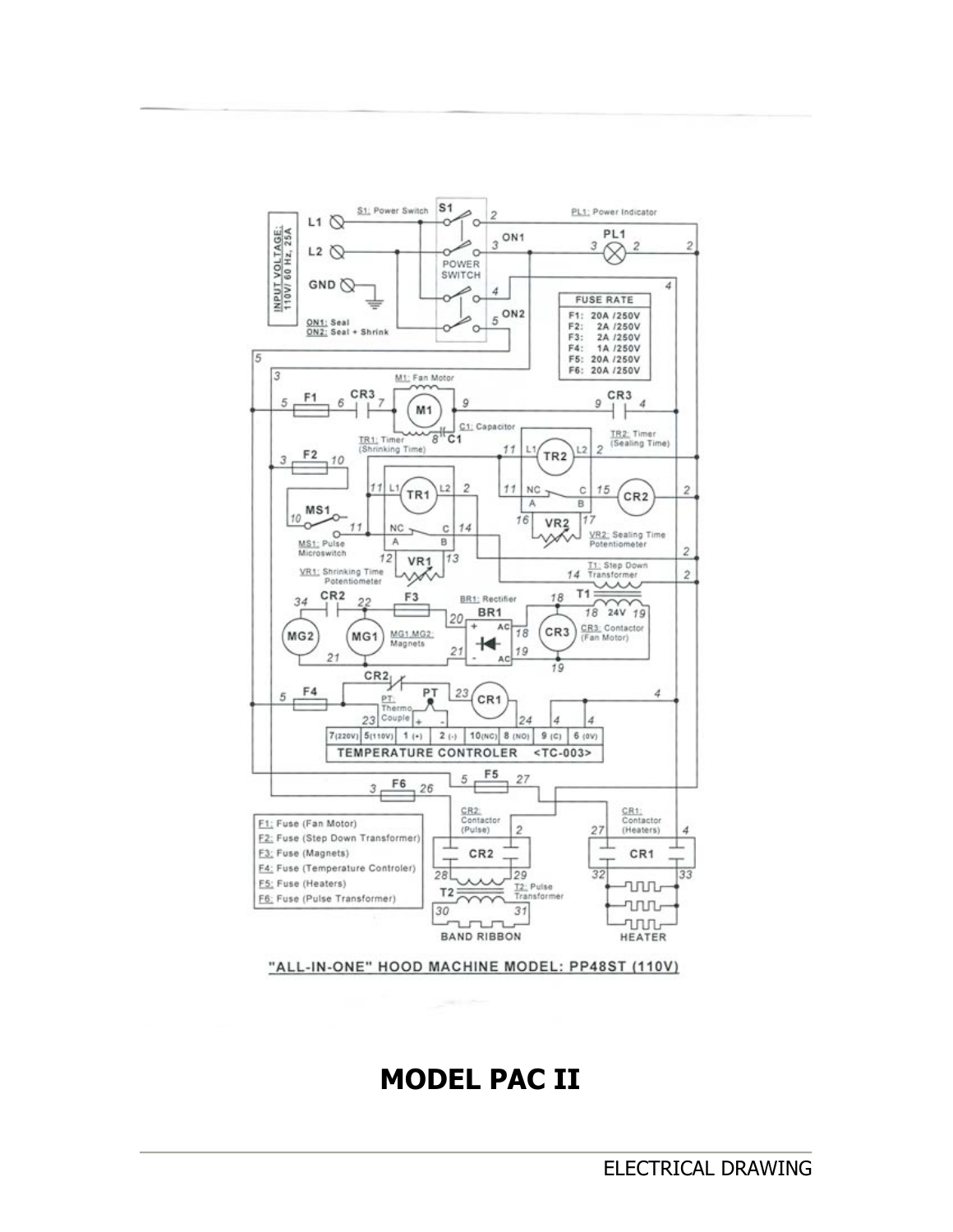| <b>Item</b>      | Part#    | Qty            | <b>Parts List Nomenclature</b> |
|------------------|----------|----------------|--------------------------------|
| S <sub>1</sub>   | 48-E2060 | 1              | Main Switch                    |
| TC <sub>1</sub>  | 48-E355- | $\mathbf{1}$   | <b>Temperature Control</b>     |
|                  | 110      |                |                                |
| CR1              | 48-E2015 | $\mathbf{1}$   | Contactor                      |
| F <sub>1</sub>   | 48-E2040 | $\mathbf{1}$   | $Fuse - 15$ AMP                |
| F <sub>2</sub>   | 48-E2025 | $\mathbf{1}$   | $Fuse - 20$ AMP                |
| F <sub>3</sub>   | 48-E2042 | $\overline{1}$ | $Fuse - 1$ AMP                 |
| F <sub>4</sub>   | 48-E2025 | $\overline{2}$ | $Fuse - 20 Amp$                |
| F <sub>5</sub>   | 48-E2042 | $\overline{2}$ | $Fuse - 1$ Amp                 |
| T1               | 48-E2095 | $\mathbf{1}$   | <b>Pulse Transformer</b>       |
| T <sub>2</sub>   | 48-E2085 | $\overline{1}$ | <b>Step Down Transformer</b>   |
| SSR1             | 48-E2065 | $\overline{1}$ | Solid state relay              |
| SSR <sub>2</sub> | 48-E2065 | $\mathbf{1}$   | Solid state relay              |
| <b>PPT-05</b>    | 48-E2075 | $\mathbf{1}$   | Control unit                   |
| MS1              | 48-E2085 | $\mathbf{1}$   | <b>Pulse Switch</b>            |
| PL <sub>1</sub>  | 48-E2090 | $\overline{1}$ | Power Indicator Light          |
| PL <sub>2</sub>  | 48-E2095 | $\overline{1}$ | Sealing Indicator Light        |
| M1               | 48-M3005 | $\mathbf{1}$   | Fan Motor                      |
| MG1              | 48-M3010 | $\mathbf{1}$   | Magnet - Right                 |
| MG <sub>2</sub>  | 48-M2040 | $\mathbf{1}$   | Magnet - Left                  |
| HT1              | 48-M2035 | $\overline{2}$ | <b>Heater Bank</b>             |
| C1               | 48-E2005 | $\overline{1}$ | Capacitor - Blower Motor       |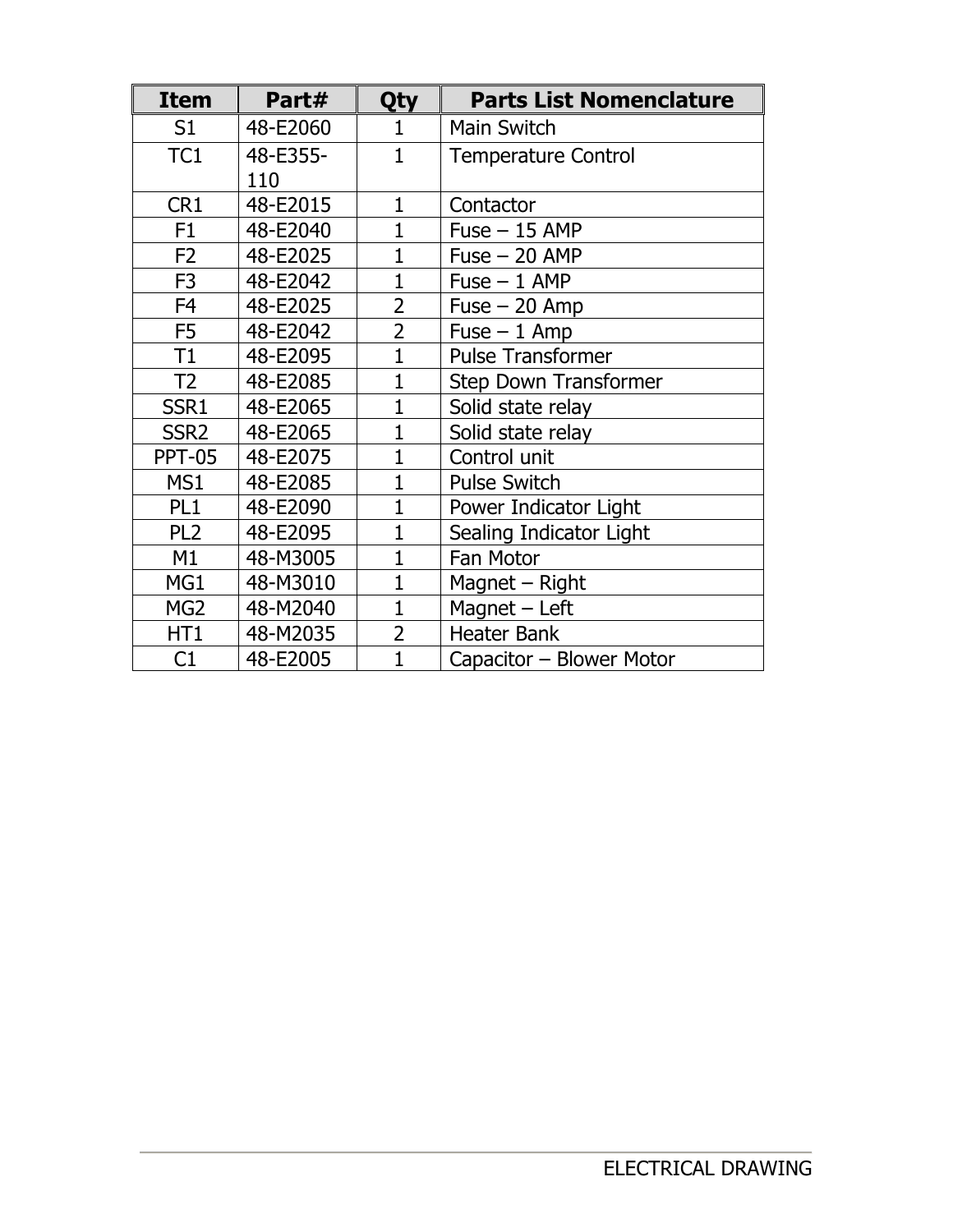|                 |                                       | <b>Parts List</b>                                             |                              |
|-----------------|---------------------------------------|---------------------------------------------------------------|------------------------------|
|                 | $\overline{3}$<br>$\overline{2}$<br>1 | 8<br>7<br>$\overline{\mathcal{A}}$<br>1.990                   | 5<br>6                       |
| <b>Position</b> | Part#                                 | <b>Description</b>                                            | <u>Qty</u>                   |
| 1.              | 48-M1085                              | Legs                                                          | 4                            |
| 2.              | 48-                                   | Main frame                                                    | $\mathbf{1}$                 |
| 3.              | 48-M3025                              | Plexiglass hood                                               | $\mathbf{1}$                 |
| 4.              | 48-M1090                              | Loading tray                                                  | 1                            |
| 5.              | 48-M1045                              | Film rack assembly-complete                                   | $\mathbf{1}$                 |
| 6.              |                                       | 1519-015 Casters-locking                                      | 4                            |
| 7.<br>8.        | 48-M2036<br>48-M2061 Sponge           | Handle                                                        | $\mathbf{1}$<br>$\mathbf{1}$ |
|                 | $\mathfrak{Z}$                        |                                                               | 4                            |
| 1               | $\overline{2}$                        | $\circledcirc$<br>$\circ$<br>職<br>$\circledcirc$<br>$\bullet$ |                              |
| <b>Position</b> | Part#                                 | <b>Description</b>                                            | <u>Qty</u>                   |
| 1.              | 48-E3010                              | Magnets-Lower                                                 | $\overline{2}$               |
| 2.              | 48-M3064                              | Film lift channel-front                                       | 1                            |
| 3.              | 48-M3020                              | Grate                                                         | $\mathbf{1}$                 |
| 4.              |                                       | 48-M3063 Film lift channel-side                               | 1                            |

PARTS LIST

3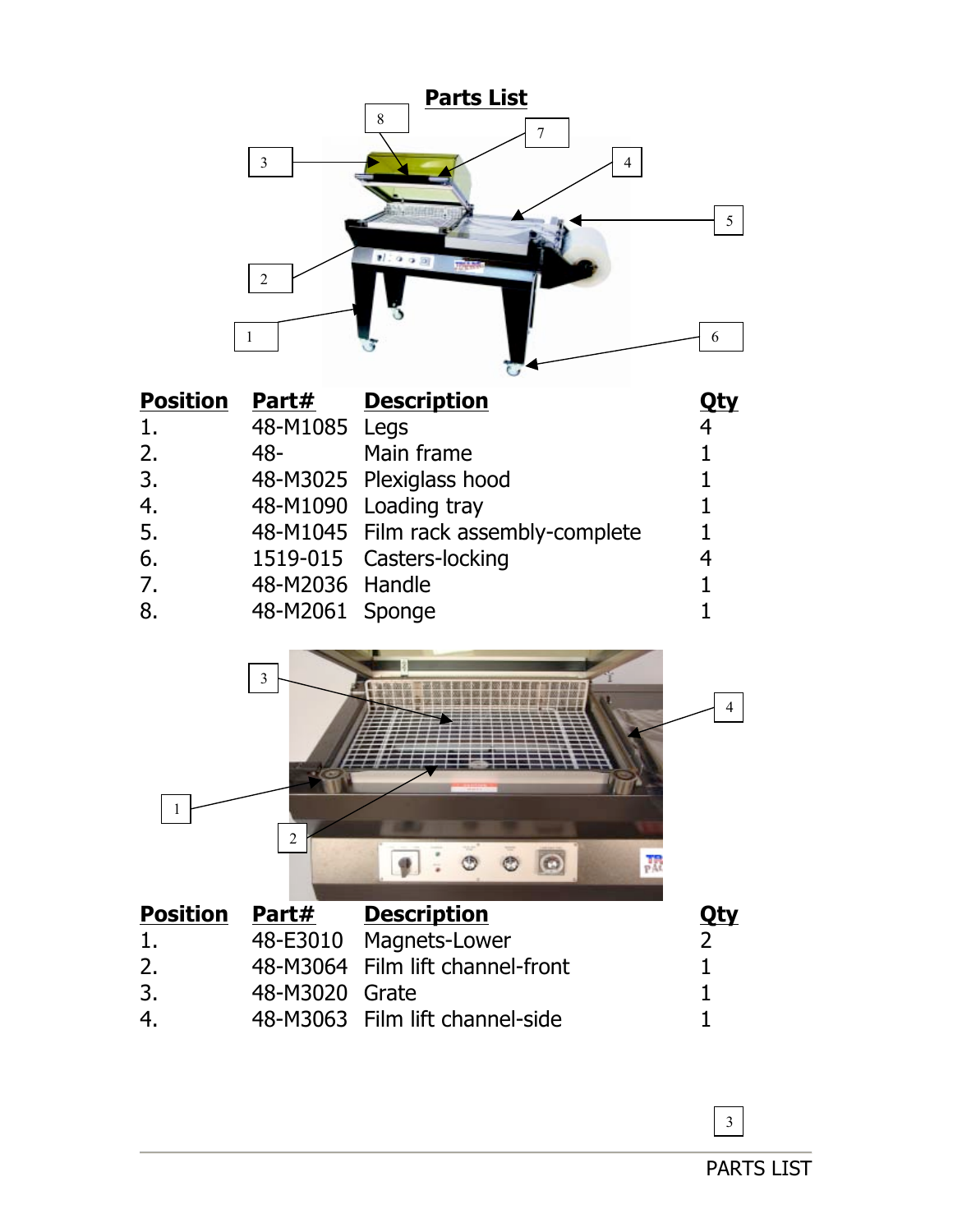

# **Hooded Chamber**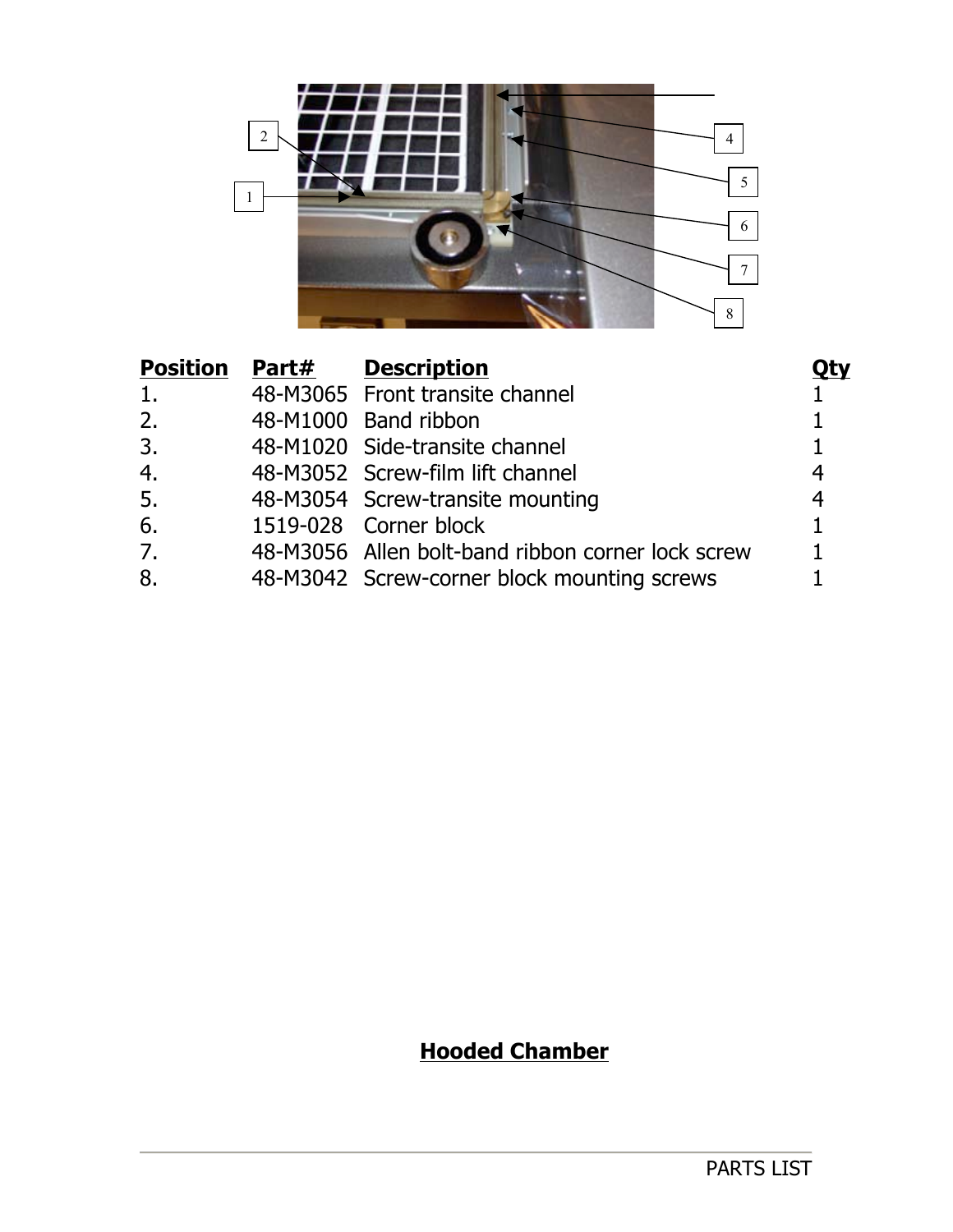|                 | 2<br>8               |                                    | 3<br>4<br>5<br>6 |
|-----------------|----------------------|------------------------------------|------------------|
| <b>Position</b> | Part#                | <b>Description</b>                 | Qty              |
| 1.              |                      | 48-M1075 Grate mounting bkt-rear   | $\overline{2}$   |
| 2.              | 48-M                 | Metal mesh cover                   |                  |
| 3.              | 48-M3017 Insulation  |                                    |                  |
| 4.              |                      | 48-M3018 Metal base plate          |                  |
| 5.              | 48-M3016 Fan blade   |                                    |                  |
| 6.              |                      | 48-M1065 Grate mounting stub-Front | $\overline{2}$   |
| 7.              |                      | 48-M3030 Hub fan mounting          |                  |
| 8.              | 48-M3016 Felt lining |                                    |                  |



| <b>Position Part#</b> | <b>Description</b>    | <u>Qty</u> |
|-----------------------|-----------------------|------------|
|                       | 48-E3005 Blower motor |            |

# **Rear Panel**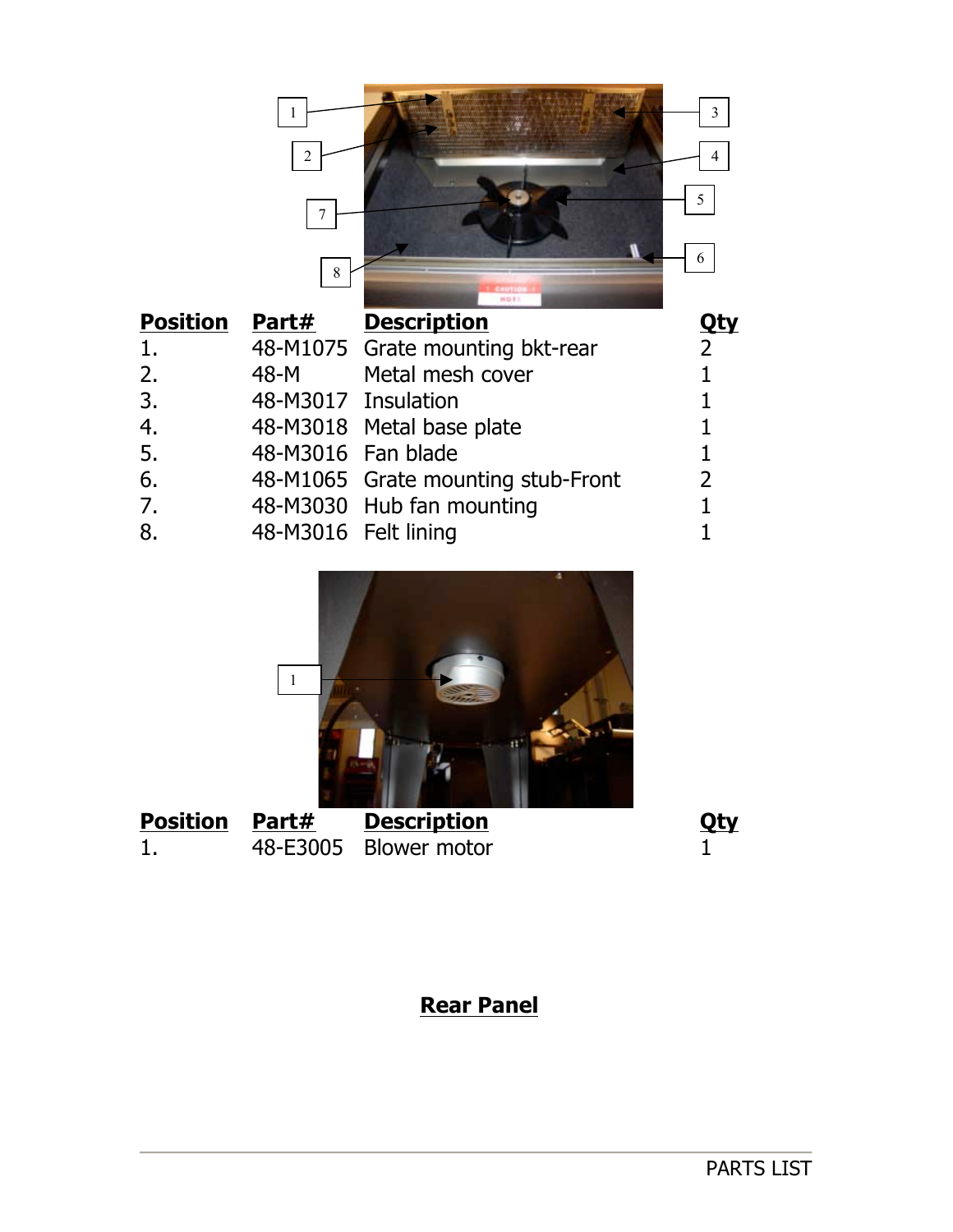

| <b>Position Part#</b> |                | <b>Description</b>   | Qty |
|-----------------------|----------------|----------------------|-----|
| <b>I</b> .            |                | 48-M3043 Screw-panel |     |
| 2.                    | 48-M2020 Panel |                      |     |
| 3.                    |                | 48-E2045 Power cord  |     |



| <b>Position Part#</b> |          | <b>Description</b>                 | <u>Qty</u> |
|-----------------------|----------|------------------------------------|------------|
| 1.                    |          | 1519-177 Compensator assembly-rear |            |
| 2.                    | 48-M3060 | Torsion bar                        |            |

# **Control Panel**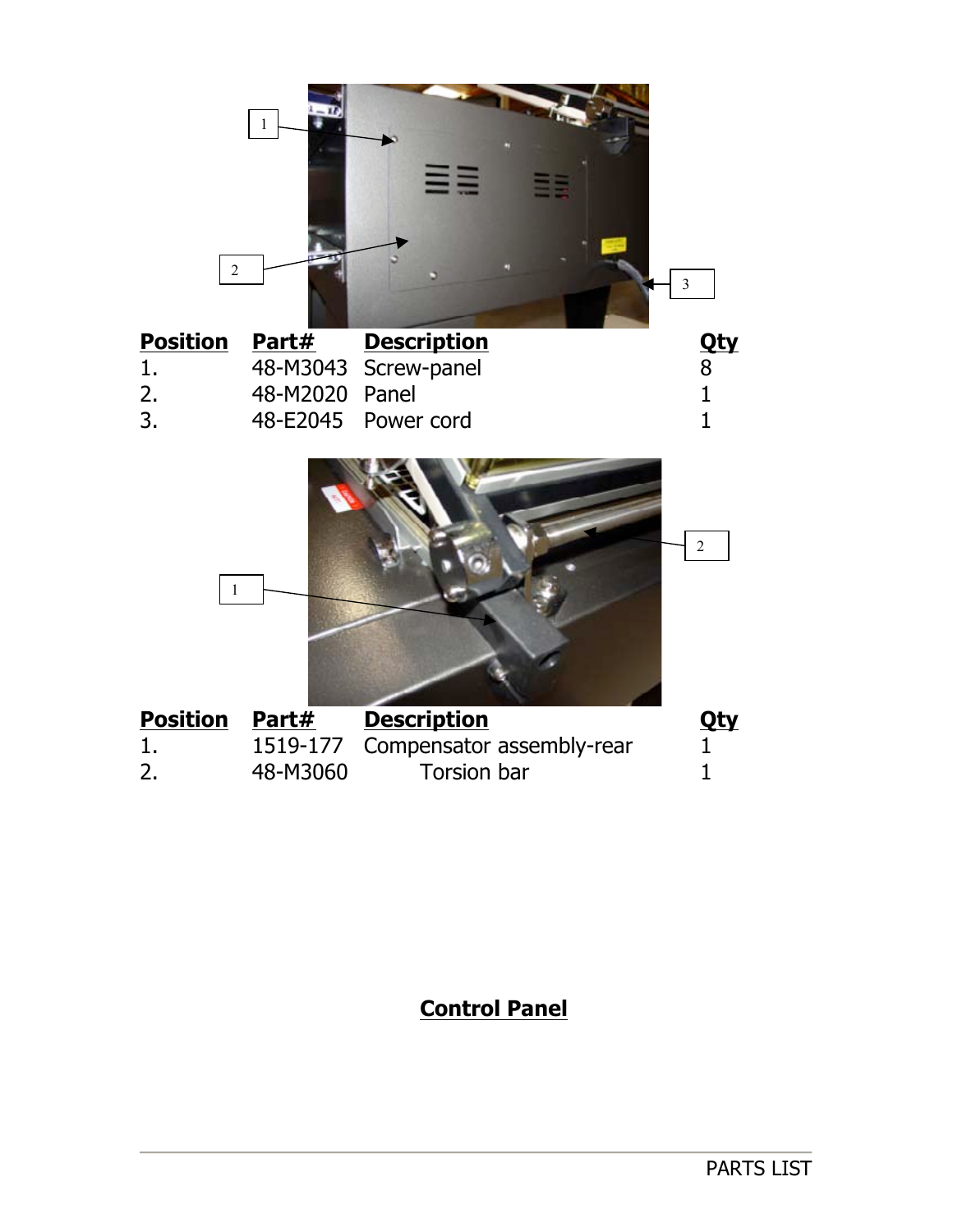|                 | 4<br>3<br>$\overline{2}$ | 5<br>6                            |     |
|-----------------|--------------------------|-----------------------------------|-----|
| <b>Position</b> | Part#                    | <b>Description</b>                | Qty |
|                 | 48-M1060                 | Front plate-control panel         |     |
| 2.              | 48-M3043                 | Screw-face plate mounting screw   | 6   |
| 3.              | 48-E2060                 | Switch-main power                 |     |
| 4.              | 48-E3046                 | Seal timer-Potentiometer          |     |
| 5.              | 48-E3046                 | <b>Shrink timer-Potentiometer</b> |     |
| 6.              | 48-E355-110              | Temperature control               |     |

# **Hole Punch**



# **Pulse Switch**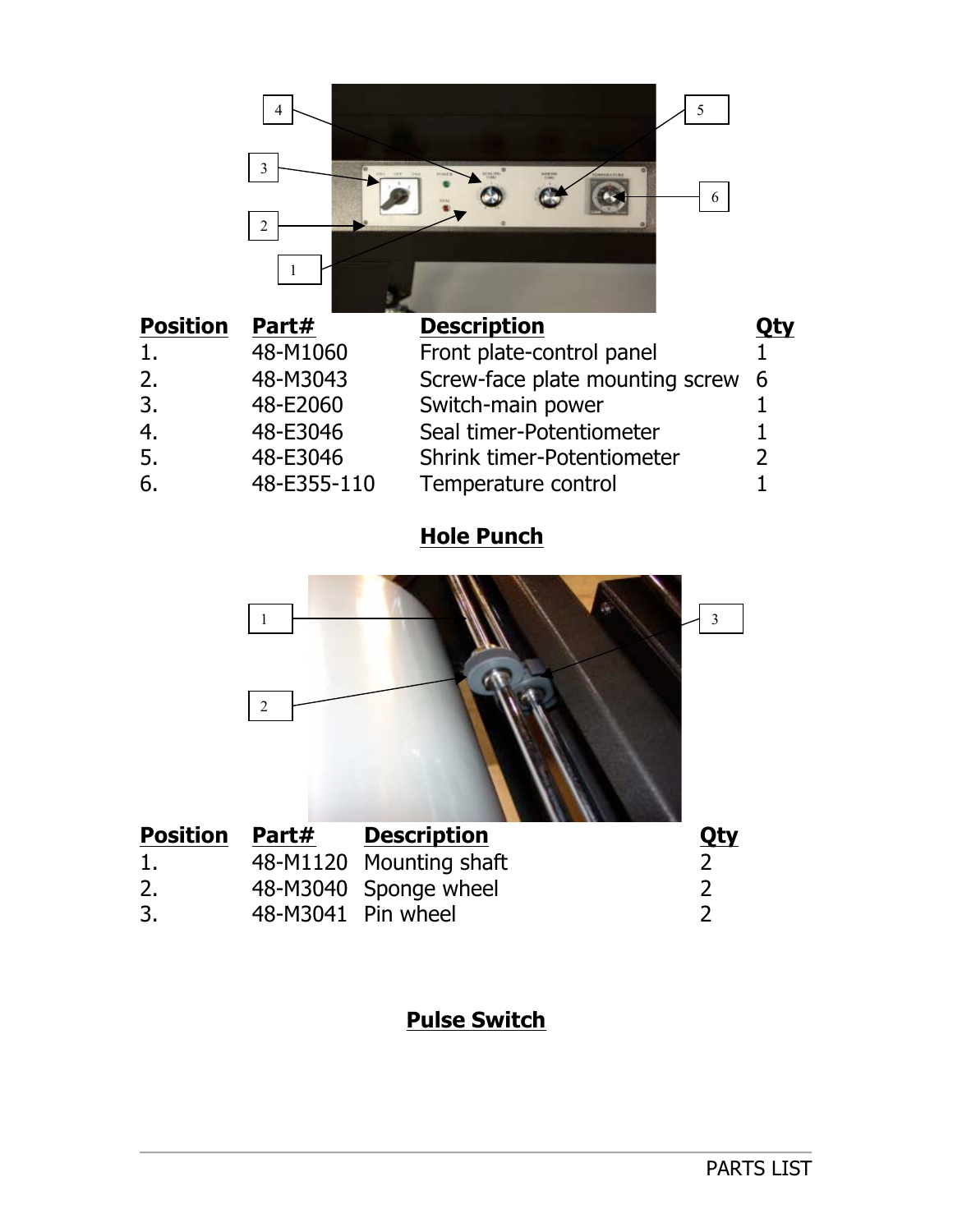

| <b>Part#</b> |                                                                                                                                                             |
|--------------|-------------------------------------------------------------------------------------------------------------------------------------------------------------|
|              |                                                                                                                                                             |
|              |                                                                                                                                                             |
|              |                                                                                                                                                             |
|              |                                                                                                                                                             |
|              |                                                                                                                                                             |
|              | <b>Description</b><br>48-M3035 Mounting bracket<br>48-M3047 Screw-adjustment pulse switch<br>48-M3048 Nut<br>48-E2085 Pulse switch<br>48-M3061 Switch cover |

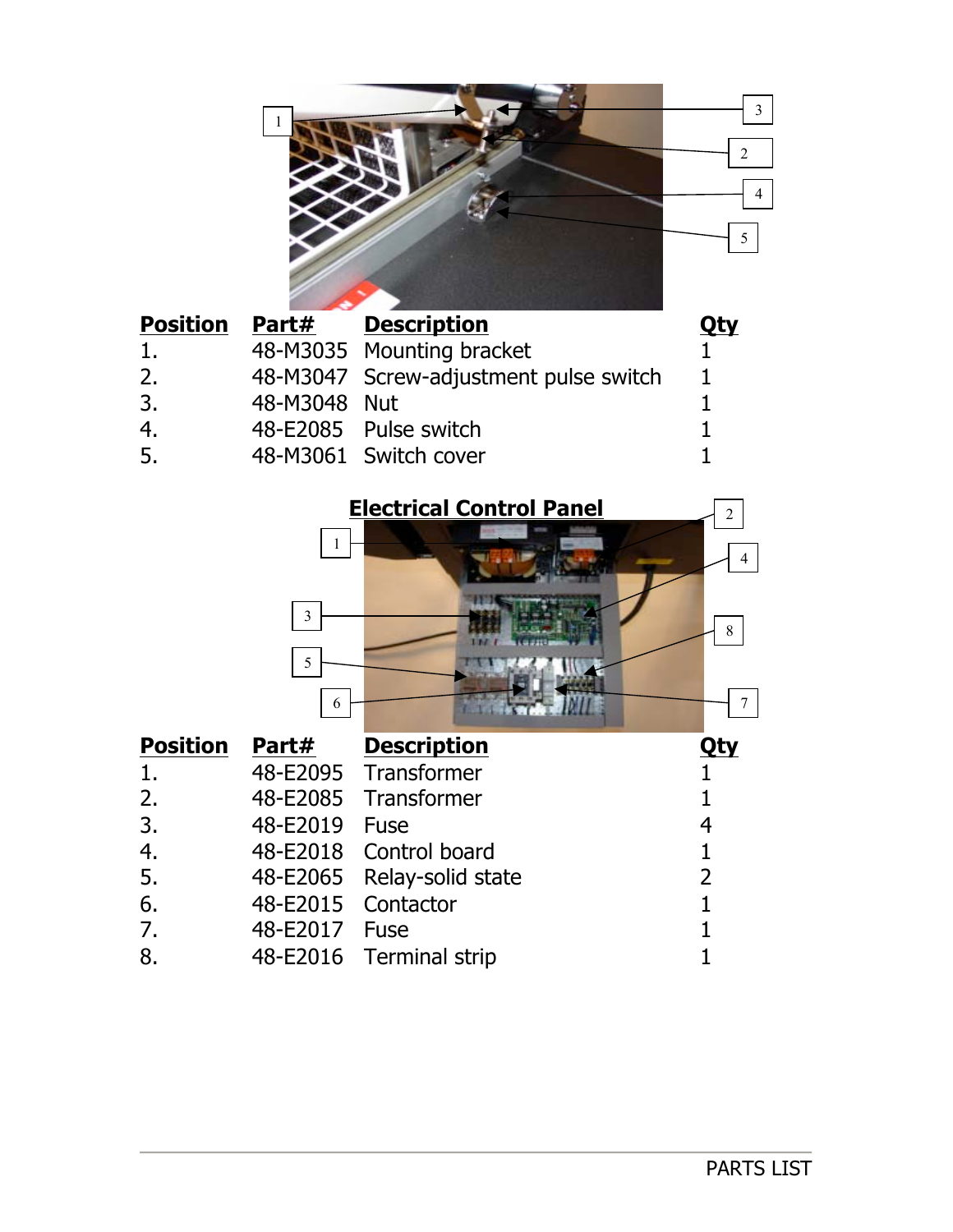

| <b>Position Part#</b> | <b>Description</b>                      | Qty |
|-----------------------|-----------------------------------------|-----|
| 1.                    | 48-M1052 Cushion stop                   |     |
| 2.                    | 48-M1006 Bolt-torsion bar adjustment    |     |
| 3.                    | 48-M3066 Castings-torsion bar left side |     |
| 4.                    | 48-M1006 Bolt-Casting mount             |     |

# **PAC II REPLACEMENT PARTS**

|--|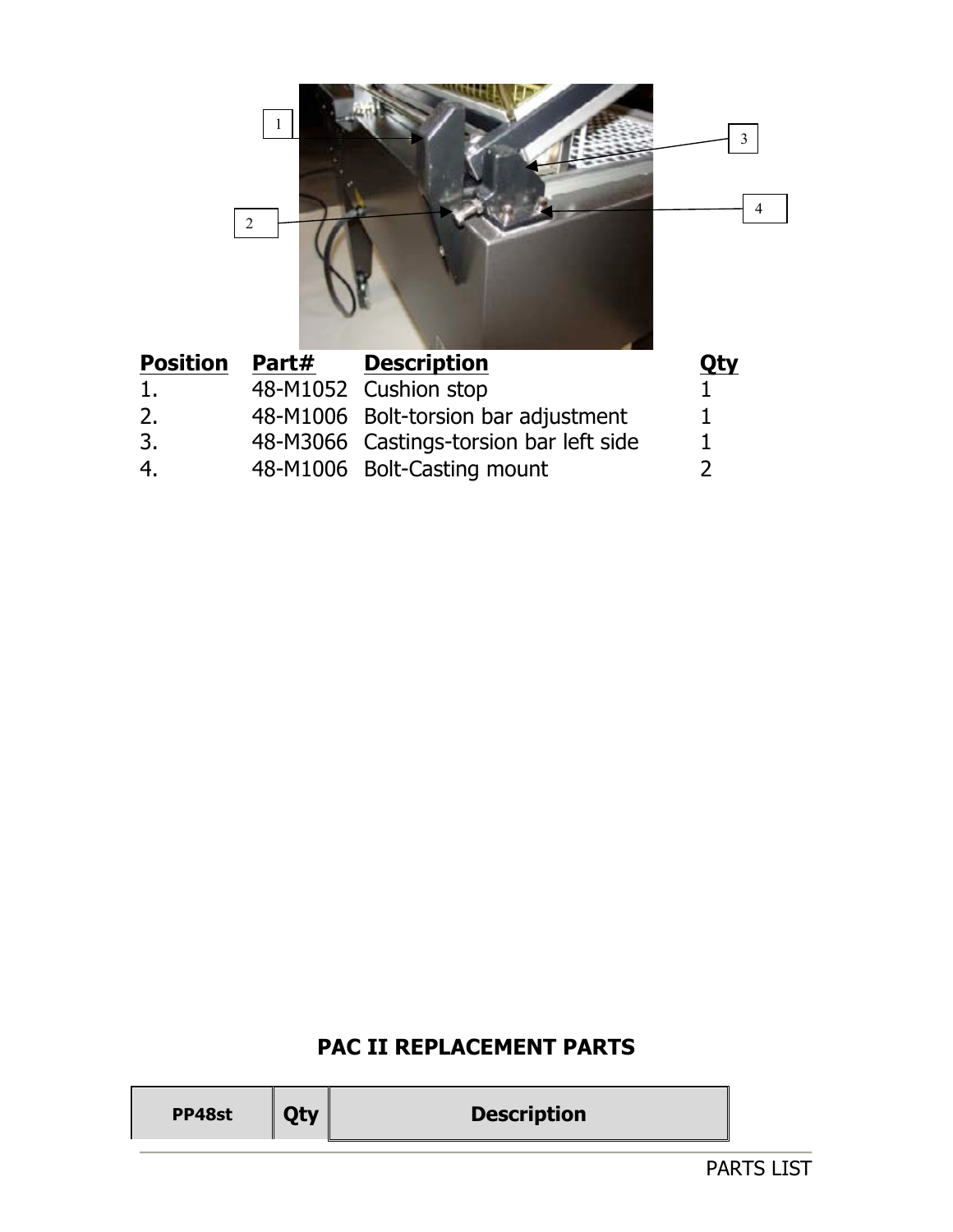| PP48st   | <b>Qty</b>     | <b>Description</b>                       |  |  |
|----------|----------------|------------------------------------------|--|--|
| 48-M1000 | 1              | <b>Band Ribbon</b>                       |  |  |
| 48-M1007 | $\overline{2}$ | Bolt-casting mount                       |  |  |
| 48-M3066 | $\mathbf{1}$   | Bolt-torsion bar adjustment              |  |  |
| 48-M1005 | $\overline{2}$ | Brackets - Chamber Shaft Mounting        |  |  |
|          |                | <b>Bracket</b>                           |  |  |
| 48-E2005 | $\mathbf{1}$   | Capacitor - Blower Motor                 |  |  |
| 48-M3066 | $\mathbf{1}$   | Casting-torsion bar adjustment           |  |  |
| 48-M1010 | $\overline{1}$ | Chamber Height Adj. Assembly             |  |  |
| 48-M3064 | $\mathbf{1}$   | Channel-front film lifter                |  |  |
| 48-M3065 | $\mathbf{1}$   | Channel-front/aluminum channel holder    |  |  |
| 48-M3070 | $\mathbf{1}$   | Channel-Side/aluminum channel holder     |  |  |
| 48-M3063 | $\mathbf{1}$   | Channel-side film lifter                 |  |  |
| 48-M3065 | $\mathbf{1}$   | Channel - Transite - Front Blade Holder  |  |  |
| 48-M1020 | $\mathbf{1}$   | Channel - Transite - Side Blade Holder   |  |  |
| 1519-176 | $\overline{1}$ | Compensator Assembly - Front             |  |  |
| 1519-177 | $\overline{1}$ | Compensator Assembly - Side              |  |  |
| 48-E2015 | $\mathbf{1}$   | Contactor - CR1                          |  |  |
|          | $\overline{1}$ | Contactor-solid state                    |  |  |
| 48-E2018 | $\mathbf{1}$   | Control board                            |  |  |
| 1519-028 | $\mathbf{1}$   | Corner Block - Brass                     |  |  |
| 48-M3061 | $\mathbf{1}$   | Cover-pulse switch                       |  |  |
| 48-M1040 | $\mathbf{1}$   | Cover - Heater Bank                      |  |  |
| 48-M1052 | $\mathbf{1}$   | Cushion stop assembly                    |  |  |
| 48-M3015 | $\mathbf{1}$   | Fan blade                                |  |  |
| 48-M3016 | $\mathbf{1}$   | Felt Padding - Chamber                   |  |  |
| 48-M1045 | $\mathbf{1}$   | Film Rack                                |  |  |
| 48-M1050 | $\overline{2}$ | Film Roll – Core Chucks                  |  |  |
| 48-M1055 | $\overline{1}$ | Film Separating Bar                      |  |  |
| 48-M1060 | $\mathbf 1$    | Front Plate - Control Panel              |  |  |
| 48-E2040 | $\overline{2}$ | Fuses $-$ F1 and F4 (16 Amp)             |  |  |
| 48-E2042 | $\overline{2}$ | Fuses (F3, F5) (1 Amp)                   |  |  |
| 48-E2025 | 2              | Fuses $-$ F2 (20 Amp)                    |  |  |
| 48-M3020 | $\mathbf{1}$   | Grate                                    |  |  |
| 48-M1065 | $\overline{2}$ | Grate $-$ Mounting Bracket $-$ Front     |  |  |
| 48-M3021 | $\overline{2}$ | Grate – Mounting Bracket – Front – Screw |  |  |
| 48-M1075 | $\overline{2}$ | Grate - Mounting Bracket - Rear          |  |  |
| 48-M2036 | $\mathbf{1}$   | Handle                                   |  |  |
| 48-E2035 | $\mathbf{1}$   | <b>Heater Bank</b>                       |  |  |
| 48-M3025 | $\mathbf{1}$   | Hood - Plexiglass                        |  |  |
| 48-M3030 | 1              | $Hub$ – Fan Mounting                     |  |  |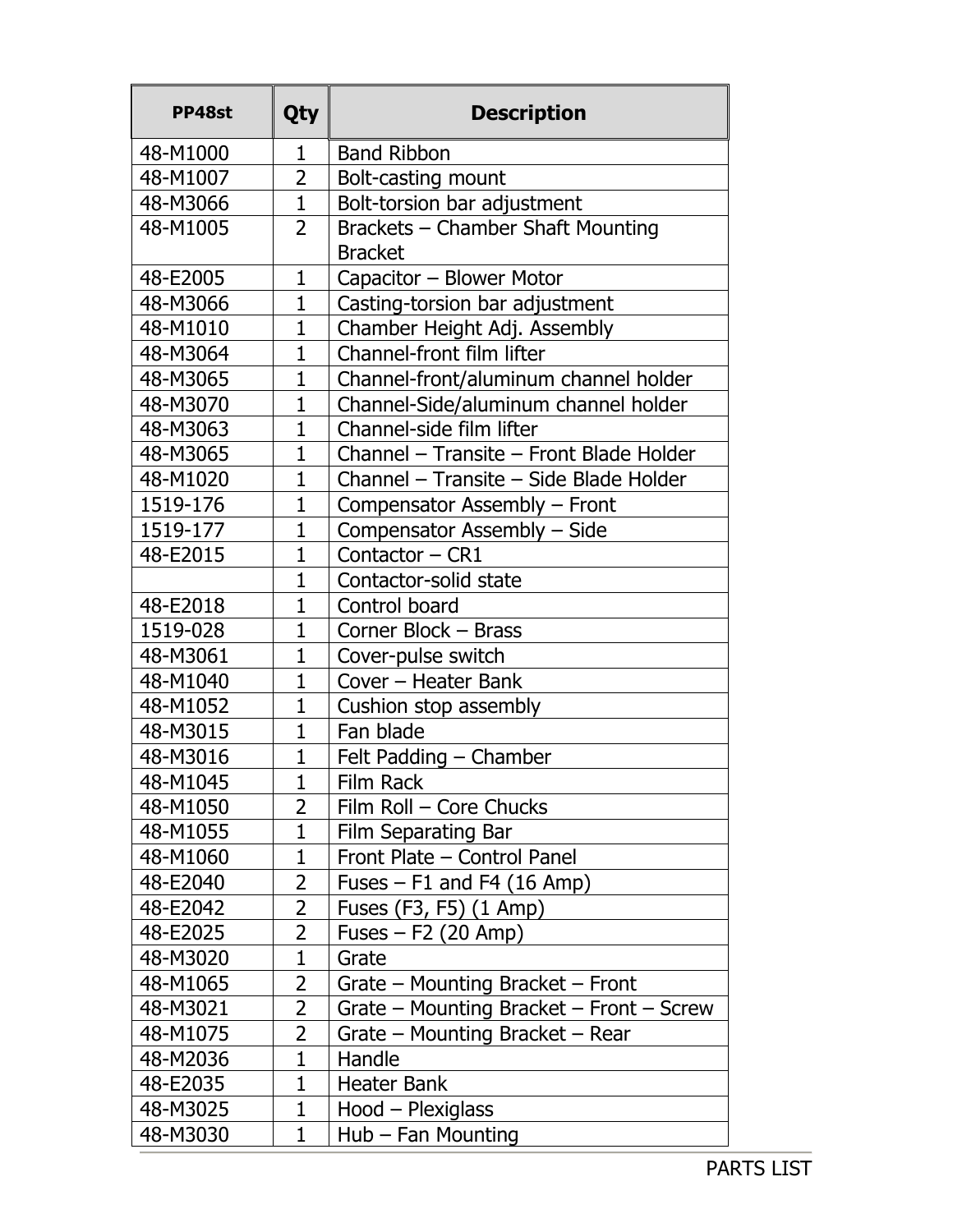| PP48st      | Qty            | <b>Description</b>              |  |
|-------------|----------------|---------------------------------|--|
| 48-M1085    | 4              | Legs                            |  |
| 1519-015    | 4              | <b>Locking Casters</b>          |  |
| 48-M1090    | $\overline{1}$ | Loading Tray                    |  |
| 48-E3010    | $\overline{2}$ | Magnet - Seal and shrink-lower  |  |
| 48-M1100    | $\mathbf{1}$   | Magnet - Upper Mounting Bracket |  |
| 48-M3004    | $\mathbf{1}$   | Metal mesh cover                |  |
| 48-M3005    | $\mathbf{1}$   | Motor - Blower                  |  |
| 48-M3035    | $\mathbf{1}$   | Mounting Bracket - Pulse Switch |  |
| 48-M3048    | $\mathbf{1}$   | Nut-lock pulse adjust screw     |  |
| 48-M2020    | $\mathbf{1}$   | Panel-rear access to electrical |  |
| 48-M3040    | $\overline{2}$ | Pin Perforator – sponge wheel   |  |
| 48-M3041    | 2              | Pin Perforator - Pin Wheel      |  |
| 48-E2045    | $\overline{1}$ | Power Cord                      |  |
| 48-E3046    | $\mathbf{1}$   | Potentiometer-seal time         |  |
| 48-E3046    | $\overline{1}$ | Potentiometer-shrink time       |  |
| 48-M3043    | 8              | Screw-back panel                |  |
| 48-M3043    | 6              | Screw-face plate                |  |
| 48-M3047    | $\mathbf{1}$   | Screw-pulse adjustment          |  |
| 48-M3042    | $\overline{2}$ | Screws - Corner Block-Mounting  |  |
| 48-M3045    | $\mathbf{1}$   | Seal Rubber - Top/Front         |  |
| 48-M3050    | $\mathbf{1}$   | Seal Rubber - Top/Side          |  |
| 48-M3055    | $\mathbf{1}$   | Shaft - Roll Holder             |  |
| 48-M1115    | $\mathbf{1}$   | $Shaft$ – Film Support          |  |
| 48-M1120    | $\overline{2}$ | Shaft - Pin Perforator Support  |  |
| 48-M2061    | $\mathbf{1}$   | Sponge                          |  |
| 48-E2060    | $\mathbf 1$    | Switch - Main Power             |  |
| 48-E2085    | $\mathbf{1}$   | Switch – Pulse                  |  |
| 48-M1125    | 2              | Teflon Tape 1/2" x 10 mill      |  |
| 48-E355-110 | $\mathbf 1$    | <b>Temperature Control</b>      |  |
| 48-M3060    | $\overline{1}$ | <b>Torsion Bar</b>              |  |
| 48-M1130    | 2              | Track Bearings - Film Rack      |  |
| 48-E2095    | $\mathbf{1}$   | Transformer $-$ T1              |  |
| 48-E2085    | $\mathbf 1$    | Transformer – T2                |  |